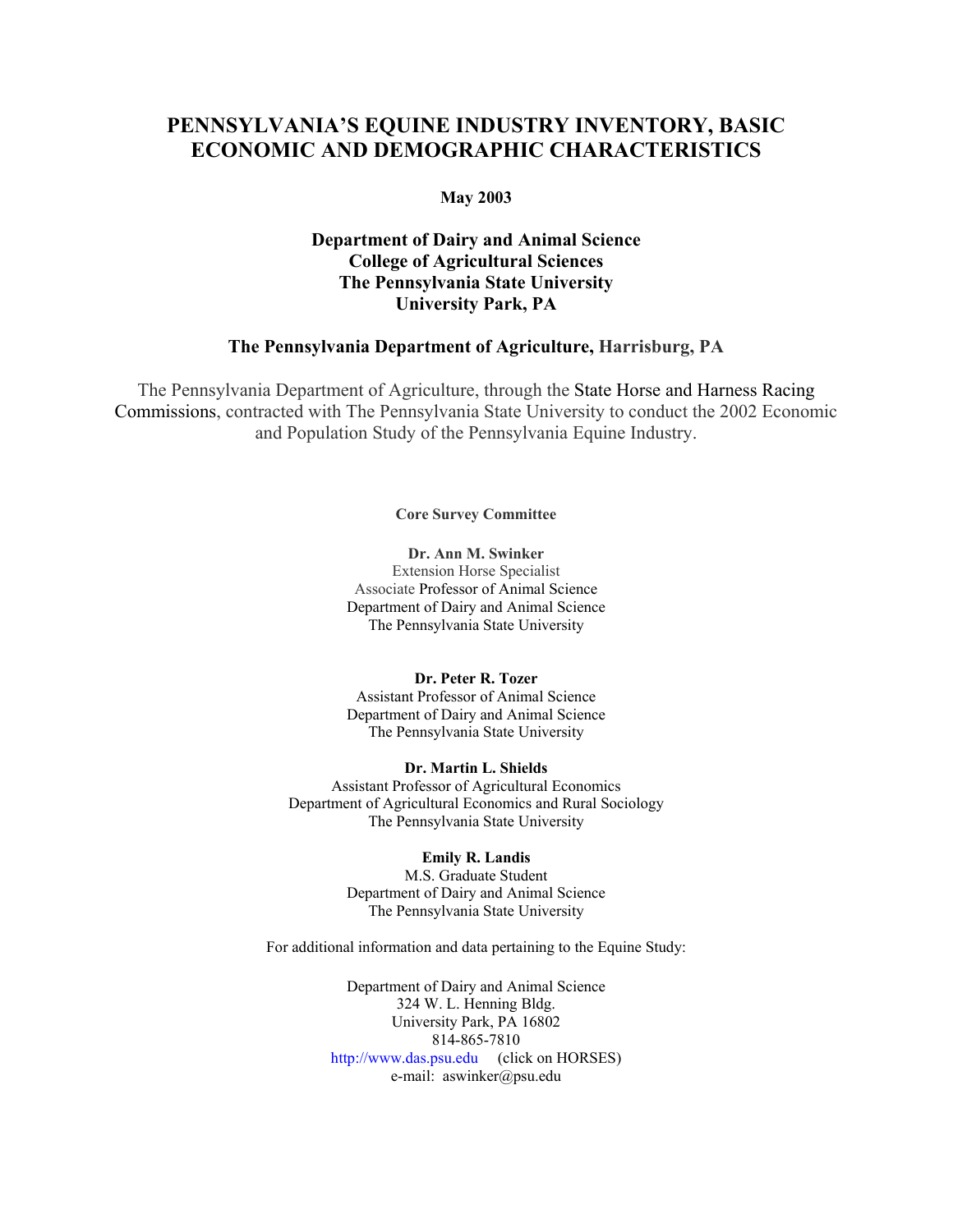*"Look back at man's struggle for freedom, trace his present day strength to its source, and you'll find that his pathway to glory is strewn with the bones of the horse." (Anonymous)* 

In this day of instant communication, it's difficult to believe that less than a century ago, Pennsylvania still ran on the power of the horse. As recently as the start of World War II, cavalry units still headed off to war on horseback, produce arrived at markets in horse drawn wagons, and horses still delivered milk to Pennsylvania's households.

While less visible in daily life, horses are still a huge force in Pennsylvania's culture and economy. Just as horses were important enough to our forefathers to include on Pennsylvania's State Seal, this study suggests that the state's thriving equine industry can help enhance the quality of life for future generations.

Pennsylvania hosts many of the country's oldest and most prestigious equestrian events. Among its farms are some of the largest and most influential breeders of champion horses in the world. Many of the most successful horses in competition and racing both historically and today are Pennsylvania bred. Pennsylvania's large Amish settlements still use horses for daily transportation and farming.

Horses are such a big part of Pennsylvania—economically, culturally, traditionally, agriculturally—that Olympic and World Cup equestrians in nearly all disciplines have relocated from other states and continents in order to make Pennsylvania their home. Among them is Australian Phillip Dutton of Chester County, a two-time Olympic gold medalist and arguably the most accomplished equestrian competing at this moment.

Though much of this activity goes virtually unnoticed by the majority of Pennsylvanians, this study presents many good reasons to safeguard and promote the equine industry. It shows that in a multitude of ways, horses are good for Pennsylvania.

Pennsylvanians generally support land preservation, and this study shows that equine owners keep more than a million acres of Pennsylvania land in farmland. That does not include land kept as open space for riding and competitions, much of which is located in counties with the highest development pressures.

While much of production agriculture is unprofitable, the equine industry is thriving. This study shows that the number of equine has increased 27% in the last ten years. More horses mean a stronger demand for production agriculture and the infrastructure that supports it. Most Pennsylvanians agree that more farmland and a strong farm economy are good for everyone's quality of life.

Thousands of horse shows and events take place across the state each year. Among them are many of the country's most important equestrian competitions at which the best horses and riders from across the US and other nations compete. These competitors bring hundreds of millions of dollars into local economies as thousands of competitors, families and support staffs spend money at hotels, restaurants, and shops.

Horses help children to become responsible, compassionate adults. Tens of thousands of children and families in Pennsylvania have horses in their lives, through 4-H, Pony Club, breed youth organizations, or just the farm next door. Equestrian events are populated with children and adolescents who stay on the honor roll, develop strong, positive relationships with peers and adults, and sacrifice their free time, leisure activities and even sleep in order to ride.

Horses help Pennsylvanians in many other ways. Therapeutic riding programs are a ray of hope as well as effective therapy for thousands of children and adults with disabilities. Inner city programs teach responsibility and the joys of accomplishment to children living in poverty—and sometimes, earn them a full college scholarship.

Pennsylvania's equine economy, in nearly every way, is bigger than Kentucky's (home to only 150,000 horses in 1996) and larger than nearly every other state's. It thrives with little attention from the public and, compared to other agricultural entities, little government assistance. But it should not be overlooked. The Pennsylvania equine industry is vital to economic development, farmland preservation, and an enhanced quality of life for all Pennsylvanians.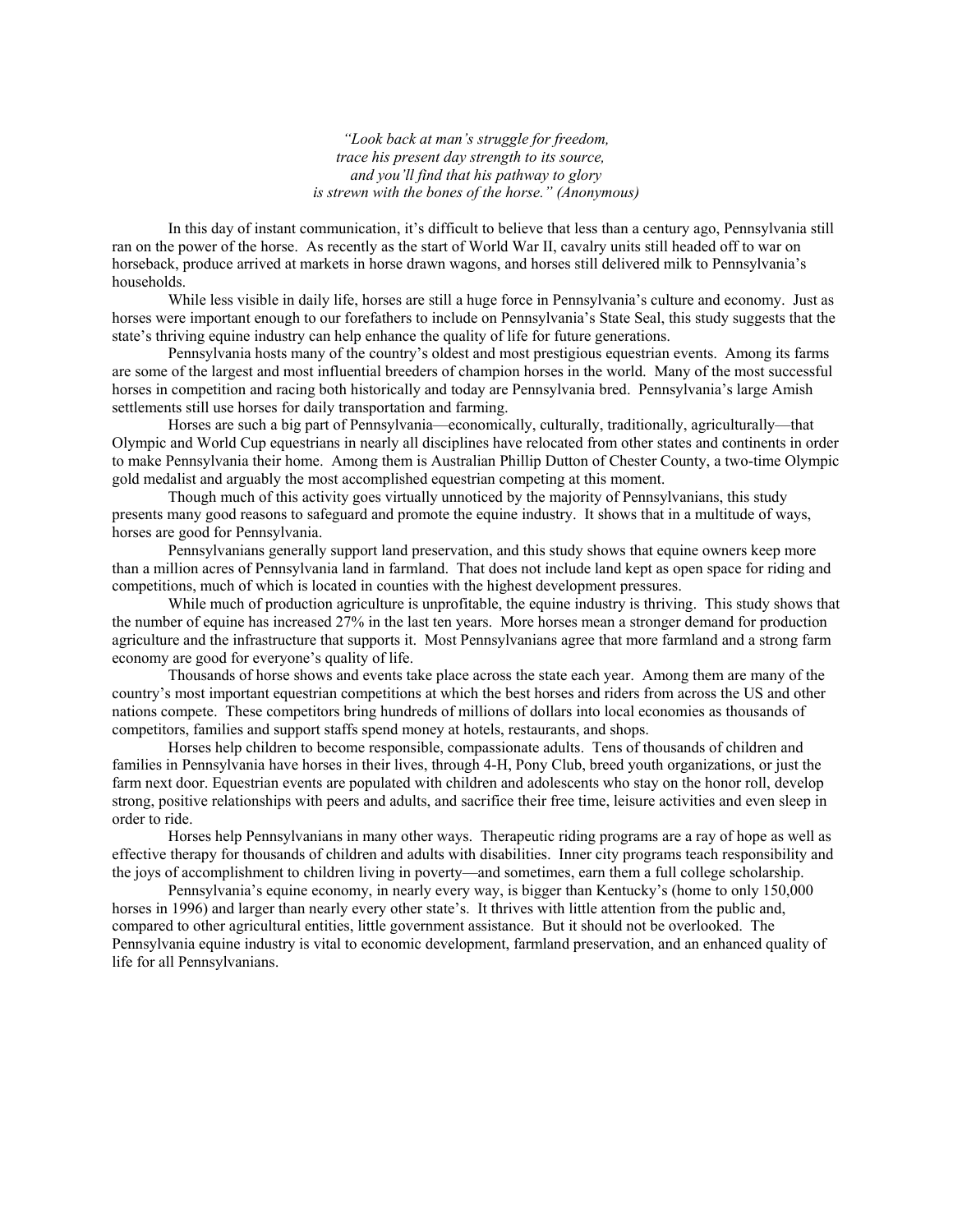## **Acknowledgements**

Many equine organizations, businesses and individuals through out the state supported this survey by providing names and addresses for equine owners. The survey advisory committees and Pennsylvania State University, faculty and students would like to thank everyone that helped and supported the study

## **ADVISORY COMMITTEE PA EQUINE INDUSTRY ECONOMIC IMPACT STUDY 1999-2002**

Mr. Ben Nolt, Ms. Donna Zang Mr. Arthur Glatfelter Executive Secretary, Extension Agent Glatfelter Insurance Group PA Horse Racing Commission Butler County

Executive Secretary, **PA Quarter Horse Association** Association PA Harness Racing Commission

Patricia McKinney Comerford Extension Horse Specialist Pennsylvania State University

Ms. Stephanie Lawson Pennsylvania Equestrian, Editor

Mr. Walt Jeffers Vice President PA Equine Council

Mr. Jim Simpson, Hanover Shoe Farm

Ms. Laura Watts Extension Agent Cumberland County

Mr. Anton Leppler, Ms. Kathy Brown PA Draft Horse and Mule

Ms. Joyce Wyatt Ms. Ann O'Shallie PA Quarter Horse Association American Quarter Horse Association

Mr. Robert A Szeyller PA Horse Breeders Association

Dr. Scott McAllister, VMD Centre Equine Practice

Mr. Ray Price, III Arabian Horses

Ms. Mary Alice Malone Iron Spring Farm Association

Mr. Ken Sandoe

PA Council on Therapeutic Horsemanship Wilson College

Mr. Bruce Rappoport University of Pennsylvania School of Veterinary Medicine

Mr. Pete Johnson PA Equine Trail Riders Association

Mr. Mike Ballezzi PA Thoroughbred Horsemen's

#### **The Pennsylvania State University Equine Science Students**

| Kim Peters    | <b>Tiffany Rhodes</b> | Erica Clark  |
|---------------|-----------------------|--------------|
| Natalie Cabot | Erin Leach            | Angela Brown |

Funding for this study was provided by the Pennsylvania Department of Agriculture, through the State Horse and Harness Racing Commissions. The Pennsylvania State University was contracted to conduct the 2002 Economic and Population Study of the Pennsylvania Equine Industry.

#### *Special appreciation is extended to the following organizations for their major funding and support of the study:*

Pennsylvania Department of Agriculture State Horse Racing Commission State Harness Racing Commission The Pennsylvania State University, Cooperative Extension, Department Dairy and Animal Science.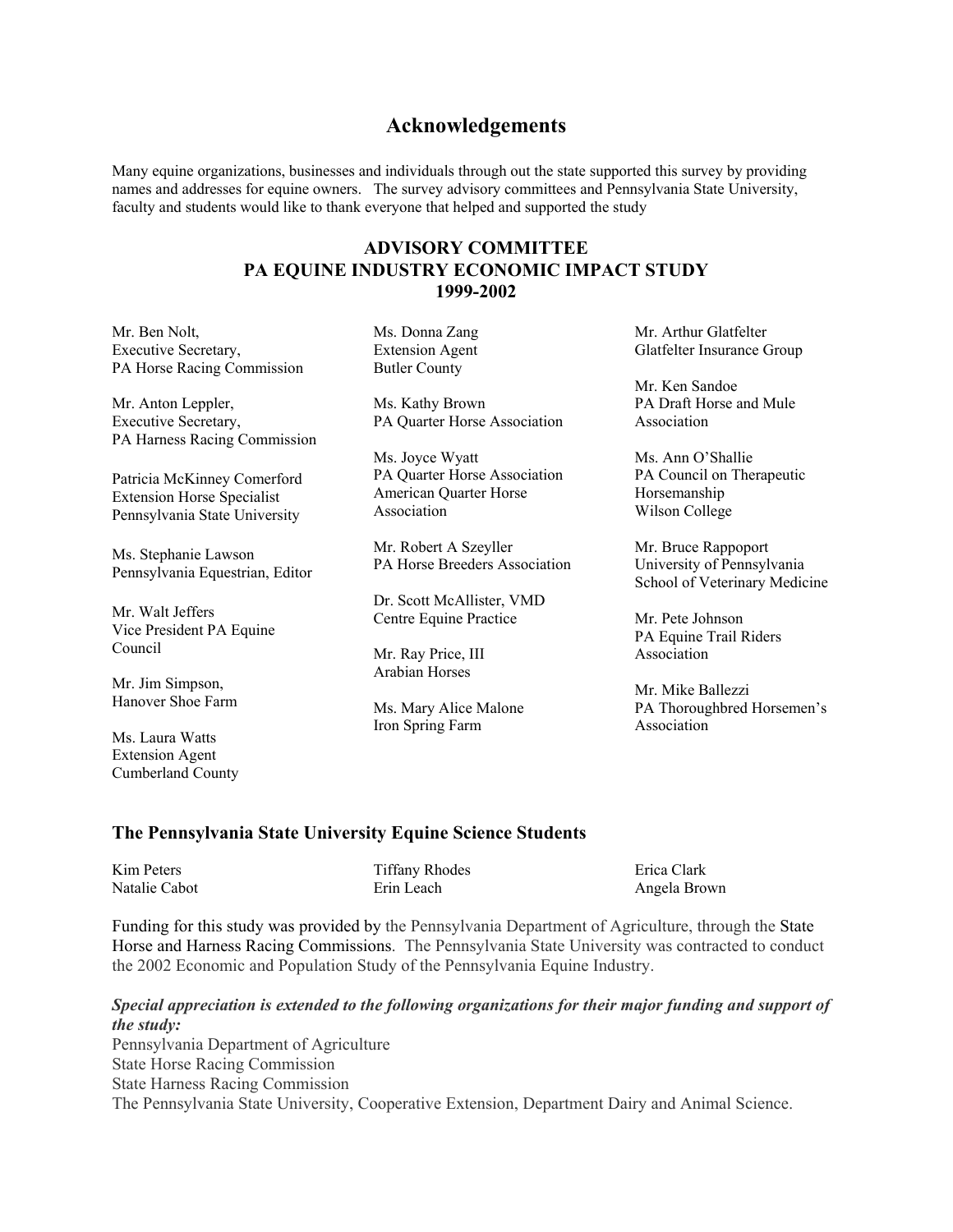# **Table of Contents**

| Introduction and Proposal Justification                                                                                                                                                                                                                                                                                                            | 1                                            |
|----------------------------------------------------------------------------------------------------------------------------------------------------------------------------------------------------------------------------------------------------------------------------------------------------------------------------------------------------|----------------------------------------------|
| Economic Value                                                                                                                                                                                                                                                                                                                                     | 2                                            |
| The Equine Industry's Estimated Contribution to the Pennsylvania Economy                                                                                                                                                                                                                                                                           | 3                                            |
| Some Characteristics of Pennsylvania's Equine Owners                                                                                                                                                                                                                                                                                               | 6                                            |
| <b>Equine Population</b>                                                                                                                                                                                                                                                                                                                           | 6                                            |
| Numbers and Economic Value of Horses by County & District                                                                                                                                                                                                                                                                                          | 8                                            |
| <b>Equine Operations</b><br>Composition of Pennsylvania's General Equine Operations<br>Composition of Pennsylvania's Racing Facilities<br>Land: Equine Operation Acreage                                                                                                                                                                           | 9<br>10<br>10                                |
| <b>Manure Handling Systems</b>                                                                                                                                                                                                                                                                                                                     | 11                                           |
| Equine-Related Income                                                                                                                                                                                                                                                                                                                              | 12                                           |
| <b>Equine-Related Expenditures</b>                                                                                                                                                                                                                                                                                                                 | 14                                           |
| <b>Equine-Related Assets</b>                                                                                                                                                                                                                                                                                                                       | 16                                           |
| Equine Industry Highlights<br>Showing<br>Recreation<br><b>Equine Facilities and Venues</b><br>Racing<br>Farm and Ranching Work<br>Rodeos<br>Other Horse Activities<br>Youth and Education                                                                                                                                                          | 18<br>18<br>19<br>19<br>20<br>20<br>21<br>21 |
| Equine Owners and Participants                                                                                                                                                                                                                                                                                                                     | 22                                           |
| Appendix A: Methodology and Definitions                                                                                                                                                                                                                                                                                                            | 23                                           |
| Table A1: Population Numbers and Values by Breed<br>Table A2: Percent of Horses by Breed for Different Disciplines and Uses<br>Table A3: Distribution of Pa Total Equine Population by Counties and Regions<br>Table A4: Distribution by County & Region for General Equine Population by<br>Equine Values and Related Acreages (Ranked by Equine) | 27<br>28<br>29<br>32                         |
| Table A5: Distribution of Pennsylvania's Equine Related Acreage by County for<br>Both the General and Racing Populations<br>References                                                                                                                                                                                                             | 35<br>36                                     |
| Appendix B: Survey Questionnaires                                                                                                                                                                                                                                                                                                                  | 37                                           |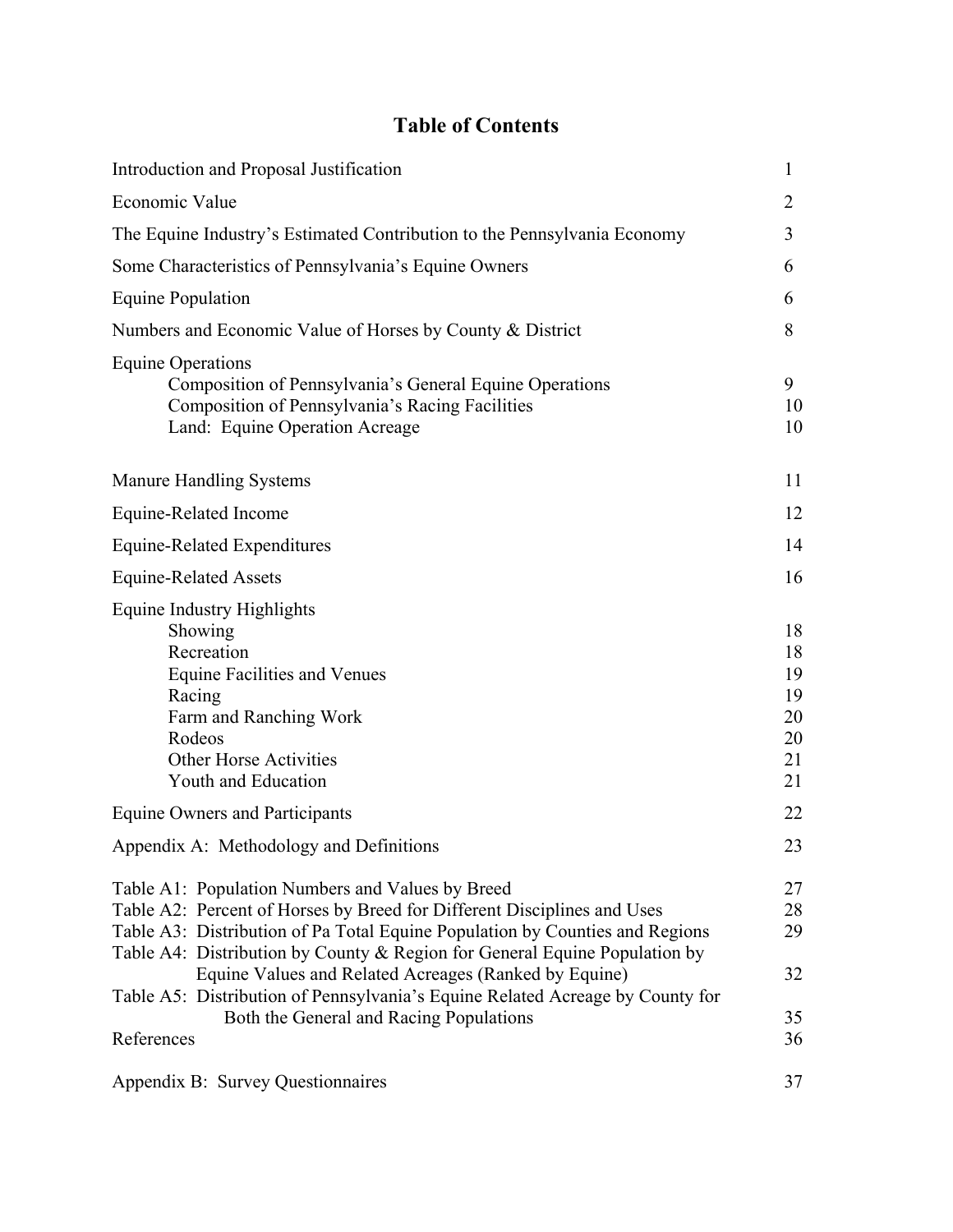## **PENNSYLVANIA'S EQUINE INDUSTRY INVENTORY, BASIC ECONOMIC AND DEMOGRAPHIC CHARACTERISTICS May 2003**

#### **Introduction and Proposal Justification**

Pennsylvania's equine industry is a diverse and thriving industry that supports a variety of activities and businesses. The equine industry is a major contributor to the state's economy through employment, tax dollars, and assets. Moreover, the value of the state's horse industry extends to all residents. Equid are valued for their companionship and use, enhancing the state residents' quality of life. Equid play an essential role in Pennsylvania's Amish community as they are heavily relied upon for transportation and farm work. Knowledge of the current size and character of the Pennsylvania equine industry is essential to help shape the future of this industry.

The last survey of Pennsylvania's equine industry was the 1990 profile conducted by The Pennsylvania State University with the Pennsylvania Agricultural Statistics Service. The dynamic nature of the equine industry on both a national and state level necessitated a current assessment of the industry in Pennsylvania. The objective of this survey were to assess the composition and nature of Pennsylvania's equine industry, including its direct and indirect contribution to the state's economy through sales, employment, and taxes and its less tangible impact on the quality of life of equine owners and participants in equine activities.

The equine population sampled totaled 31,195 addresses identified from 141 different sources. The population did not include racetrack operations or commercial/industry support service providers. A random sample of 10,000 addresses was composed of 2,867 records identified as specializing in the horse racing industry, and the remaining 7,133 identified as general industry involvement. Survey instruments were developed with terminology reflective of each industry segment and were distributed in October (racing) and November (general), 2002. Mail-based reminder was sent to any non-respondents. The mailings consisted of three phases: postcard, duplicate copy of survey and another postcard. Follow up began two weeks after the initial survey mailing and occurred in two-week intervals. Data collection was terminated December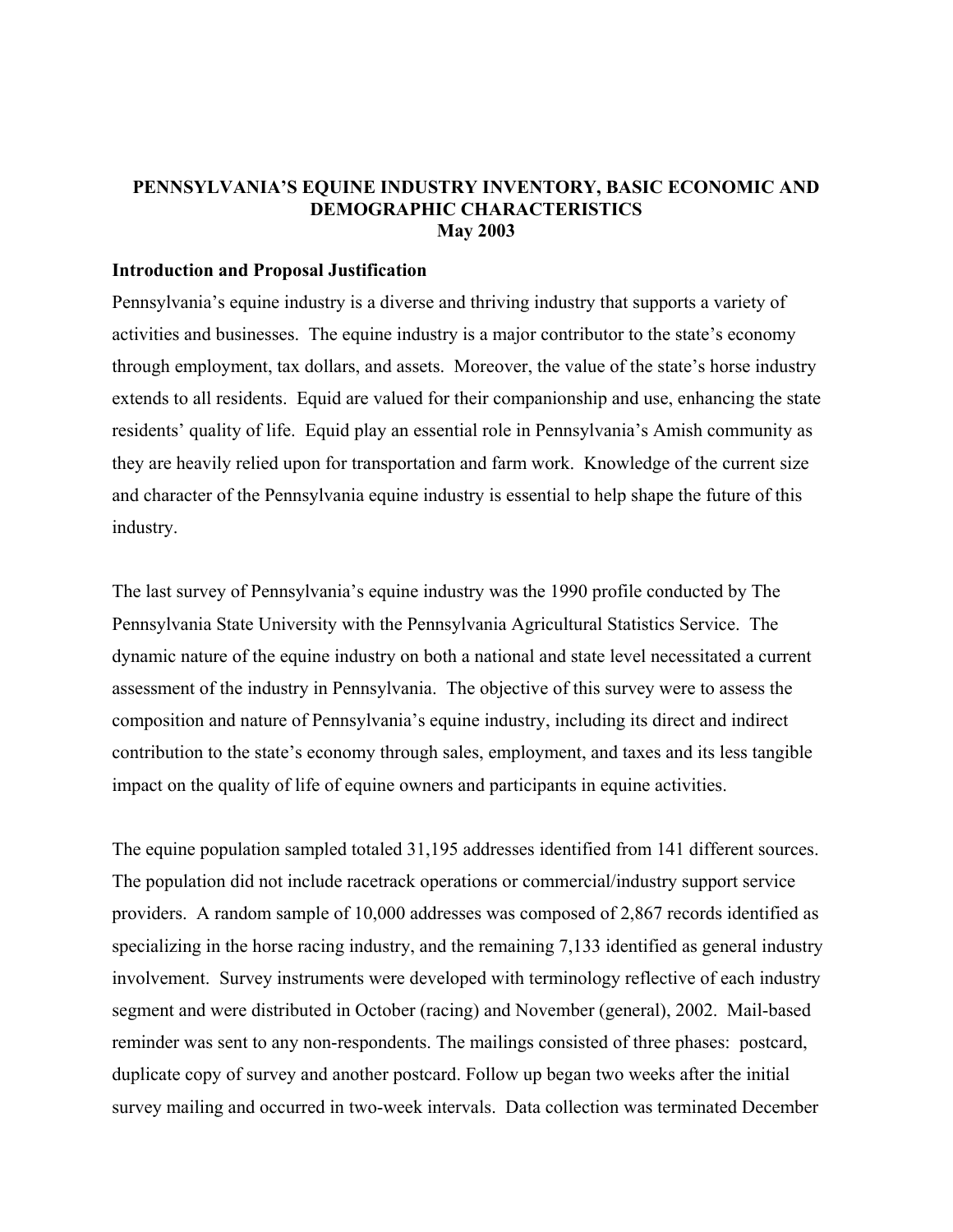2002, and initial data analysis focused on response rates. The response rate for the racing industry survey was 20% with the general industry survey generating a 32% response. The financial information collected represents the tax-reporting period of 2001. The number of horses owned and characteristics of Pennsylvania equine owners represents the year 2002. The following are the results of the combined surveys.

## **2002 Survey Results:**

## **Economic Value**

To understand the economic value of the equine industry, one must consider the many activities that include equid, the many breeds of horses and ponies that reside in this state and the thousands of equine enthusiasts. These enthusiasts represent every walk of life, live in urban and rural areas and fill their homes, offices, and vehicles with symbols of their interest in equid.

By recognizing all the breeding farms and stables, land, equipment, facilities and products necessary to produce and use horses, one begins to understand how the horses and people involved represent an influential industry. Finding a rival in complexity would be a challenge.

Together, the breeding, raising, training, showing, racing, riding and care of thousands of equid each year stokes a vast industry that when pulled together in all its diverse aspects makes a huge contribution to the Pennsylvania economy. The following table contains some of the highlights of Pennsylvania's equine industry.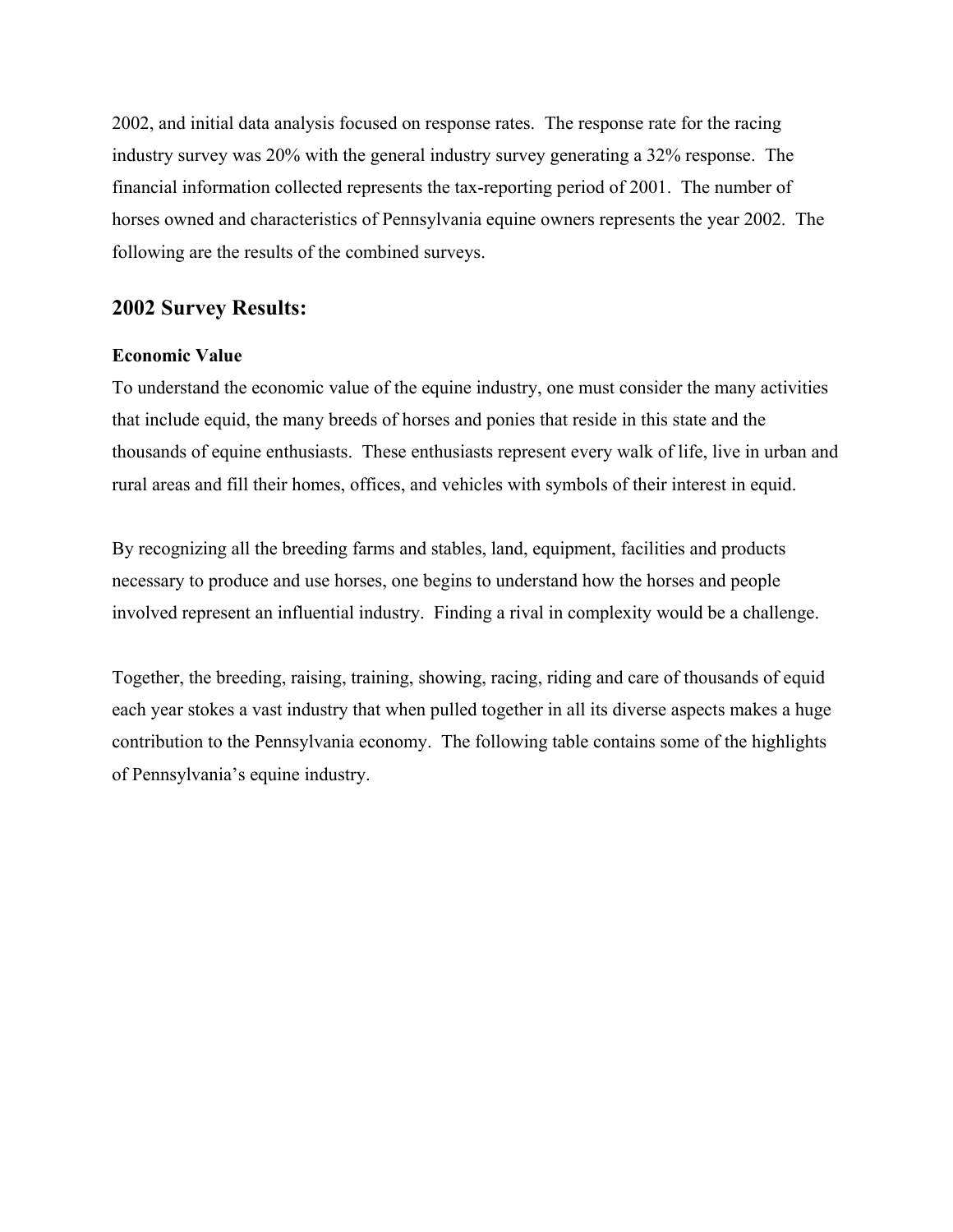|                                     | <b>General Equine</b><br><b>Population</b> | Racehorse<br>Industry | <b>Total State</b> |
|-------------------------------------|--------------------------------------------|-----------------------|--------------------|
| <b>Number of Horses:</b>            | 189,328                                    | 26,365                | 215,693            |
| <b>Number of Operations</b>         | 28,200                                     | 2,800                 | 31,000             |
| <b>Employment</b> (number of jobs)  | 13,870                                     | 6,430                 | 20,300             |
|                                     |                                            |                       |                    |
| <b>Value of Pa's Horses:</b>        | \$978 million                              | \$352 million         | \$1.3 billion      |
| <b>Industry Outputs (Revenue):</b>  | \$780 million                              | \$344.5 million       | \$1.12 billion     |
| *Sales & Income:                    | \$246 million                              | \$189 million         | \$435 million      |
| <b>Related Assets/Investments:</b>  | \$7.15 billion                             | \$1.12 billion        | \$8.27 billion     |
| <b>Expenses:</b>                    | \$508 million                              | \$238 million         | \$746 million      |
| Total Taxes**                       | \$46.3 million                             | \$6.9 million         | \$53.2 million     |
| <b>Employment Compensation:</b>     | \$121.2 million                            | \$291.1 million       | \$412.3 million    |
| ***Wages and Benefits Paid:         | \$60 million                               | \$32.9 million        | \$92.9 million     |
| <b>Value Added (ripple effects)</b> | \$427.5 million                            | \$187.6 million       | \$615.1 million    |

**Table 1. Basic Facts about Pennsylvania's Equine Industry:** 

*\* Sales and Income are part of Industry Outputs.* 

*\*\*Taxes include property taxes for equine-related land and payroll taxes only.* 

*\*\*\*Wages paid to employees are included in labor costs or Employment Compensation.*

## **The Equine Industry's Estimated Contribution to the Pennsylvania Economy**

The total contribution of the Equine Industry to the Pennsylvania economy was estimated using the economic impact software program IMPLAN (Impact Analysis for Planning). Originally developed by the US Forest Service, IMPLAN is an input-output model widely used to quantify how businesses use technology, labor and materials (i.e., inputs) to produce a product (i.e., output). In practice, the IMPLAN model is used in every state and hundreds of communities across the nation to catalog economic activity and predict the effect of alternative policies and various economic changes.

## *Total Effects*

Results of the analysis are shown in Table 2. Here, the direct output effect of the Equine Industry in the state is \$642.9 million. Based on the IMPLAN model, this translates into 14,960 jobs, with an annual total compensation for these workers of \$235 million per year (\$15,715 per worker). In addition, our analysis suggests Pennsylvania's Equine Industry directly generates \$330.5 million of value-added activity. $\frac{1}{1}$ 

<sup>&</sup>lt;sup>1</sup> Appendix A overviews the method and defines the key terms used in this study.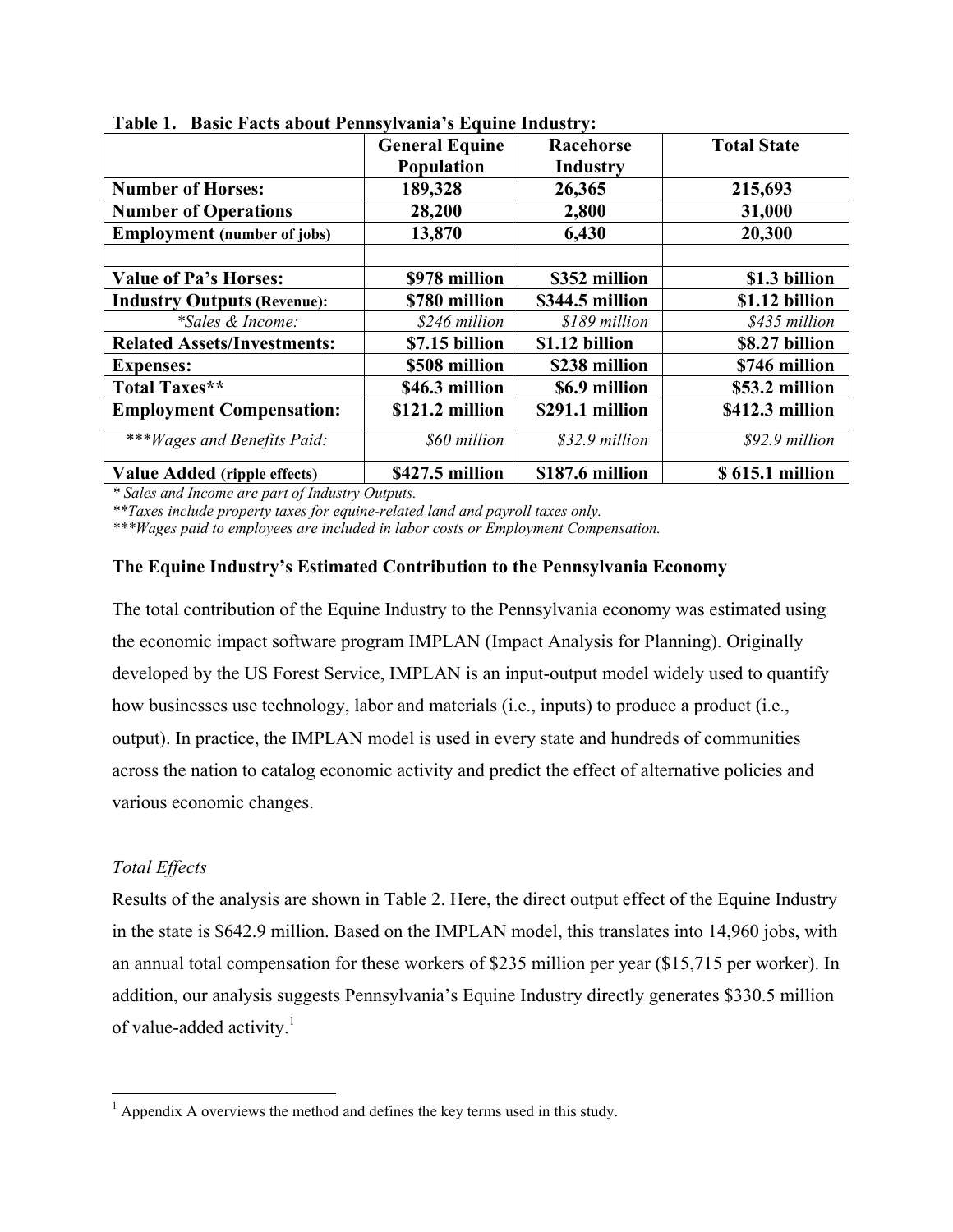Secondary effects are the spin-off or ripple effects of the Equine Industry. For example, equinerelated businesses purchase a variety of inputs and services; and the companies that produce these goods and services also need labor. Accordingly, the secondary effects also capture the impact of local spending by employees of both the equine-related businesses as well as supporting industries. Using IMPLAN, it is estimated that these effects result in more than \$481 million in additional output, of which more than \$284 million is value-added. This translates into 5,340 additional jobs in the state economy, and more than \$177 million in employee compensation. In terms of multipliers, the employment multiplier is 1.36, suggesting that for every job in an equine-related business, an additional 0.36 jobs are supported in the state economy. The labor income multiplier is 1.75, suggesting an additional dollar in employee compensation in the Equine Industry supports 75 cents of wages and benefits in other Pennsylvania industries. Similar interpretations can be given to the output multiplier (1.75) and value-added multiplier  $(1.86)$ .<sup>2</sup>

Overall, the direct and secondary contributions of the state's Equine Industry are estimated at more than \$1.12 billion in output, of which nearly \$615 million is value-added. This translates into 20,300 jobs that compensate state workers with \$412.2 million.

The racehorse survey indicated that this portion of the industry generated \$197.4 million in output and \$100.6 million in value added. This activity directly supported 4,740 jobs. Accounting for multiplier effects, the racing industry supported an additional \$147.1 million in output, of which \$87 million was value added, and 1,690 additional jobs.

The general population results indicated that the industry directly generates \$445.5 million in output, of which \$229.9 million is value added. This activity provides 10,220 jobs. And the ripple effects generate still more economic activity, supporting \$334.5 million in output, of which \$197.6 million is value-added, and 3,650 additional jobs.

 $2^2$  Economic multipliers are used to translate the direct impact into the total impact; multiplying the direct impact by the multiplier gives an estimate of the additional economic activity generated by a change in output. To derive the multiplier, simply divide the total impact (direct plus secondary) by the direct impact.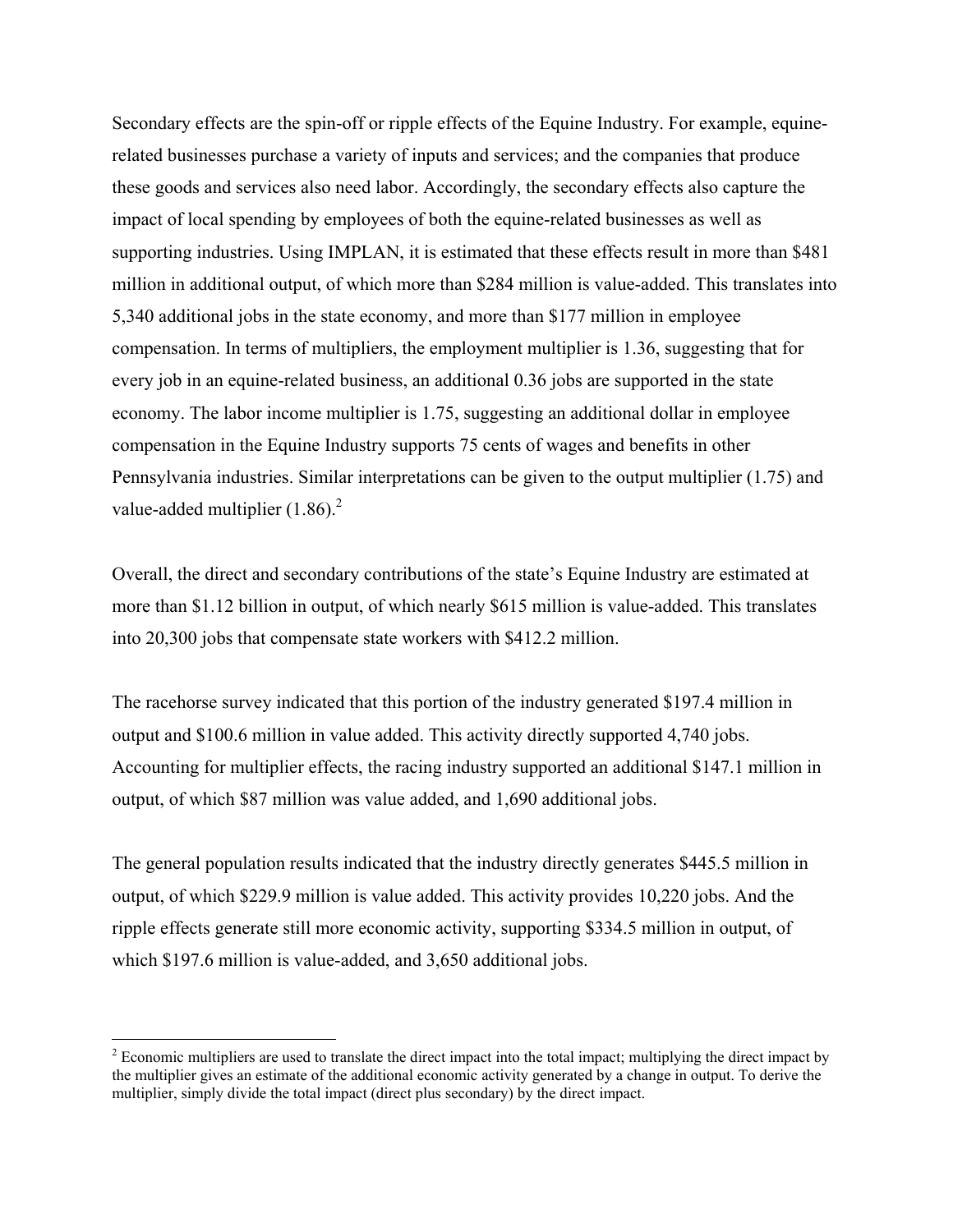|                                   | Direct   | Secondary | Total     |            |
|-----------------------------------|----------|-----------|-----------|------------|
| <b>TOTAL</b>                      | Effect   | Effect    | Effect    | Multiplier |
| <b>Industry Output (millions)</b> | \$642.9  | \$481.6   | \$1,124.5 | \$1.75     |
| Value Added (millions)            | \$330.5  | \$284.6   | \$615.1   | \$1.86     |
| Employment                        | 14,960   | 5,340     | 20,300    | 1.36       |
| Labor Income (millions)           | \$235.1  | \$177.2   | \$412.3   | \$1.75     |
| Per Worker Compensation           | \$15,715 | \$33,157  | \$20,305  |            |
| <b>RACING</b>                     |          |           |           |            |
| <b>Industry Output (millions)</b> | \$197.4  | \$147.1   | \$344.5   | \$1.75     |
| Value Added (millions)            | \$100.6  | \$87.0    | \$187.6   | \$1.86     |
| Employment                        | 4,740    | 1,690     | 6,430     | 1.36       |
| Labor Income (millions)           | \$67.1   | \$54.1    | \$121.2   | \$1.81     |
| Per Worker Compensation           | \$14,162 | \$31,975  | \$18,848  |            |
| <b>GENERAL</b>                    |          |           |           |            |
| <b>Industry Output (millions)</b> | \$445.5  | \$334.5   | \$780.0   | \$1.75     |
| Value Added (millions)            | \$229.9  | \$197.6   | \$427.5   | \$1.86     |
| Employment                        | 10,220   | 3,650     | 13,870    | 1.36       |
| Labor Income (millions)           | \$168.0  | \$123.1   | \$291.1   | \$1.73     |
| Per Worker Compensation           | \$16,435 | \$33,705  | \$20,981  |            |

| Table 2: The Equine Industry's Estimated Contribution to the Pennsylvania Economy, |  |
|------------------------------------------------------------------------------------|--|
| 2001                                                                               |  |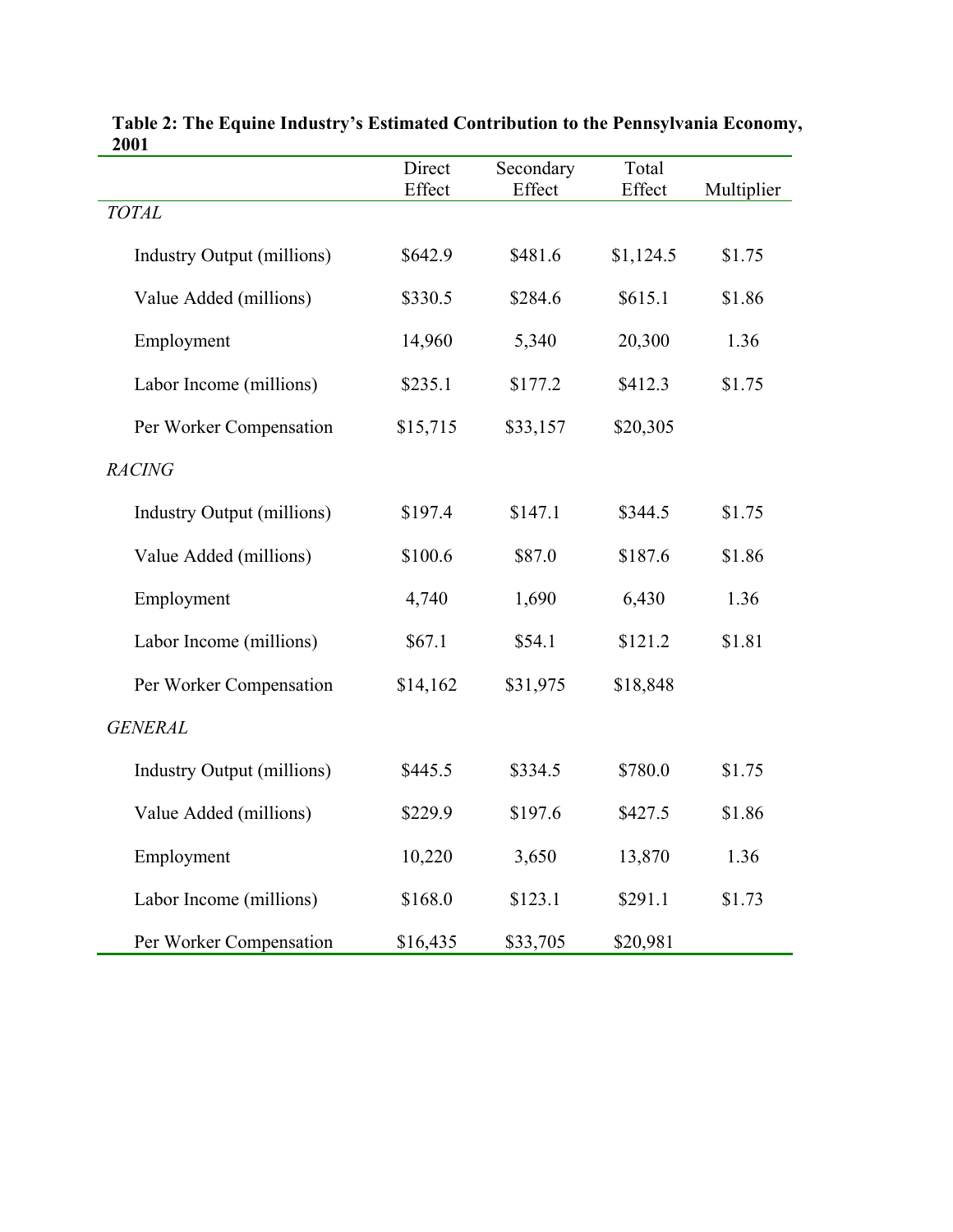#### **Some Characteristics of Pennsylvania's Equine owners:**

- From the general equine survey, 70% of the equine owners are female and 30% are males. The racehorse owners were 70% male and 30% female.
- Over 60% of Pennsylvania horse owners reported trail riding their horse on public lands.
- Within the general population, more than half of the owners have owned equine for 20 or more years, and the average length of equine ownership is just over 22 years.
- Within the general population nearly 70% of the equine owners reported a level of education beyond high school and nearly half have received at least a college degree.
- In the General population females appear to be more active participants in equine activities, especially in the over 19 age group, and overall for all age groups.

## **Equine Population**

The nearly 216,000 equid living in Pennsylvania represent approximately 50 different breeds, encompassing horses developed in this country by pioneers and Native Americans as well as horses imported from around the world. Pennsylvania is home to some of the finest breeding farms in the country. Hanover Shoe Farms in Adams County is the world's largest breeder of Standardbred horses. Willow Brook Farms located in Catasauqua was instrumental in shaping the American Quarter Horse breed as we know it today, as a world-leading breeder of performance horses. Iron Spring Farm of Coatesville is one of the top producers of warmblood competitors in dressage and show jumping. Reigle Heir Farms in Grantville is a top breeder of Thoroughbred racehorses in Pennsylvania.

The American Quarter Horse at 40,110 head, represents the most popular light horse breed in the state, followed by Arabians and Half Arabians at 11,154; Morgans with 10,136; Thoroughbreds (non-racing) at 9,567; Mules/Donkeys with 8,665 head; and Appaloosas with 7985. The survey respondents, identified specific other breeds and/or grade horses totaling 7,248 head; a large portion of these are light horse breeds. Draft horse breeds totaled 11,185 head; Belgians with 6,202 head were the most popular followed by the Percherons with 3,000 head. Pony breeds accounted for 10,577 head (Welsh 3,582, Hackneys 1,635, Shetlands 1,538 and other breeds at 3,822). There were 3,450 Miniature Horses reported. Breed data, value and use by breed are presented in Tables A1 and A2 in the Appendix.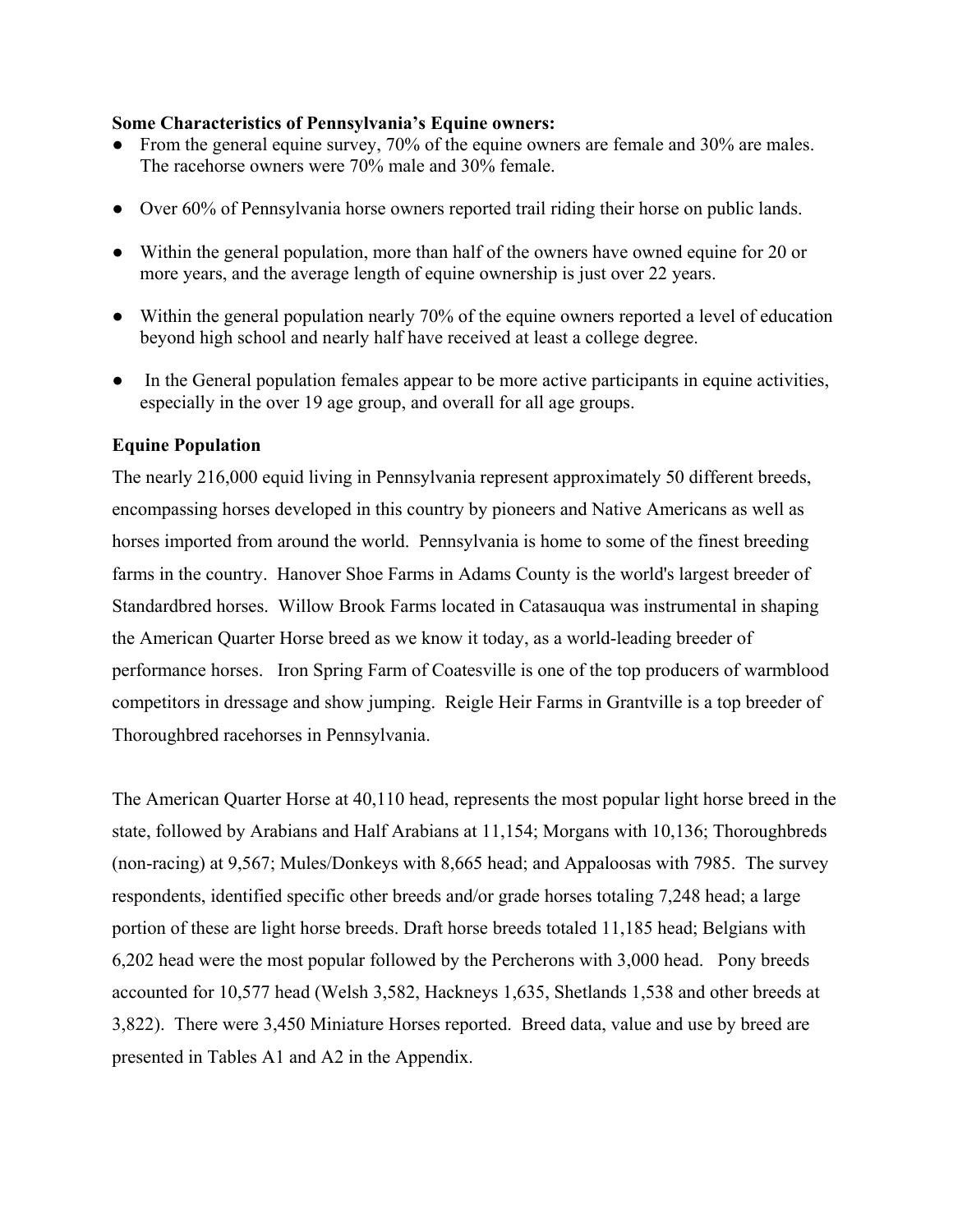## *Pennsylvania's Racehorse Breeds*

Pennsylvania's racehorse industry included 26,365 head of horses. There were 14,815 and 11,550 head of Standardbreds and Thoroughbreds, respectively. An additional 6,317 Standardbreds and 9,567 Thoroughbreds were reported in the general equine survey (horses not used for racing). The two breed totals, when including the non-racing population are 21,132 for Standardbred and 21,117 for Thoroughbreds. In addition, a limited number of owners of American Quarter Horses, Arabians and Appaloosas reported racing these breeds out of state.



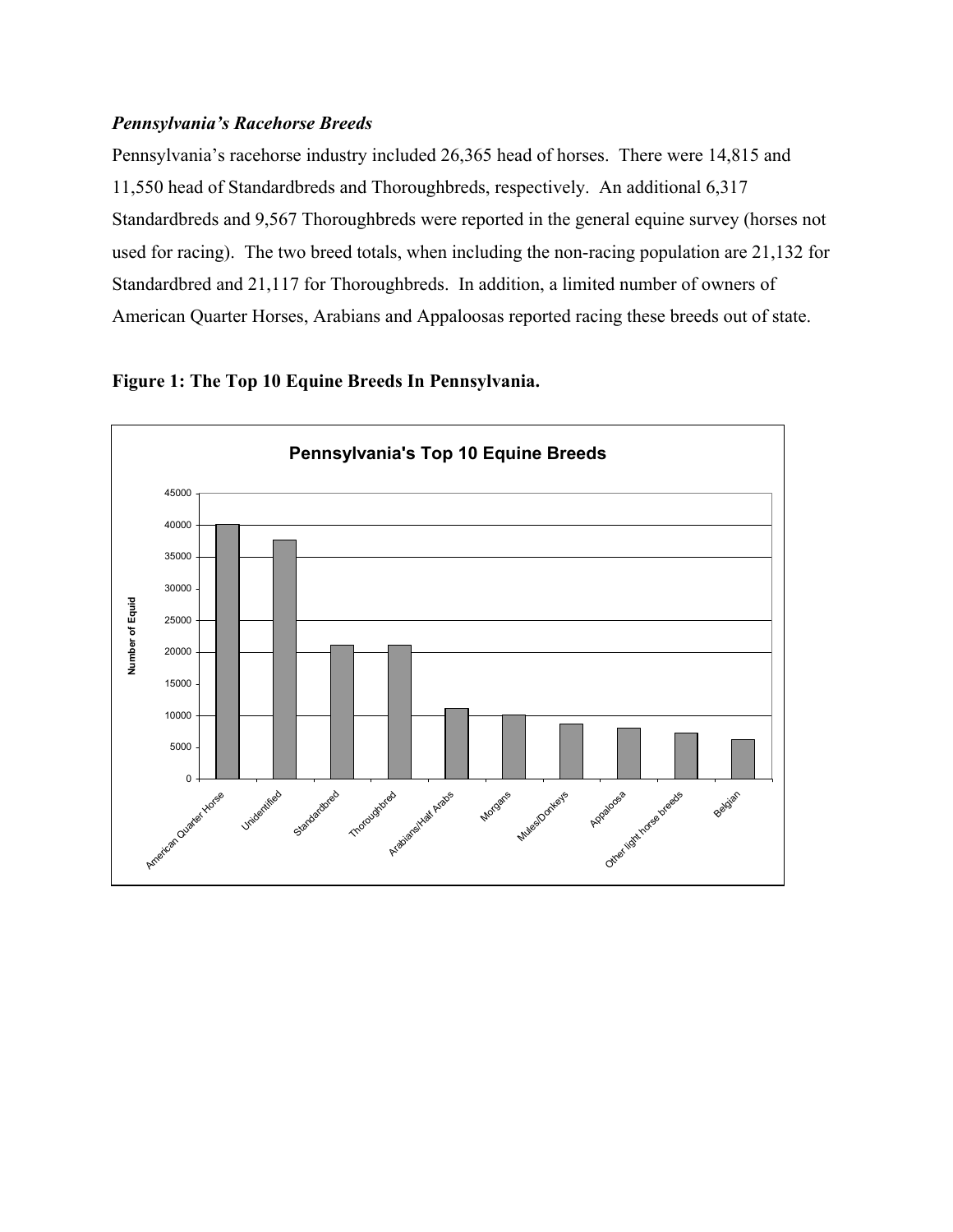## **Numbers and Economic Value of Horses by County & District**

From border to border, the horse industry represents a highly diverse industry that supports a wide variety of activities in all 67 counties. The industry combines the primarily rural activities of breeding, maintaining and training equid, farming, boarding, stabling, and other commercial purposes with the more urban activities of operating racetracks, off-track wagering facilities, horse shows and recreational riding.

## **Top Five Counties by Total Equine Population:**

- **1. Lancaster 20,396**
- **2. Chester 15,504**
- **3. York 12,089**
- **4. Washington 8,572**
- **5. Berks 6,241**

Together, the state's South Eastern and Capital Regions account for more than forty percent of Pennsylvania's equid population. Other county data regarding equid population and value are in Table A3, in the Appendix.

## **Equine Operations**

There are an estimated 38,000 households that own equine in the state of Pennsylvania, with a total of 190,000 people who participate in an equine activity. An additional 20% (7,600) of households within the state participate in an equine activity, but do not own a horse. An estimated 31,000 operations housed Pennsylvania's 216,000 equine in 2002.

Twenty percent of the farms/stables from the general equine survey reported being commercial operations (for profit), while 80 % considered their equine operation for personal use. Interestingly, racehorse operations reported 82 % are commercial and 18 % were for personal use.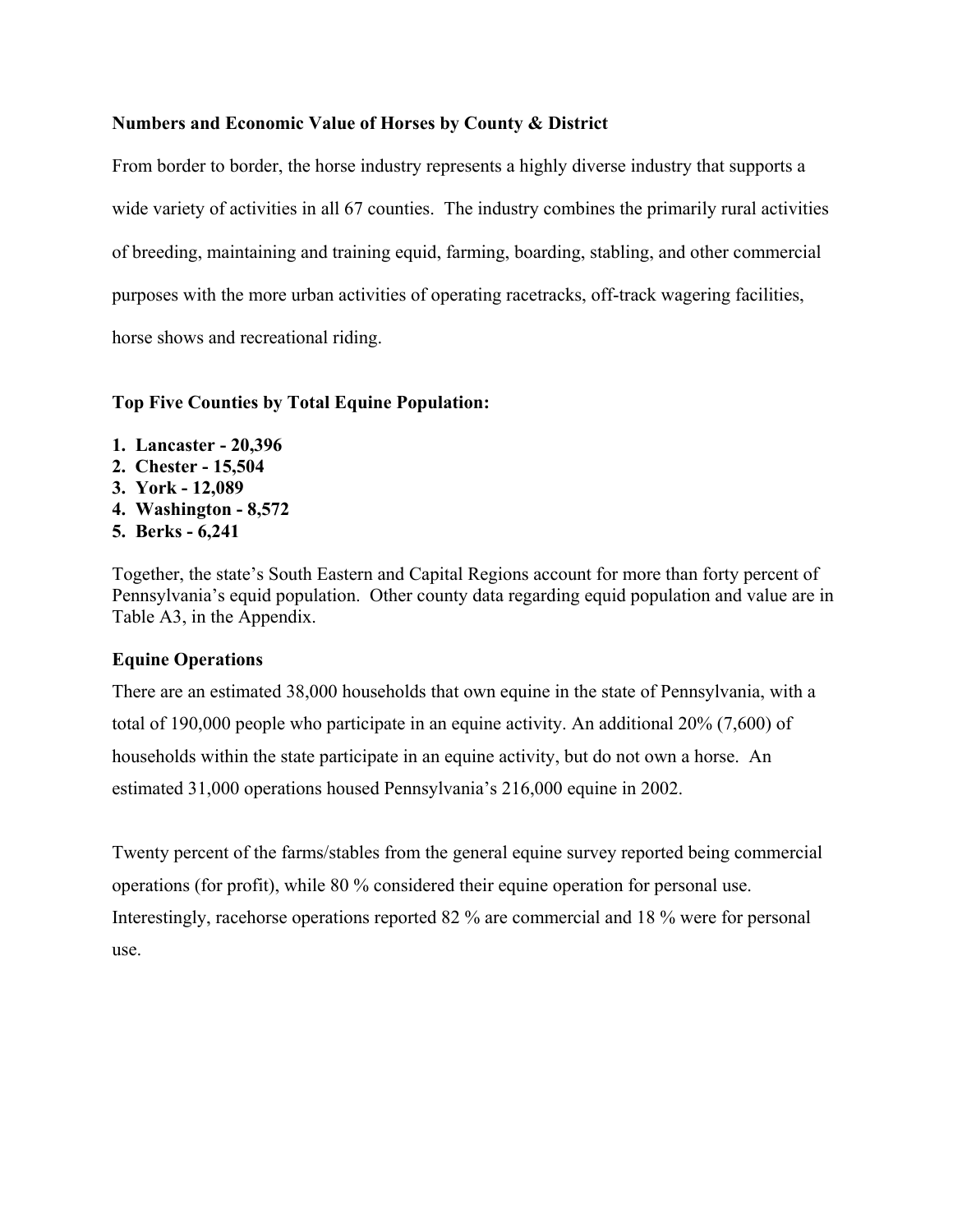| Number of households that own equid            | 38,000  |
|------------------------------------------------|---------|
| Members of households that participate in      | 190,000 |
| equine activities.                             |         |
| Households within the state, participate in an | 7,600   |
| equine activity, but do not own a horse        |         |
| Operations that house equid in PA              | 31,000  |
| Number of Jobs                                 | 20,300  |

**Table 3: Number of People Involved In the Equine Industry** 

## **Composition of Pennsylvania's General Equine Operations (Farms, Barns and Stables)**

The majority of operations, over 63%, were reported to be involved with personal, recreational or pleasure riding and/or driving (trail riding, youth and showing). *(Owners were permitted to list more than one discipline to describe their operation.*) The second largest group was working horses at nearly 9.3%. These horses earn their living working on farms plowing fields and pulling carriages. Eight percent of facilities are involved in boarding and caring for other owners horses; 5.6% reported operating an equine breeding facility; 3% were riding/lesson stables (teaching riding lessons, rent equine, etc.); 2.3% were training facilities; 0.9% were show/events facilities; 0.35% were racing stables (not reported in the "Racehorse Survey"); 0.3% were lay-up or equine therapy facilities; 0.17% were reported as guest farms for Bed & Breakfast operations involved in tourism and 7% were listed as other. This group listed their facilities as retirement homes for horses, horse rescues, mounted police units, therapeutic riding facilities etc.



**Figure 2: Types of facilities defined in the general population survey.**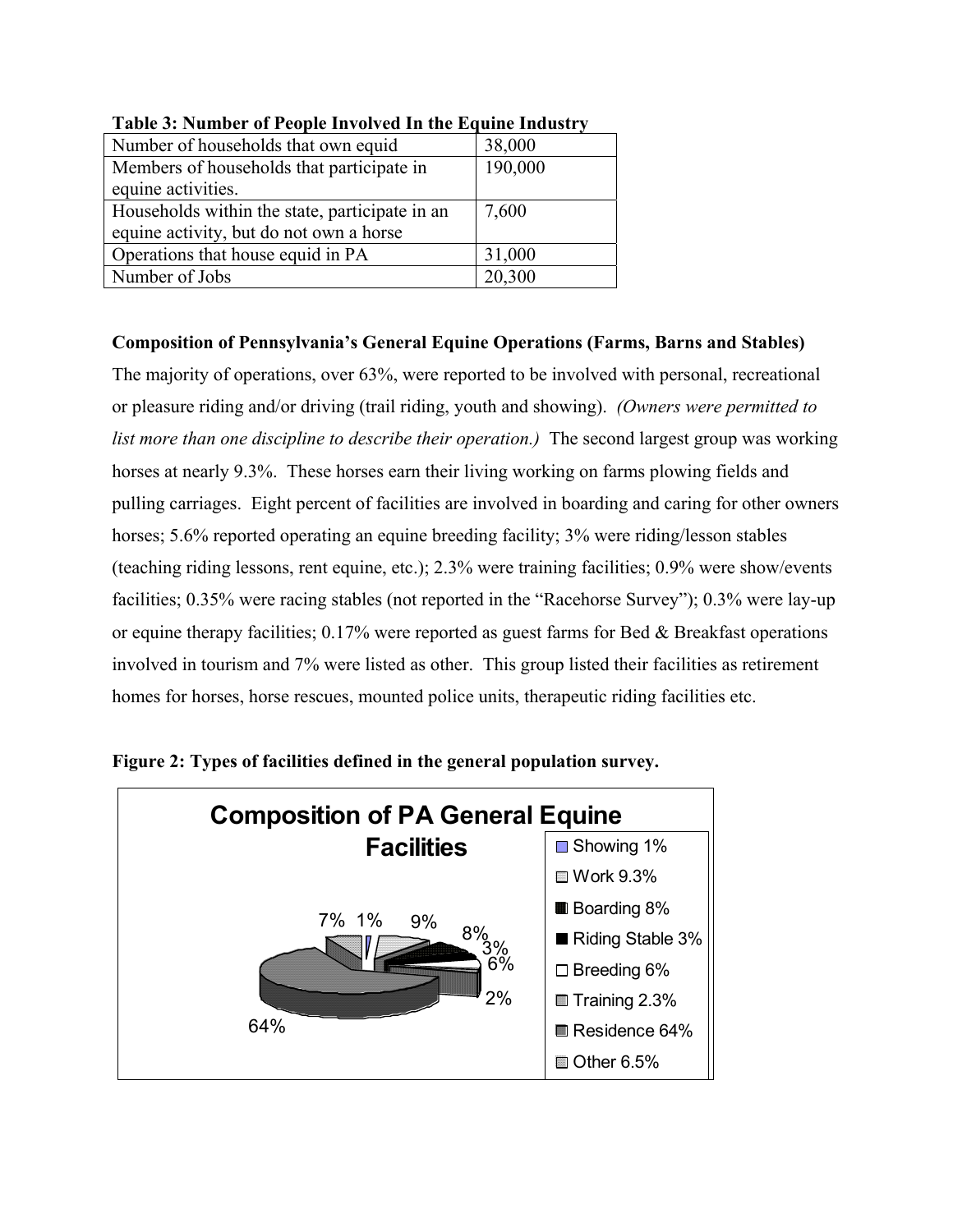## **Composition of Pennsylvania's Racing Facilities**

Almost half of the racehorse breed owners, 46%, consider their operations to be racing stables/ barns (on and off-track facilities). Second most common were breeding farms (21%), followed by training barns (10%); boarding facilities (7.5%); lay-up/equine therapy facilities (4.4%); sale preparations (1.8%) and other (10%).

## **Land: Equine Operation Acreage**

The equine community is actively preserving open space and maintains the public's connection to agriculture. Over half (56%) of Pennsylvania's equine population is housed on properties under 20 acres in size (Figure 3). Twenty-one percent of the equine operations are located on acreages that are less than 5 acres. An additional 20% of horse farms are located on acreages of 21 to 50 acres in size, 14% are located on land tracts over 50 but fewer than 100 acres. The remaining 11% operate facilities on acreages over 100 acres. Pennsylvania's equine community provides an estimated 1.14 million acres of open space (General population 1,037,153 and Racing industry 105,458 acres); horse related tracts of land range from a few acre farmette to thousand acre estates. Equine related land values, for the entire state, were reported to be \$4.8 billion.



**Figure 3: Facility Land Size for Operations In the General Survey.**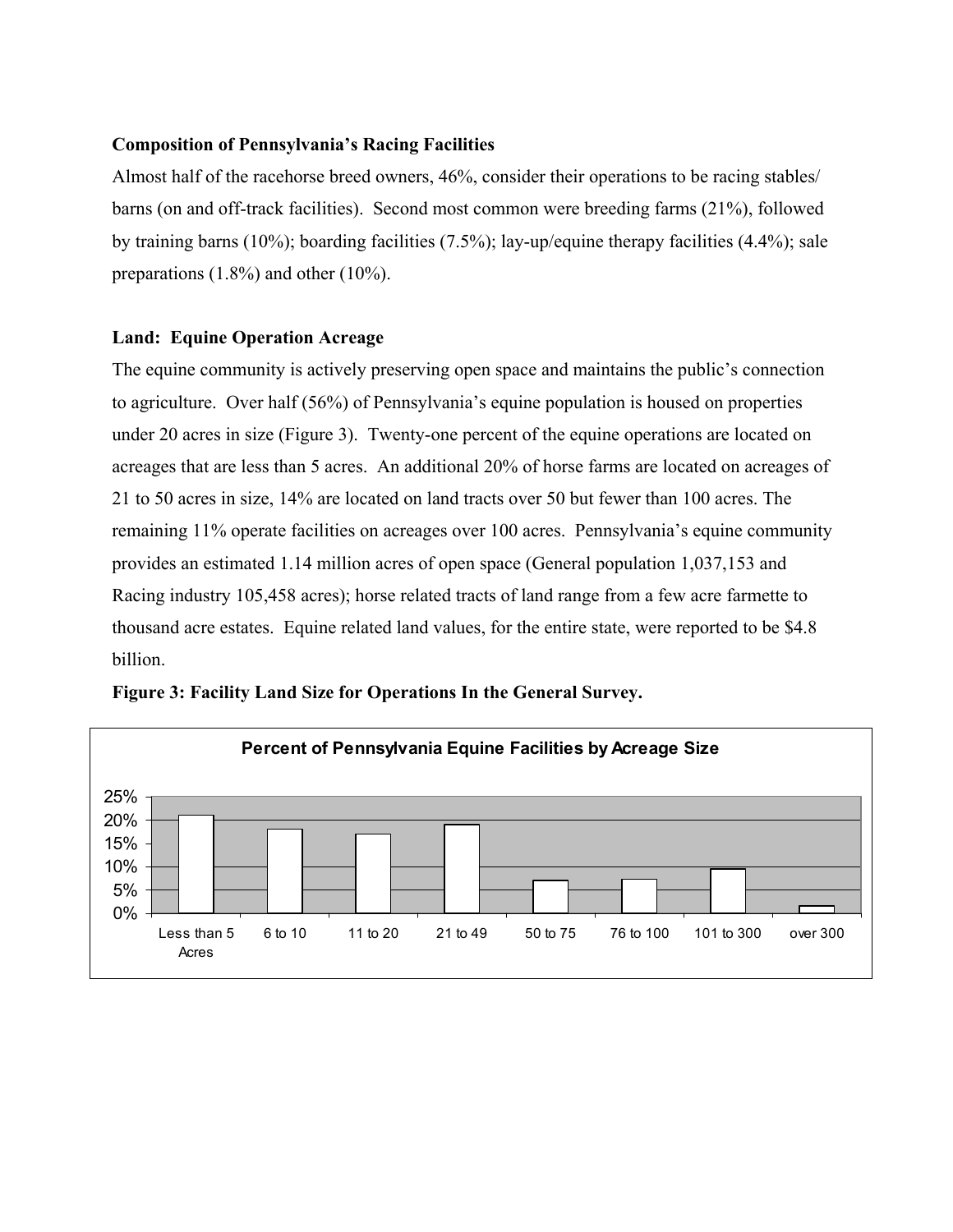Racing operations reported that over 10% of their equine related acreages were enrolled in Agricultural Preservation programs. Twenty – six percent of these racing operations listed pasture as their primary land use, 13% of the acreage was planted in crops, and 21% was utilized as hay fields. Whereas, the general equine owners reported that only 8% of their equine related acreages were enrolled in Agricultural Preservation programs. Fifteen percent of this general population listed pasture as their primary land use, 17% for crops, and 19% as hay fields.

#### **Manure Handling Systems**

There are two principal equine industry manure management systems. The first system permits horses to graze full-time on pastures and the manure is not collected or treated. Pasture manure usually is spread by harrow cultivation that promotes decomposition. The second system confines animal feeding, which relies on intensive management, and the horses are kept in stalls or runs. The horses may be housed in box stalls and provided a bedding source for urine absorption. Alternatively, horses are kept in corrals or runs and some runs are attached to stalls. Manure is managed in one or more of the following ways: 1) compost (manure is removed daily and composted); 2) stockpile (manure is removed daily and stored in piles) and, 3) daily land application (manure is removed daily and spread on cropland).

According to the survey, racehorse operations managed manure using the following systems: composted and used on the farm (21%), composted and hauled off farm (11%), spread fresh on crop and pasture fields (27%), hauled off the farm fresh (5%) and stock piled on the stable and left unmanaged in piles (20%). Manure management handling was not mutually exclusive, managers used more than one system and not all reported their management method. Larger horse operations (50 to1100 head of horses) were more likely to have manure hauled off the farm soon after it was removed from the stalls (58%). None of the farms with over 50 head of horses stockpiled manure on the premises. In comparison, the smaller operations (less than 10 head) stock piled manure and left it on the premises unused (24%). The general equine population owners also showed a similar trend in manure management and handling systems. Commercial operations appeared to be more likely to have manure management plans.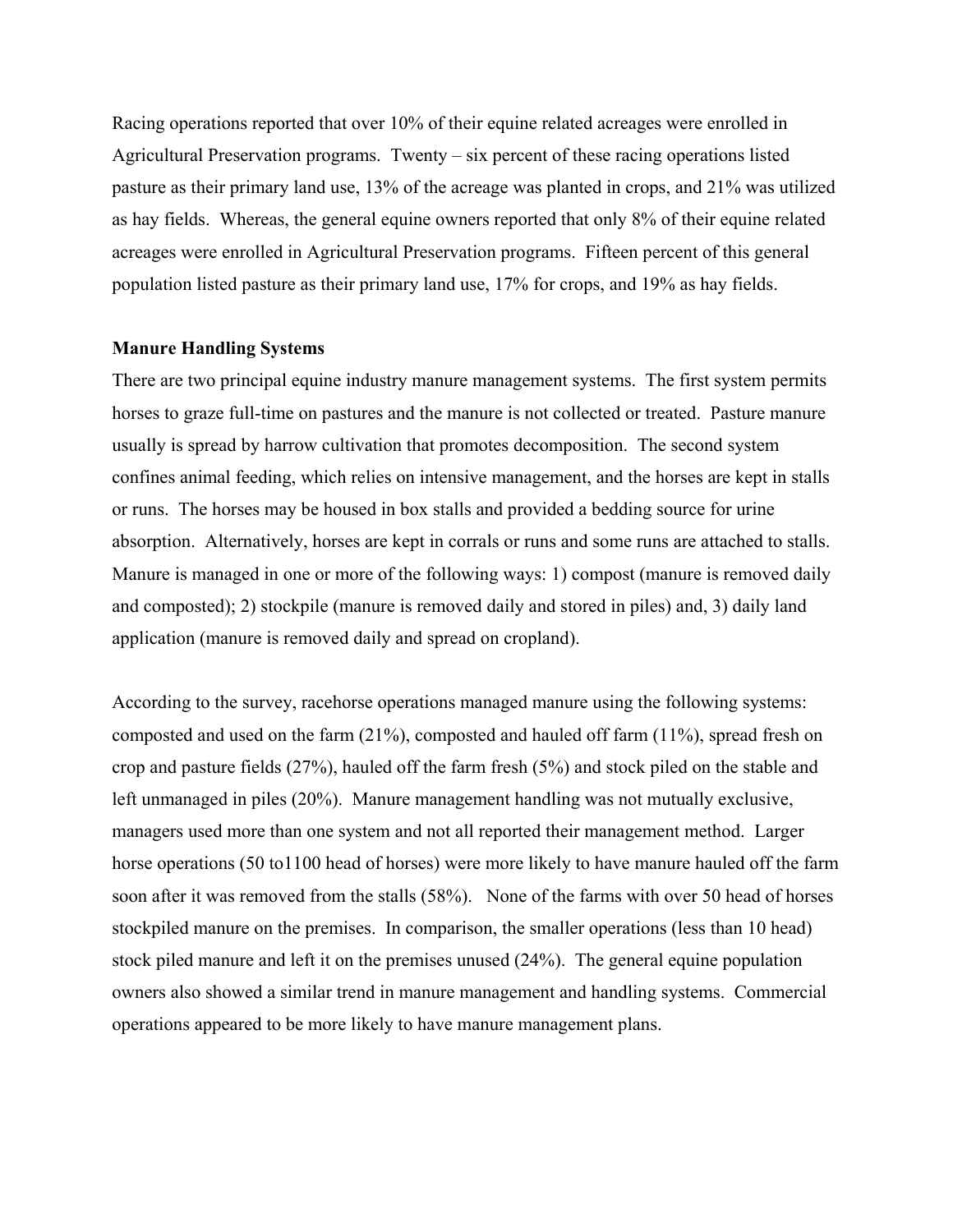## **Equine-Related Income**

Overall, the direct and secondary contributions of the state's equine industry are estimated at more than \$1.12 billion in output (the total revenue generated by the industry), of which nearly \$615 million is value-added. However, equine-related income (reported by survey participants) from sales and associated equine/agricultural activities during 2001 totaled \$435 million. The racehorse industry reported generating \$189 million in income and the general equine population reported income of \$246 million.

| <b>Equine Related Income</b>  | <b>Racing Industry</b> | <b>General Population</b> | <b>Total</b>  |
|-------------------------------|------------------------|---------------------------|---------------|
| Training                      | \$28,713,642           | \$22,896,923              | \$51,610,565  |
| Sales Preparation             | \$1,643,474            | \$368,792                 | \$2,012,266   |
| Boarding / Lay-ups            | \$10,110,577           | \$54,713,607              | \$64,824,184  |
| Manure Sales                  | \$552,111              | \$378,504                 | \$930,615     |
| Mare Care                     | \$3,755,666            | \$4,888,519               | \$8,644,185   |
| Sale of Horses                | \$71,610,642           | \$57,536,863              | \$129,147,505 |
| <b>Racing Purses</b>          | \$66,194,871           | \$3,742,045               | \$69,936,916  |
| <b>Stallion Services Fees</b> | \$2,391,752            | \$8,564,507               | \$10,956,259  |
| Lessons/ Clinics              |                        | \$25,031,215              | \$25,031,215  |
| Leasing Animals               |                        | \$2,003,561               | \$2,003,561   |
| Judging                       |                        | \$871,911                 | \$871,911     |
| Show Winnings                 |                        | \$8,977,772               | \$8,977,772   |
| Rodeo Winnings                |                        | \$417,430                 | \$417,430     |
| Tourism, Guest Farm           |                        | \$514,650                 | \$514,650     |
| <b>Trail Riding</b>           |                        | \$11,057,556              | \$11,057,556  |
| <b>Feed Sales</b>             |                        | \$2,370,384               | \$2,370,384   |
| <b>Equipment Sales</b>        |                        | \$1,641,699               | \$1,641,699   |
| Other Income                  | \$2,843,174            | \$33,314,040              | \$36,157,214  |
| Other Income                  | \$749,155              | \$7,017,472               | \$7,766,627   |
|                               |                        |                           |               |
| Total Income:                 | \$188,565,065          | \$246,307,447             | \$434,872,512 |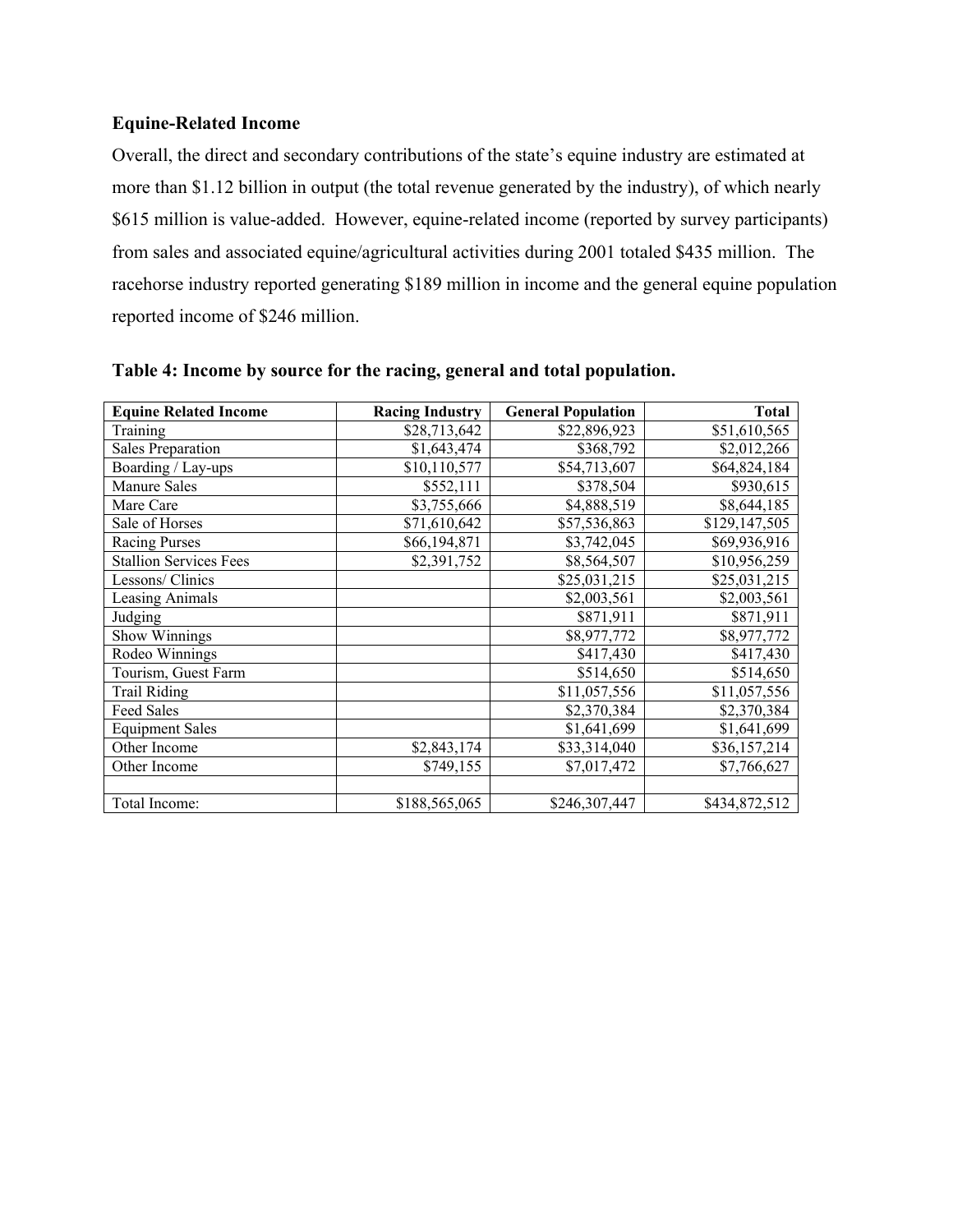

**Figure 4: Equine related income for the racing and general populations.** 

\*Note that some race horse owners were reported in the general survey.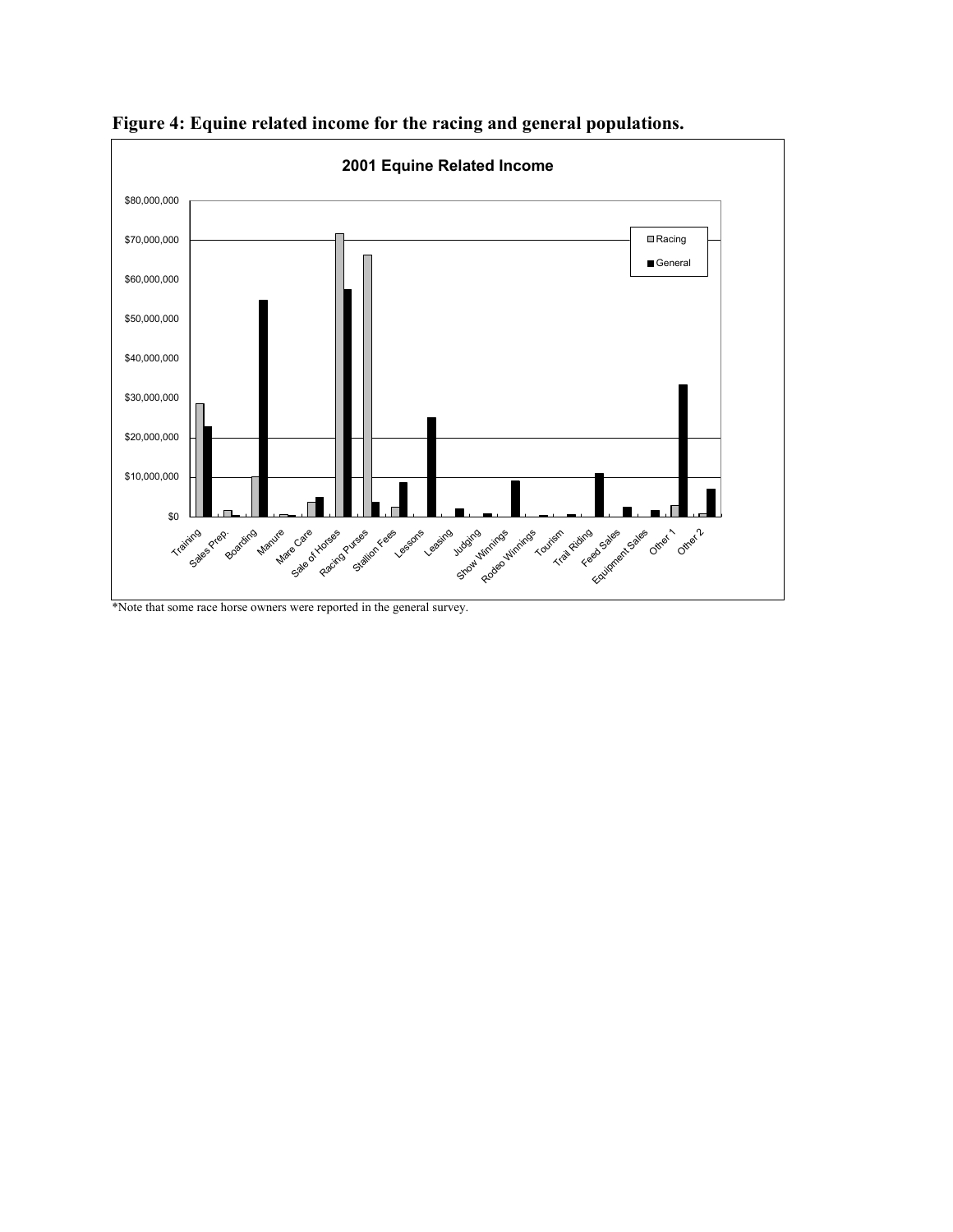## **Equine-Related Expenditures**

Equine-related expenditures during 2001 totaled an estimated \$746 million. Purchases of feed and bedding accounted for \$109 million in expenditures. Veterinarian and health-related care amounted to nearly \$50 million. Taxes accounted for \$53.2 million, while \$103 million was spent on the purchase of equid, \$42 million was spent on boarding horses and nearly \$74 million was spent on training costs. (Expenses of commercial racetracks, show facilities and public facilities were not included in these figures.)

|                              | Racehorse       | <b>General Horse</b> |                       |
|------------------------------|-----------------|----------------------|-----------------------|
| <b>Expenditure Category:</b> | <b>Industry</b> | Population           | <b>Totals for PA:</b> |
| Purchase                     | \$48,708,105    | \$54,669,380         | \$103,377,485         |
| Boarding                     | \$9,385,684     | \$32,692,098         | \$42,077,782          |
| Training                     | \$56,644,783    | \$16,829,914         | \$73,474,697          |
| Jockey/Driver/Rider          | \$4,797,866     | \$236,433            | \$5,034,299           |
| Health/Veterinary            | \$16,017,488    | \$33,730,069         | \$49,747,557          |
| Lodging/Hotels               | \$5,368,699     | \$16,422,102         | \$21,790,801          |
| Bedding                      | \$5,668,411     | \$14,017,204         | \$19,685,615          |
| Hay                          | \$7,774,418     | \$33,643,943         | \$41,418,361          |
| Grain/Supplements            | \$9,849,711     | \$38,030,346         | \$47,880,057          |
| Pasture Maintenance          | \$1,790,025     | \$9,551,662          | \$11,341,687          |
| Tack                         | \$2,013,885     | \$20,245,766         | \$22,259,651          |
| <b>Grooming Supplies</b>     | \$1,265,244     | \$4,971,728          | \$6,236,972           |
| Membership Fees              | \$1,097,701     | \$3,240,686          | \$4,338,387           |
| Race/Entry Fees              | \$3,503,131     | \$1,365,318          | \$4,868,449           |
| Maintenance                  | \$9,336,341     | \$18,750,947         | \$28,087,288          |
| Farrier                      | \$5,458,184     | \$26,201,109         | \$31,659,293          |
| Advertising                  | \$1,200,114     | \$7,466,728          | \$8,666,842           |
| Utilities                    | \$1,977,616     | \$12,646,717         | \$14,624,333          |
| Insurance                    | \$4,815,652     | \$16,750,396         | \$21,566,048          |
| <b>Property Taxes</b>        | \$4,182,837     | \$38,069,158         | \$42,251,995          |
| <b>Payroll Taxes</b>         | \$2,682,662     | \$8,231,214          | \$10,913,876          |
| <b>Contract Services</b>     | \$2,439,454     | \$8,948,123          | \$11,387,577          |
| Capital Improvements         | \$8,919,012     | \$55,450,319         | \$64,369,331          |
| <b>Breeding Fees</b>         | \$19,098,502    | \$7,591,324          | \$26,689,826          |
| Workmen's Compensation       | \$1,659,784     | \$1,866,090          | \$3,525,874           |
| Other                        | \$1,539,503     | \$5,297,013          | \$6,836,516           |
| Other                        | \$855,374       | \$6,580,731          | \$7,436,105           |
| <b>Show Fees</b>             | \$0             | \$14,687,102         | \$14,687,102          |
| <b>Total Expenses:</b>       | \$238,050,186   | \$508,183,620        | \$746,233,806         |

**Table 5: Expenditures by category for the racing, general and total populations.**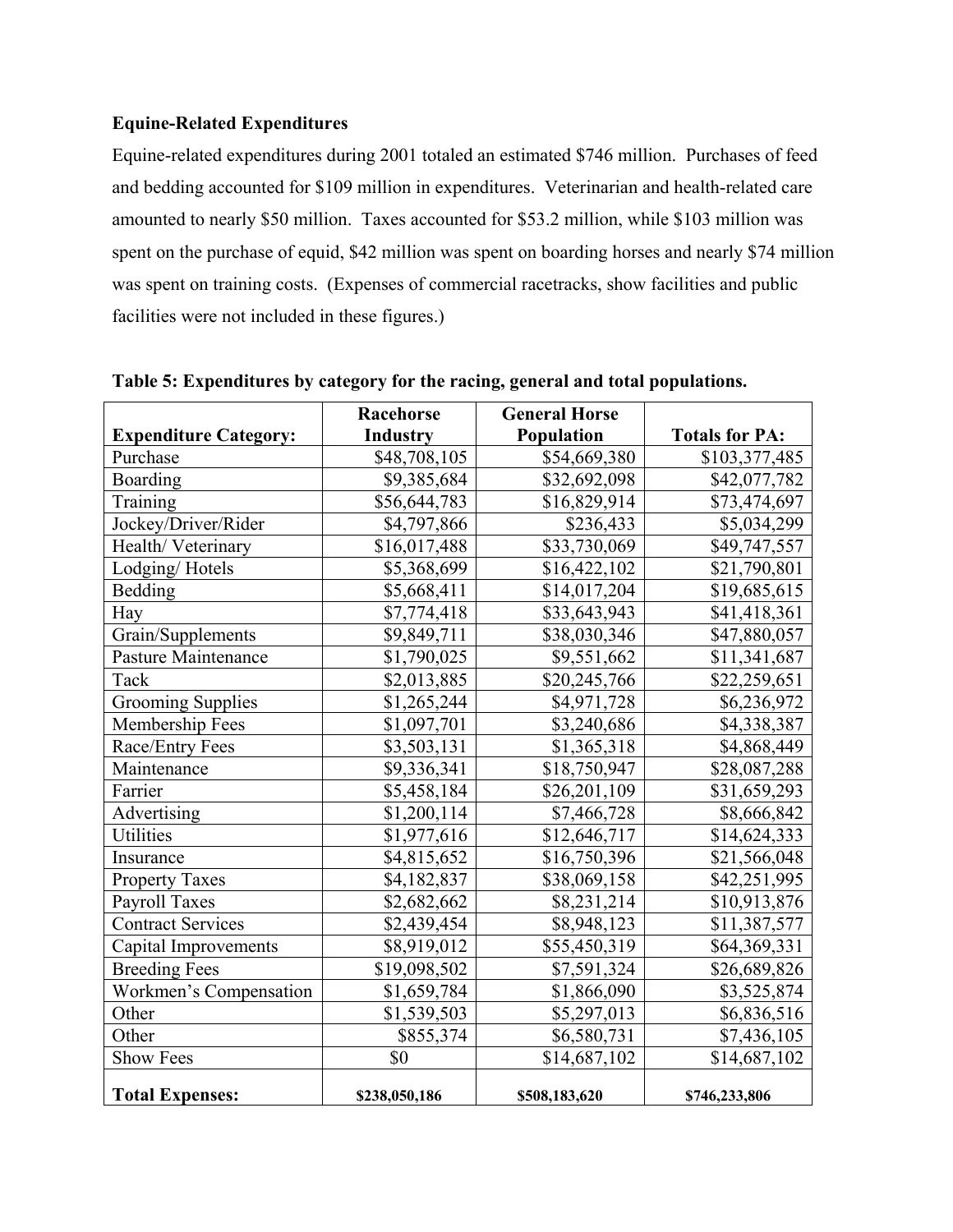

**Figure 5: Equine related expenses for the racing and general populations.**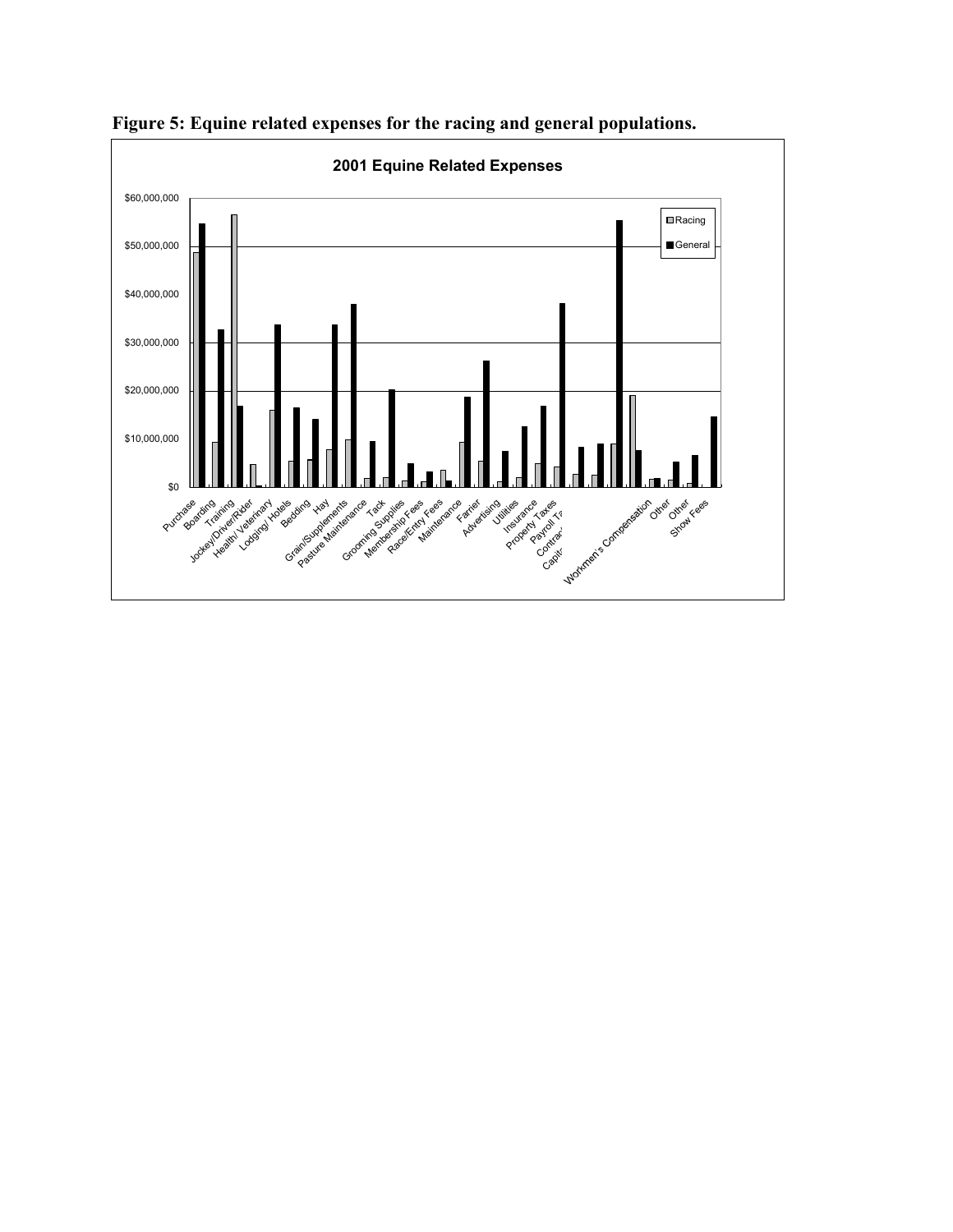# **Equine-Related Assets**

The value of all equine-related assets (excluding commercial racetracks and public facilities) totaled nearly \$8.3 billion in 2001. Land was by far the largest asset, valued at \$4.8 billion or nearly 58% of the total assets reported.

|                                | <b>Racehorse</b> | <b>General Horse</b> |                       |
|--------------------------------|------------------|----------------------|-----------------------|
| <b>Assets Category:</b>        | <b>Industry</b>  | <b>Population</b>    | <b>Totals Assets:</b> |
| Land                           | \$614,005,827    | \$4,210,731,909      | \$4,824,737,736       |
| Equine Owned                   | \$291,448,705    | \$589,184,101        | \$880,632,806         |
| Barns, Buildings, Sheds        | \$100,543,008    | \$912,923,920        | \$1,013,466,928       |
| Fencing                        | \$20,744,514     | \$142,737,391        | \$163,481,905         |
| Indoor/ Outdoor Arenas/Tracks  | \$11,015,959     | \$145,977,395        | \$156,993,354         |
| Trailers/Vans                  | \$16,730,500     | \$201,278,335        | \$218,008,835         |
| Tack and Supplies              | \$11,135,823     | \$154,709,041        | \$165,844,864         |
| Vehicles, Trucks, Cars, Vans   | \$30,452,990     | \$477,871,562        | \$508,324,552         |
| <b>Tractors/Farm Machinery</b> | \$22,663,791     | \$286,959,093        | \$309,622,884         |
| Other Items                    | \$1,790,127      | \$31,153,829         | \$32,943,956          |
|                                |                  |                      |                       |
| Totals                         | \$1,120,531,245  | \$7,153,526,576      | \$8,274,057,821       |

| Table 6: Equine Related Assets by Item: |
|-----------------------------------------|
|-----------------------------------------|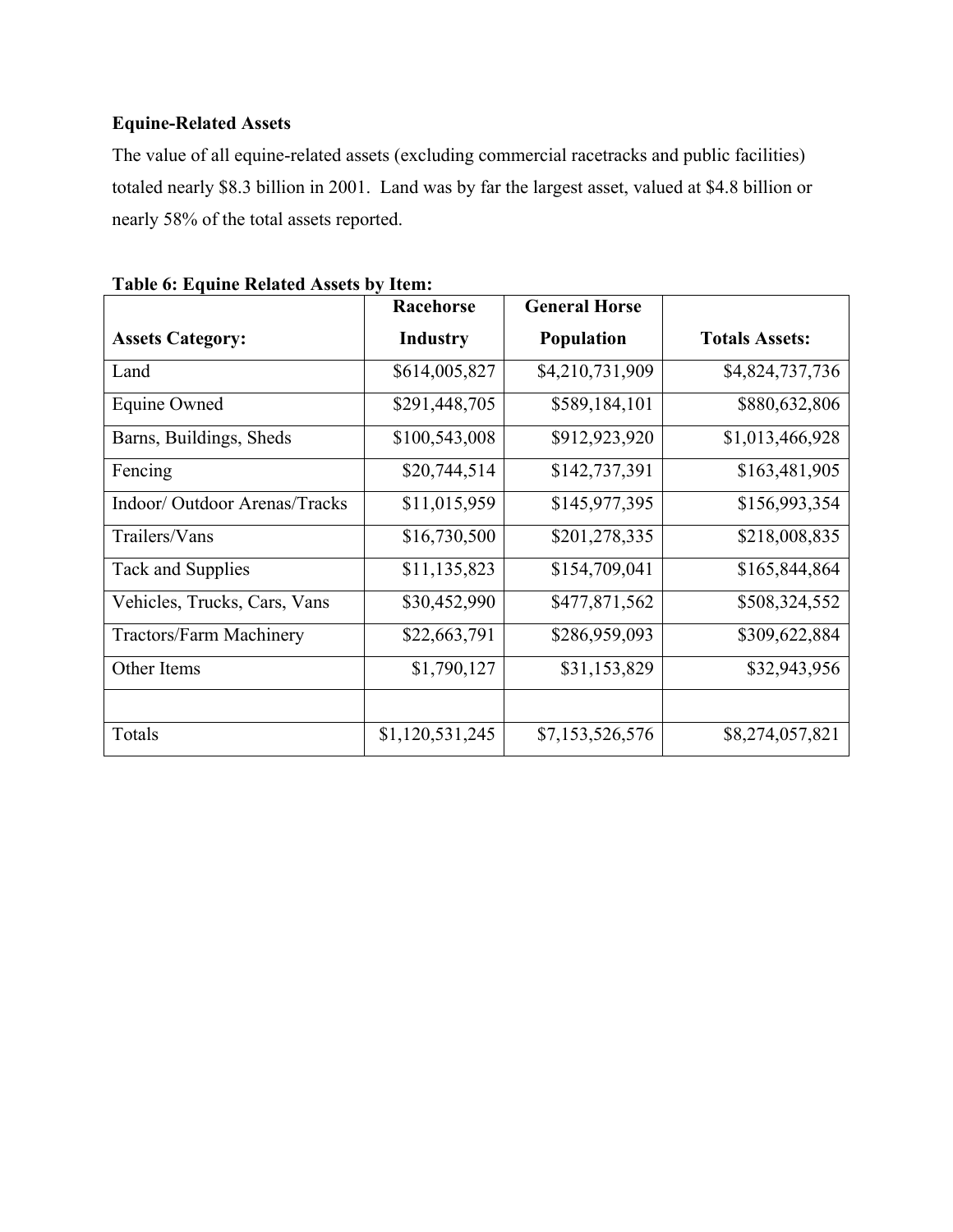

**Figure 6: Equine Related Assets for the Racing and General Populations.**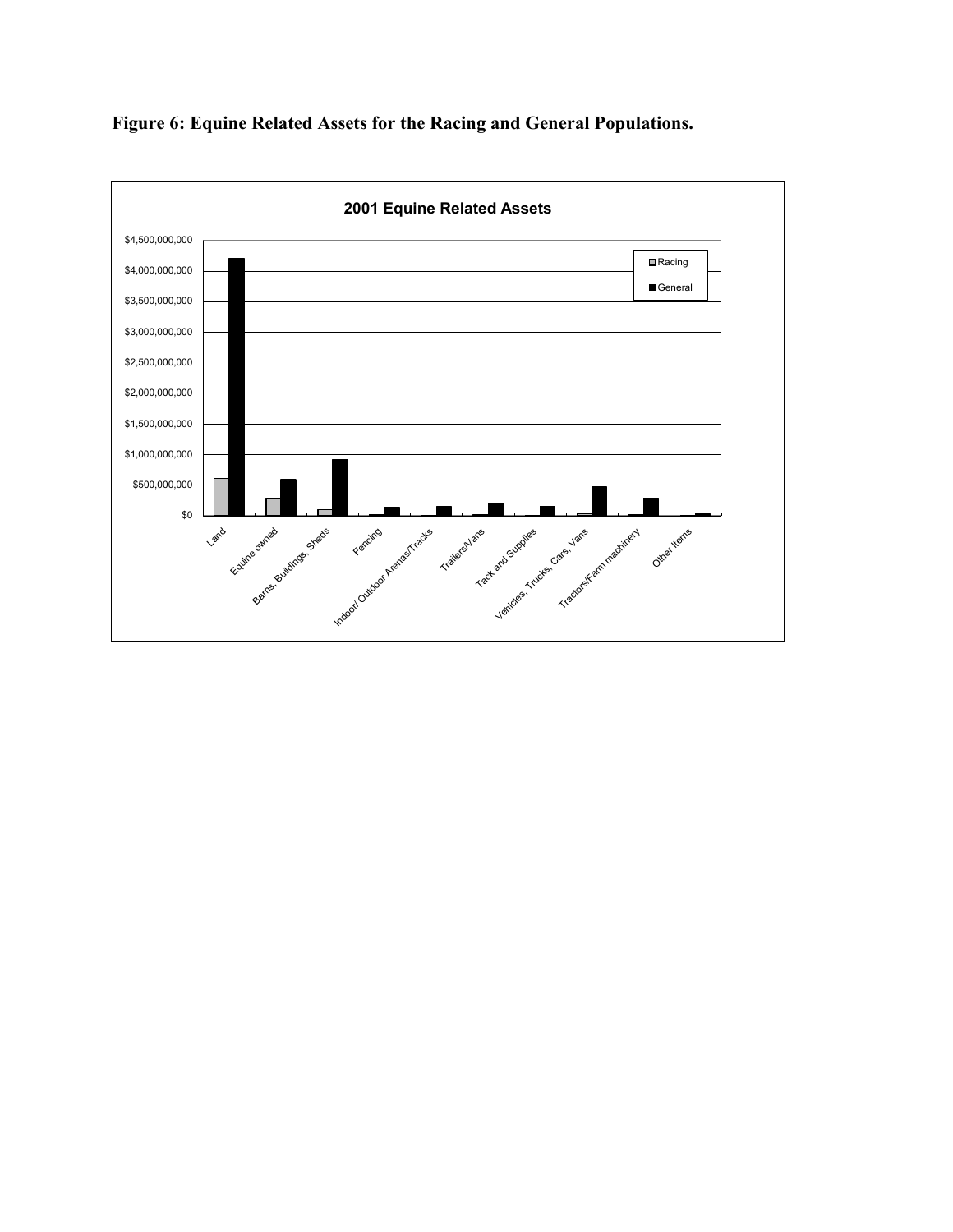#### **Showing and Competitions**

Whether the interest is in western riding, English riding, jumping, hunt seat, halter, pleasure, side-saddle, driving, three-gaited or five-gaited or whether the rider is a professional or amateur, child or senior, a horse show or event exists somewhere that offers any and all levels and types of competition. Numerous sanctioned horse shows and unsanctioned events are held each year across the state, with competitions restricted to a particular breed or open to all horses. Many of the thousands of young people who are involved in Pennsylvania 4-H clubs and pony programs have begun a lifetime of involvement with horses. They are the future breeders, owners and participants in the equine industry.

On most weekends throughout the year, competitors haul their show horses across the state striving for excellence. The average Pennsylvania horse enthusiast attends four shows, events, clinics, and/or workshops per year, one rodeo, and/or one horse race every two years. In 2002 Pennsylvania horse owners reported participating in three shows, events, clinics and/or workshops.

#### **Recreation**

Many Pennsylvanians find respite from their busy lives with a few hours a day or each week on horseback. They might take a leisurely ride along a scenic trail or get together with friends and enjoy riding in the states 4 million acres of public lands and open spaces.

Recreational riding and tourism is one of Pennsylvania's larger equine industries. More than 26% of the equid are used for recreational activities. Many people obviously enjoy riding horses with no concern for winning money or ribbons. The statewide interest in trail riding has grown to include organizations devoted to preserving trails. Approximately 1% of the state's equid are actively working in the tourism industry. In addition to inner city carriage rides, businesses across the state have offered vacations and outfit hunts on horseback through scenic locations. Some such businesses reported were bed and breakfasts, guest farms and working Amish farms.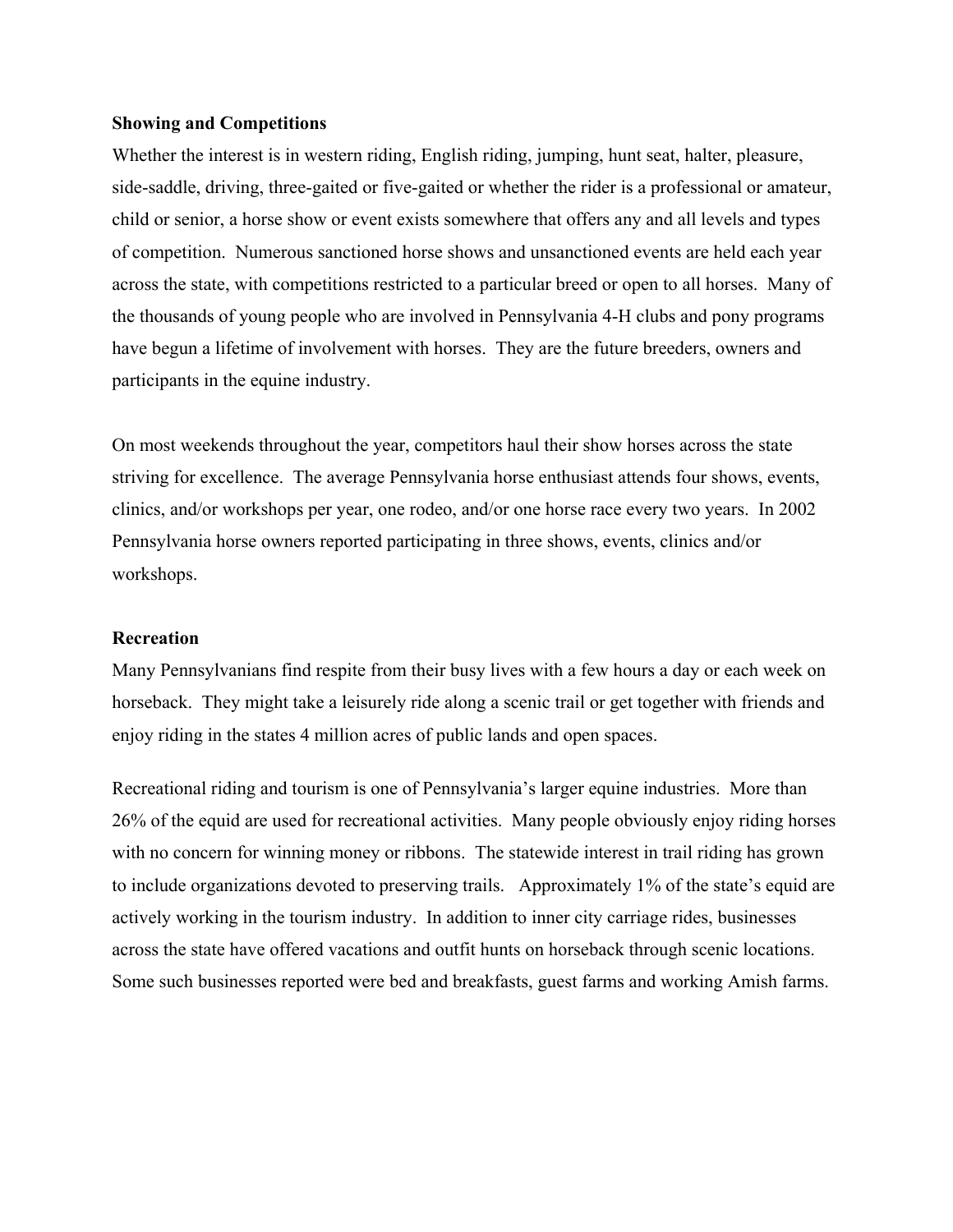#### **Equine Facilities and Venues**

In Pennsylvania there are 116 public show/exhibition facilities (farm show facilities, community parks and county fairgrounds) and many privately owned facilities equipped to host horse shows, rodeos, horse racing, and other equine competitions and exhibitions. Of these public facilities, 40 are actively conducting small community open and youth shows; while other facilities offer a venue to handle major national and regional competitions. In the 2002 show season, eight of the larger county fairs reported conducting large horse shows, one reported horse entries as high as 1,976 head (source: Pennsylvania State Association of County Fairs). According to this report, nearly 1,000 privately owned facilities or stables reported conducting equine events. These numbers do not include the many horse shows held at other facilities across the state, including numerous one-day shows

Eleven hundred of North America's best horses are accepted at the Pennsylvania National Horse Show, America's largest indoor multi-breed horse show, where they compete for 11 national titles and \$340,000 in prize money. The Devon Horse Show is the country's largest outdoor horse show and at 107 years, one of its oldest. The Laurels at Landhope Combined Driving Event is one of five American FEI combined driving events. Radnor Hunt hosts the longest running Three Day Event in the United States. Dressage at Devon is the highest rated international dressage competition and most complete breed show outside of Europe. Pennsylvania has one of the largest draft horse populations in the country and conducts one of the largest draft horse competitions in the nation (Keystone International Livestock Expo). Many of these equine events are held at the newly expanded Farm Show Complex's, Equine Center in Harrisburg, PA. This \$8 million facility expansion was constructed in 2002 to help meet the expanding needs of the state's equine industry.

#### **Racing\***

Horse racing has had a long-standing presence in Pennsylvania, and is a significant and integral part of Pennsylvania's equine industry. In 2001, Pennsylvania's four race tracks held a total of 762 race days for both harness and Thoroughbred horses. Over 2.4 million patrons attended the track (1.8 million attendance for Thoroughbred and 597,155 for harness racing) and wagered \$941.6 million for Thoroughbred racing and \$259.5 million for harness racing. In total for 2001, the projected horse racing total handle (all wagering at all race tracks) for the state was \$1.2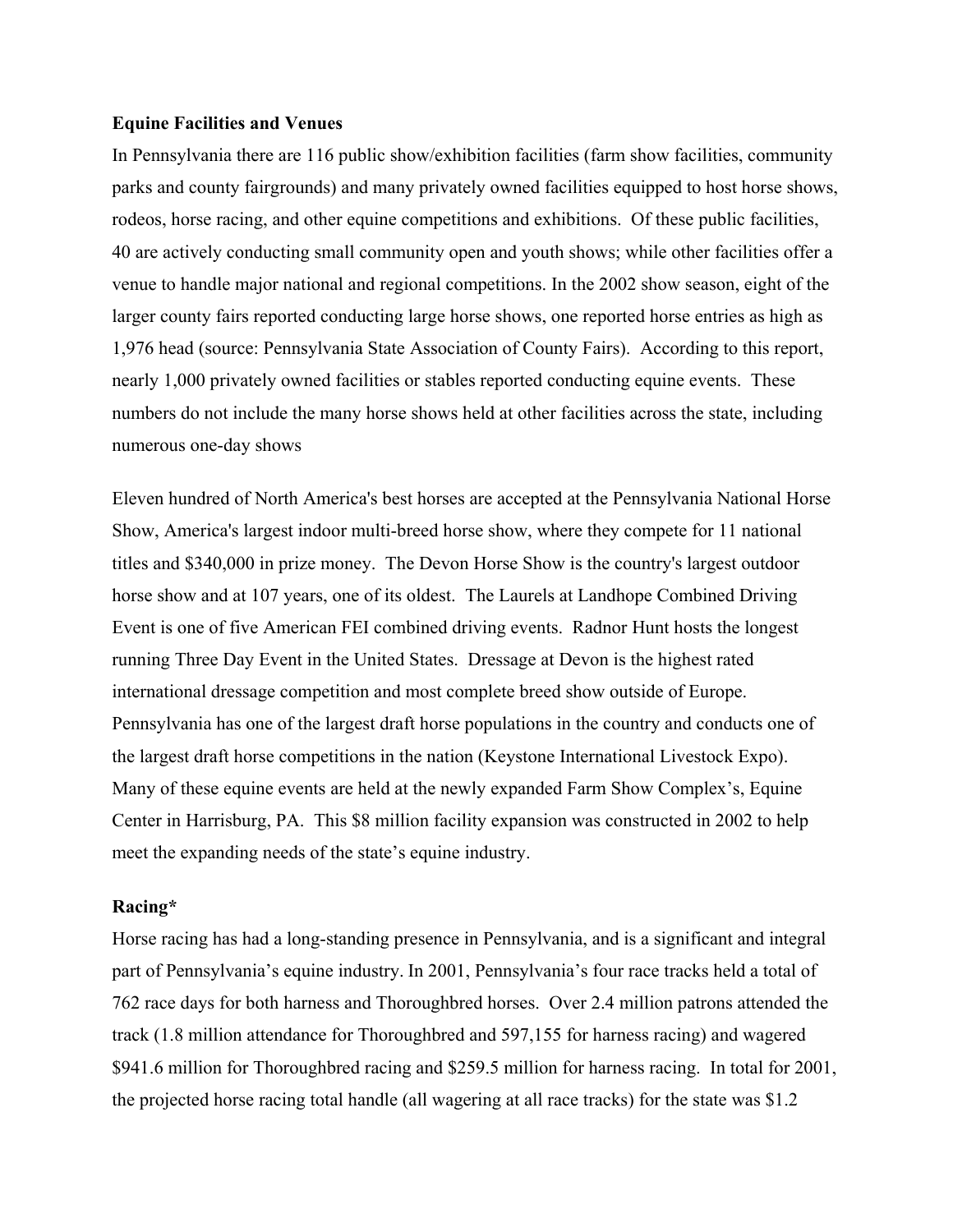billion. An additional \$432 million was wagered during the year on live (\$49.8 million) and simulcast races (\$383 million). Approximately 80% of the money wagered on harness and 76% from Thoroughbred racing is returned to the betting public with the remainder distributed among the state (in the form of taxes), purses for the horsemen, and operating costs.

Approximately 6,177 owners, trainers, grooms, exercise riders, feed and tack suppliers, veterinarians, farriers, and other industry professionals occupy the stable area at the Thoroughbred tracks during the meets. In addition, 4,274 equine professionals occupy the stable area of the harness tracks. During the meets, the tracks employs additional people for security, concessions, maintenance and mutual tellers that work on the front of the track.

Racing provides a significant economic contribution to Pennsylvania's horse industry. Horse racing in Pennsylvania has generated substantial economic benefits to the state and has been a vital cornerstone to the horse industry.

\*Information taken from the 2001 Annual Report, State Racing Commission, Pennsylvania Department of Agriculture.

#### **Farm and Ranch Work**

The Amish community is a unique part of Pennsylvania's equine industry. The Amish horse and buggies are a common sight on Pennsylvania roads and a major attraction for visitors to the state. The Amish have a high regard for the customs and beliefs of their founders. They continue to plow and farm with horses and travel by horse and buggies. Many of Pennsylvania draft horses are used today for farming and logging.

 Breeding, raising, training and using horses for farm work continues to be necessary. There is still a need for a skilled, usable horse to work in fields and handle special tasks like logging timber, in addition to working cattle.

#### **Rodeos**

Due to increasing interest in the cowboy traditions, rodeos are among the horse industry's most popular spectator events, requiring many highly trained horses for a variety of events, from team roping and penning to saddle bronc riding. In January, Pennsylvania annually, hosts one of the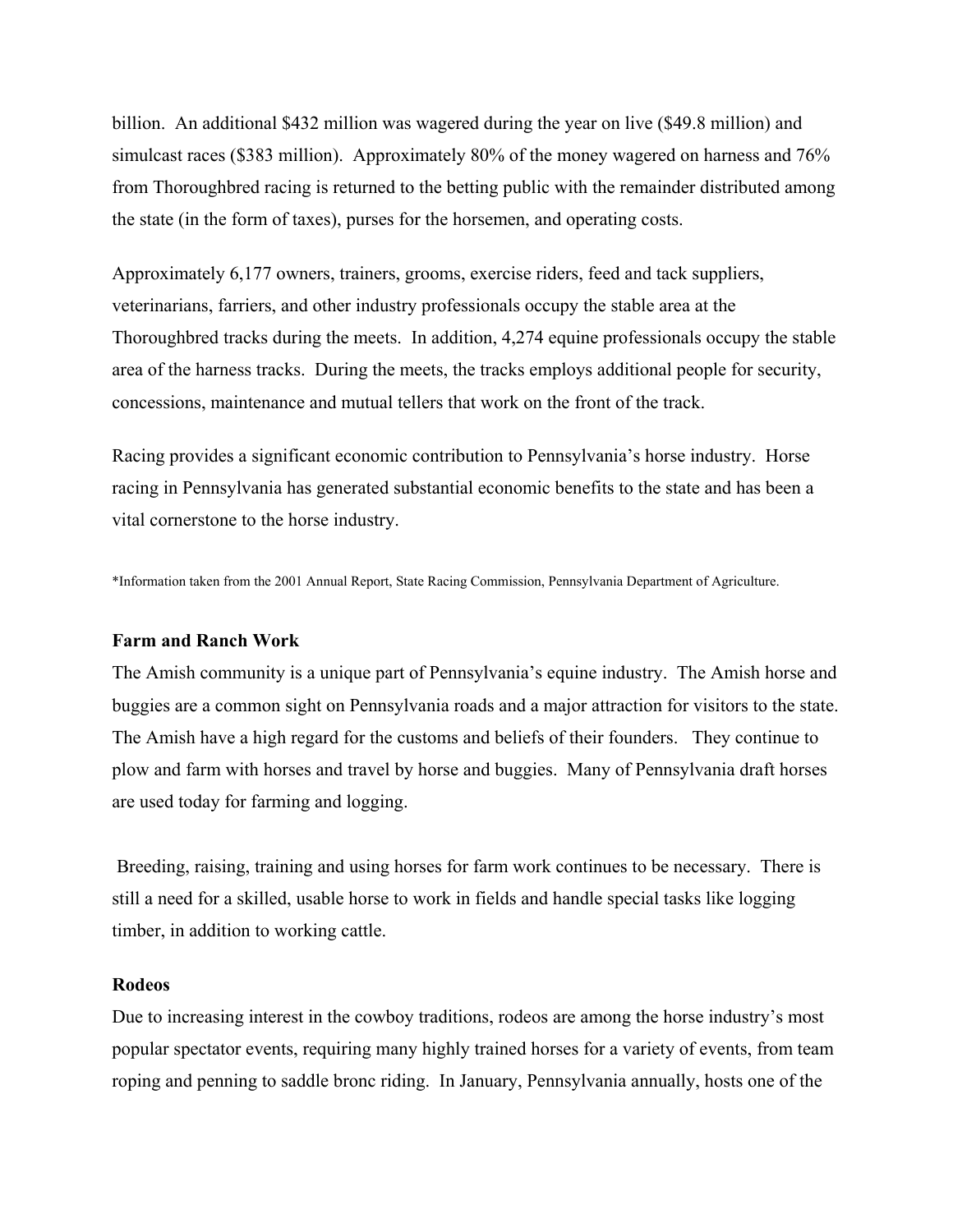largest attended Rodeos in the United States. This event attracts 15,000 people and is conducted during the Pennsylvania Farm Show "High School Rodeo". \* \*Source United States High School Rodeo Association, Denver, Colorado.

#### **Other Activities**

Across the state, horses are involved in other activities from police work to Polocrosse. Among the most rewarding uses of horses are therapeutic riding programs for children and adults. Riding a horse offers innumerable benefits to the rider regardless of physical or mental abilities. Pennsylvania is reported to be ranked 5th in United States in number of therapeutic horseback riding programs (according to NAHRA) and is home to the largest therapeutic riders' event on the East coast. Pennsylvania's State Police Mounted unit is one of the superior mounted units in the nation, serving at the inaugurations of many Presidents. Senior citizens continue to ride for exercise and pleasure, enjoying the opportunity to experience our national forests and public lands.

The city of Philadelphia has its own inner-city equine community of police horses, carriage horses, work-to-ride youth programs, and even cowboy units that rodeo. Philadelphia County was reported to house nearly 1,000 horses. The Fairmont Park System has 100 miles of trails located in the middle of Philadelphia, where equestrians enjoy trail riding. The carriage companies add to Philadelphia's heritage with horses driving through the city streets.

#### **Youth and Education**

Horses also are utilized to educate youth and students about the responsibility of caring for a living creature. Pennsylvania is part of the largest Pony Club Regions in the US. The 4-H Youth Horse Program is considered one of the best in the country. In Pennsylvania, there are approximately 7,500 youth enrolled in 4-H clubs taking a horse project, 90 National High School Rodeo members, 691 U. S. Pony Club members and hundreds enrolled in specific breed youth associations and FFA. These equine youth programs help to develop life skills and promote knowledge of horsemanship and responsible animal care. Horses are utilized as teaching tools and as a means to improve life skills for all youth, including rural and urban youth, and youth at risk. Another role of the horse is to strengthen the family unit through work and recreation in horse activities. The well-being of children, youth and families is essential to the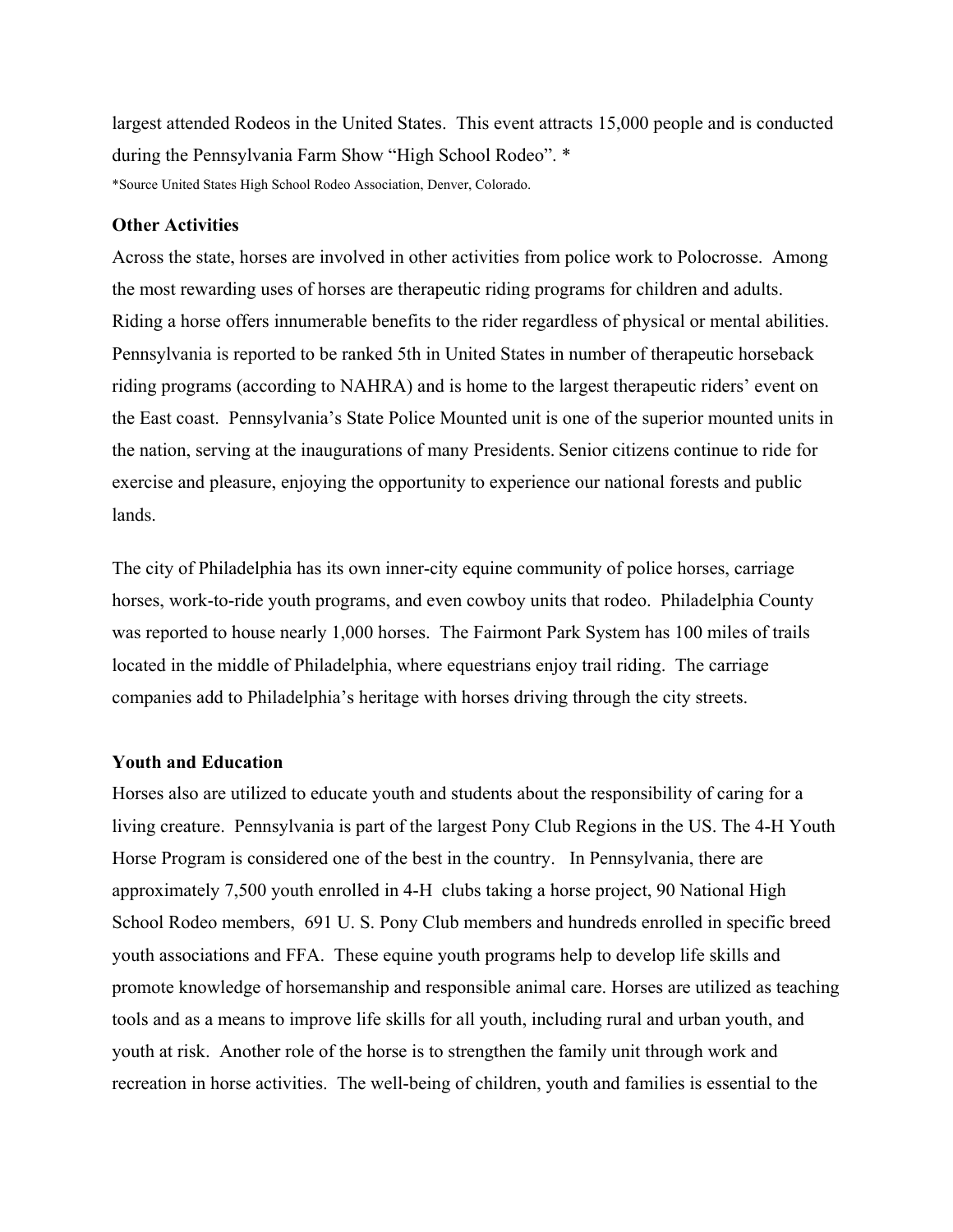well being of our society, now and in the future, providing for a strong workforce and vital community.

#### **Horse Owners and Participants**

Many Pennsylvanians are involved in the horse industry. The number of jobs associated with the industry is endless a partial list includes but is not limited to grooms, trainers, veterinarians, farriers, breed organizations, stewards, judges, announcers, publicists, commercial suppliers, tack shop employees, riding apparel designers, sale companies, accountants, saddle and harness makers, transporters and other support industries such as feed and hay producers. Numerous Pennsylvania magazines, newspapers and newsletters are devoted to horses and the equine events.

 The University of Pennsylvania, New Bolton Center has a world-renowned equine veterinary program. Several Colleges (The Pennsylvania State University, Delaware Valley and Wilson Colleges) in the Commonwealth offer an equine science curriculum. Numerous other schools provide equine courses.

In 2001, 6,177 people were issued licenses to work at Pennsylvania horse racing tracks (State Horse Racing Commission, 2001 Annual Report). Pennsylvania's racetracks, for example, require: security personnel, parking attendants, restaurant workers, mutual clerks, marketing, management and accounting staffs, as well as breeders, owners, trainers, grooms, jockeys, drivers, exercise riders, veterinarians, feed and equipment suppliers.

Involvement in the horse industry is not limited to any particular demographic group. A horse can fit into any type of lifestyle and horse owners are very diverse. The horse industry is a broad-based activity with stakeholders that range from track owners and Olympic riders to large numbers of recreational and show horse riders, small acreage owners, moderate and low-income families, stable employees and volunteers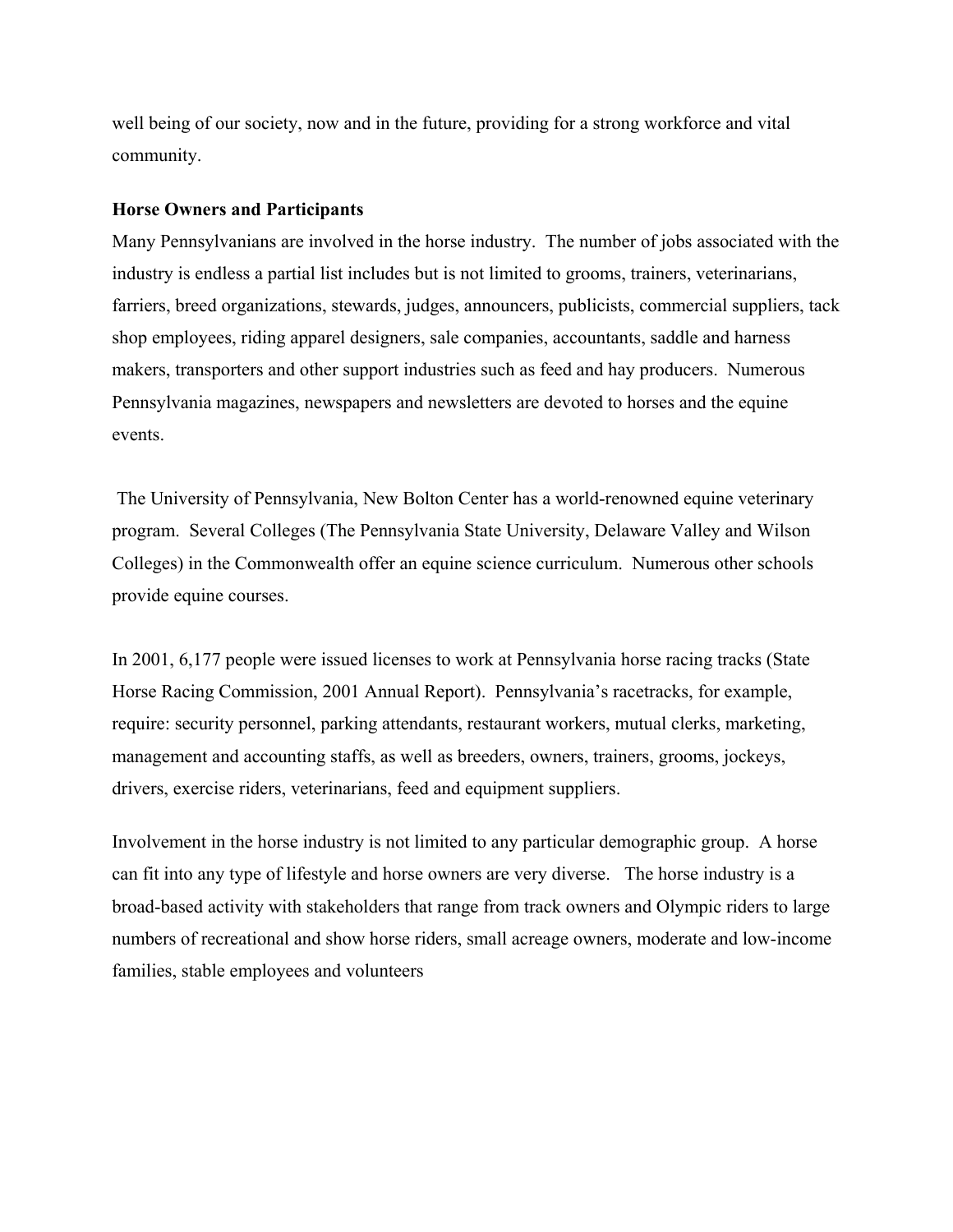## **Appendix A: Methodology and Definitions**

#### *Methodology*

 Prior to the survey, a comprehensive list of equine related names and addresses within the state of Pennsylvania did not exist. List development began in May 2002 with the primary goal of developing a population representative of all equine breeds, disciplines, and economic activity within the state. Pennsylvania membership rosters for national breed organizations, equine show/sport organizations, racetrack licensed individuals, county 4-H clubs, and local groups and associations were combined into a computer database. Racetracks and commercial service industries were not included in the population. Each name and corresponding address was identified by a numeric source code. One hundred forty one different source codes are represented within the population. Every name and address generated through list development was provided for completely confidential use in this study and no individual data can be identified.

 When multiple sources exist for population development, duplication is inevitable. Once all contacts for membership rosters had been exhausted, the population list was sorted electronically first by name, then by address, and finally by source code to identify and then delete any duplicate listings. If a duplicate listing was found that originated from multiple source codes, the individual source codes were listed and maintained for each name and address before the duplicate record was deleted. The final population totaled 31,195 equine related addresses.

 Once the population was established, the survey questionnaire was developed. Throughout the survey design stages, needs assessment and feedback was provided by an industry advisory panel composed of representatives from the Pennsylvania Department of Agriculture, the Pennsylvania State Horse and Harness Racing Commissions, the Pennsylvania Equine Council and other supporting equine organizations and individuals. Two separate survey instruments were developed, one with terminology reflective of the horse racing sector and the second encompassing the general equine industry. When the survey design was completed, a random sample of equine related addresses was chosen from the previously collected list population.

 From the population of 31,195 addresses, 2,867 were identified as specializing in the horse racing industry. These separated addresses were treated as a census of the racing segment, and all 2,867 addresses were mailed a survey questionnaire. The balance of the population addresses (28,328) were utilized to select a random sample that was stratified by source code. To ensure that each source code was sampled, 25% (7133 available surveys / 28,328 general list population) of the addresses in each source code were randomly chosen. In total, ten thousand surveys were allotted for mailing. Therefore, 2,867 surveys were racing related and the balance of 7,133 surveys was general industry focused. This sample selection and design ensured an equal geographic and discipline/breed representation that was reflective of the list population collected.

 The racing specific surveys and instructions were mailed to the racing industry sample in October 2002. The general surveys and instructions were mailed to the general industry sample in November 2002. Follow up for both surveys began two weeks after initial survey mailing and consisted of three phases occurring two weeks apart. Any non respondents received a reminder postcard as the first phase. The second phase mailed an additional copy of the respective survey and instructions to all nonrespondents. The third and final mailing, again to the remaining non-respondents for each of the surveys (racing and general industry) was a final reminder postcard.

 Total response rates were monitored weekly. Rates were reviewed separately for both the racing and general industry surveys, as well as summarized for the entire project. Response by source code was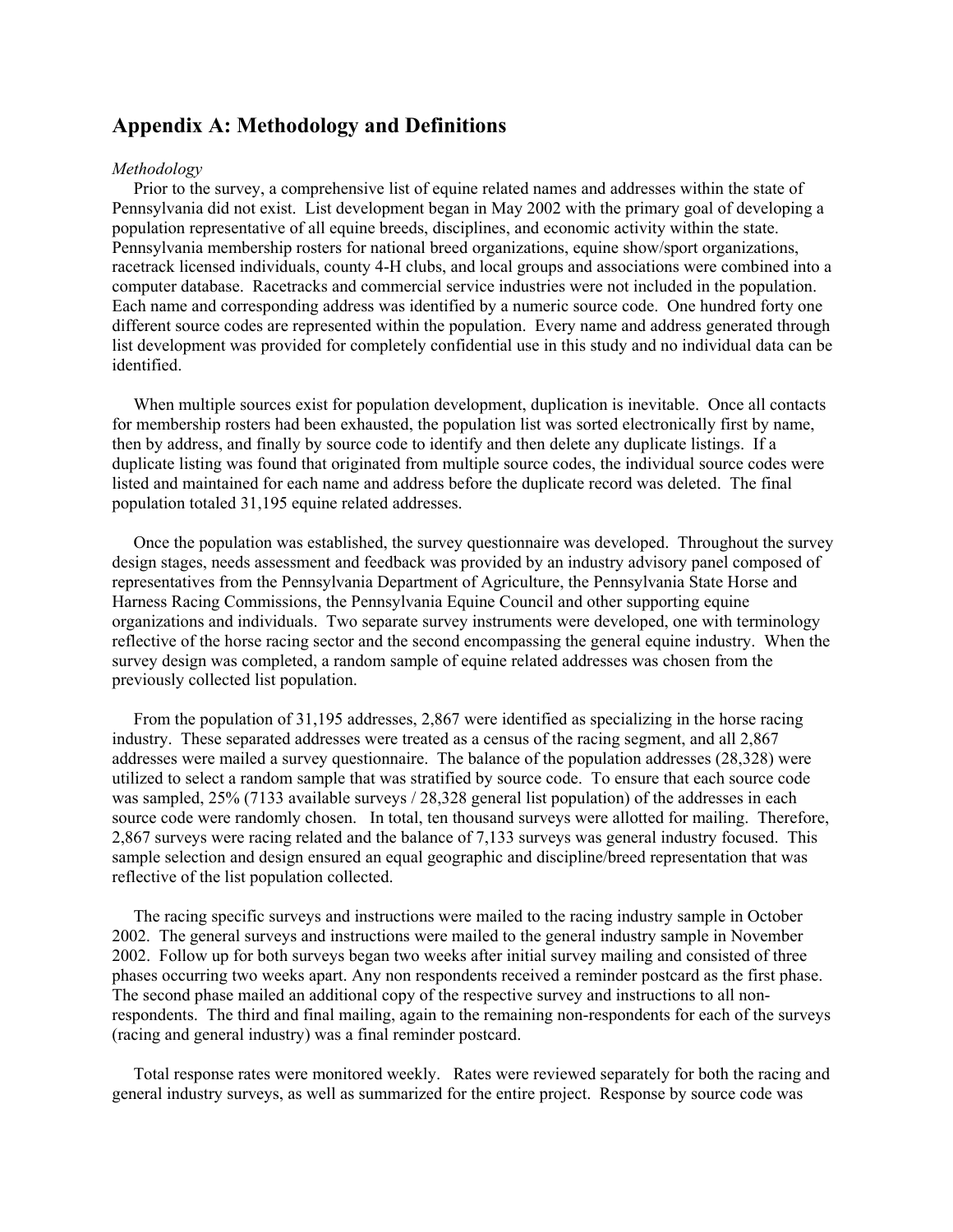monitored monthly to again ensure sample source code representation. All survey related mailings were completed six weeks after the initial distribution of the industry specific survey and instructions. Collection of returned surveys terminated on December 31, 2002 to allow for data entry and verification before analysis.

 A sample total of 10,000 surveys were allotted for distribution and data collection. Surveys were mailed to 2,867 individuals directly involved in the horse racing industry. Five hundred sixty seven of those surveys were returned for a response rate of 20%. The remaining 7,133 surveys were mailed to the general equine industry random sample. Two thousand two hundred eighty five surveys were returned, reflective of a 32% response rate.

 In this analysis, we estimate the total contribution of the Equine Industry to the Pennsylvania economy using an economic impact software program known as IMPLAN (Impact Analysis for Planning). Originally developed by the US Forest Service, IMPLAN is an input-output model that is widely used to quantify how businesses use technology, labor and materials (i.e., inputs) to produce a product (i.e., output). The IMPLAN software and database (www.implan.com) establishes the characteristics of economic activity in terms of 10 broad industrial groups, involving as many as 528 sectors. In practice, the IMPLAN model is used in every state and hundreds of communities across the nation to catalog economic activity and predict the effect of alternative policies and various economic changes. In this analysis we use IMPLAN to generate information on a number of important economic indicators.

In order to use models such as IMPLAN to examine the role of an industry in the state economy, analysts should have information on the final demand for a product(s). The income, and asset and operating expenditure data we collected in the survey serve as the basis for this analysis. In the study, both racing and general respondents were asked to report their income from more than 15 equine-related sources, and total spending on 10 categories of assets and 26 categories of expenditures. These responses were then aggregated the responses to determine the total income and expenditures in Pennsylvania for the population, by category. Recognizing that some of the purchases were made out-of-state, adjustments were made to the total expenditures by category so as to include only purchases made within Pennsylvania. The in-state expenditures were the basis of the analysis, and were the largest component of the industry. When examining asset expenditures, only at purchases made in 2001 were included —it was assumed that the annual asset purchases are fairly constant over time. Income data from out-of-state sales was used to supplement the in-state expenditure data in order to capture industry exports.

In this study, final demand is expressed by the total expenditures or income by category. To determine the direct and secondary effects, the population data was matched with the IMPLAN sectoring scheme, and entered the in-state expenditures and out-of-state income as a final demand "shock" to the model. This generates estimates of both the direct and indirect economic effects.

Several categories of income, assets and expenditures for which data was gathered data were omitted from the analysis, including land, payroll and property taxes, and workmen's compensation. Furthermore, horse purchase expenditures were deflated to account for the "used horse or second career horses" market (which may make up 75 percent of all purchases) and ensure consistency with the base Pennsylvania model. As appropriate, income and expenditures were entered either on an industry or a commodity basis. For the retail sectors, IMPLAN's default household margins were applied. Secondary effects are based on the IMPLAN Type SAM multipliers, with households endogenous. The user of this data must be cautioned against interpreting the results as impact--in order to do so, one must assume that the money spent on equine-related businesses would not otherwise be spent in Pennsylvania. The multipliers for the model are based on data from 2000, the most recent year for which data is available. Because IMPLAN models are quite stable from year-to-year, the 2000 multipliers were applied to 2001 data to determine the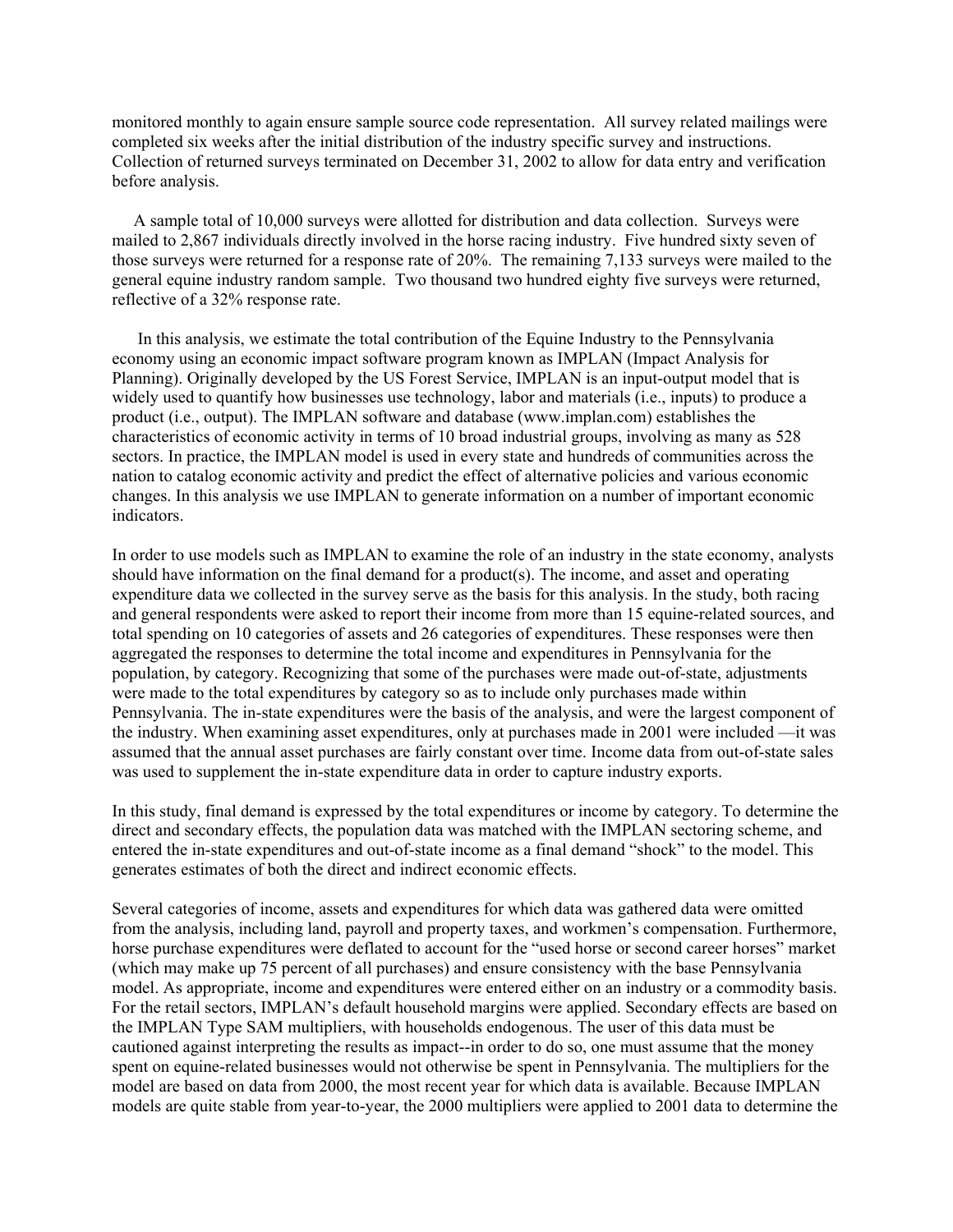results provided in Table 1. In the remainder of this appendix multipliers are defined and other topics related to this analysis are described. The material is largely drawn from the IMPLAN User's Guide. A detailed description of the methods and the IMPLAN sectoring scheme used are available in a technical appendix on the website.

#### **Definitions**

#### *Multipliers*

Input-output models are driven by final consumption (or final demand). Industries respond to meet demands directly or indirectly (by supplying goods and services to industries responding directly). Each industry that produces goods and services generates demand for other goods and services and so on, round by round. These so called *ripple effects* are described by **multipliers**. A multiplier examines how much spin off economic activity is generated by a marginal change in an industry. For example, multipliers can describe how many total jobs in the economy are created when an industry adds one new job. In general, input-output modelers describe three types of multiplier effects when examining the role of an industry in the state economy.

- 1. The **direct effect** is the contribution of the industry itself. It may represent the total revenue (output), employment or employee compensation. The value of the direct effect multiplier is always 1.
- 2. The **indirect effects** are effects of the industry on its suppliers. This multiplier captures the additional activity in businesses that provide inputs to the industry of interest.
- 3. The **induced effects** capture the impacts of changes in spending from households as income changes due to the direct effect. This effect captures the impact of spending by a) employees of the industry being studied, and b) employees of the input supplying businesses. These effects usually show up in retail and service industries. In the study here, the *secondary effects* are the sum of the indirect and induced effects.

In this study we use the IMPLAN type SAM multipliers. The Type SAM multiplier is obtained according to the following formula:

Type SAM multiplier  $=$  direct effect  $+$  indirect effect  $+$  induced effect)  $\div$  direct effect

**Input-output analysis** is a means of examining the relationships within an economy both between businesses and between businesses and final consumers. It captures all monetary transactions for consumption in a given time period. The resulting mathematical formulae allow one to examine the effects of change in one or several economic activities on an entire economy.

**Industry output** is a single number in dollar for each industry. The dollars represent the value of an industry's total production. In IMPLAN, the output data are derived from a number of sources including Bureau of Census economic censuses and the Bureau of Labor Statistics employment projections. Another way to think about industry output is as the total revenue generated by an industry.

**Employment** is total wage and salary employees and self-employed jobs in a region. It includes both fulltime and part-time workers and is measured in total jobs. The data sets used to derive employment totals in the IMPLAN model are the ES-202 data, County Business Patterns, and the Regional Economic Information System (REIS) data.

While output captures the total dollar value of economic activity, its use as a measure of economic activity can be overstated in that it captures the value of all intermediate stages of the production process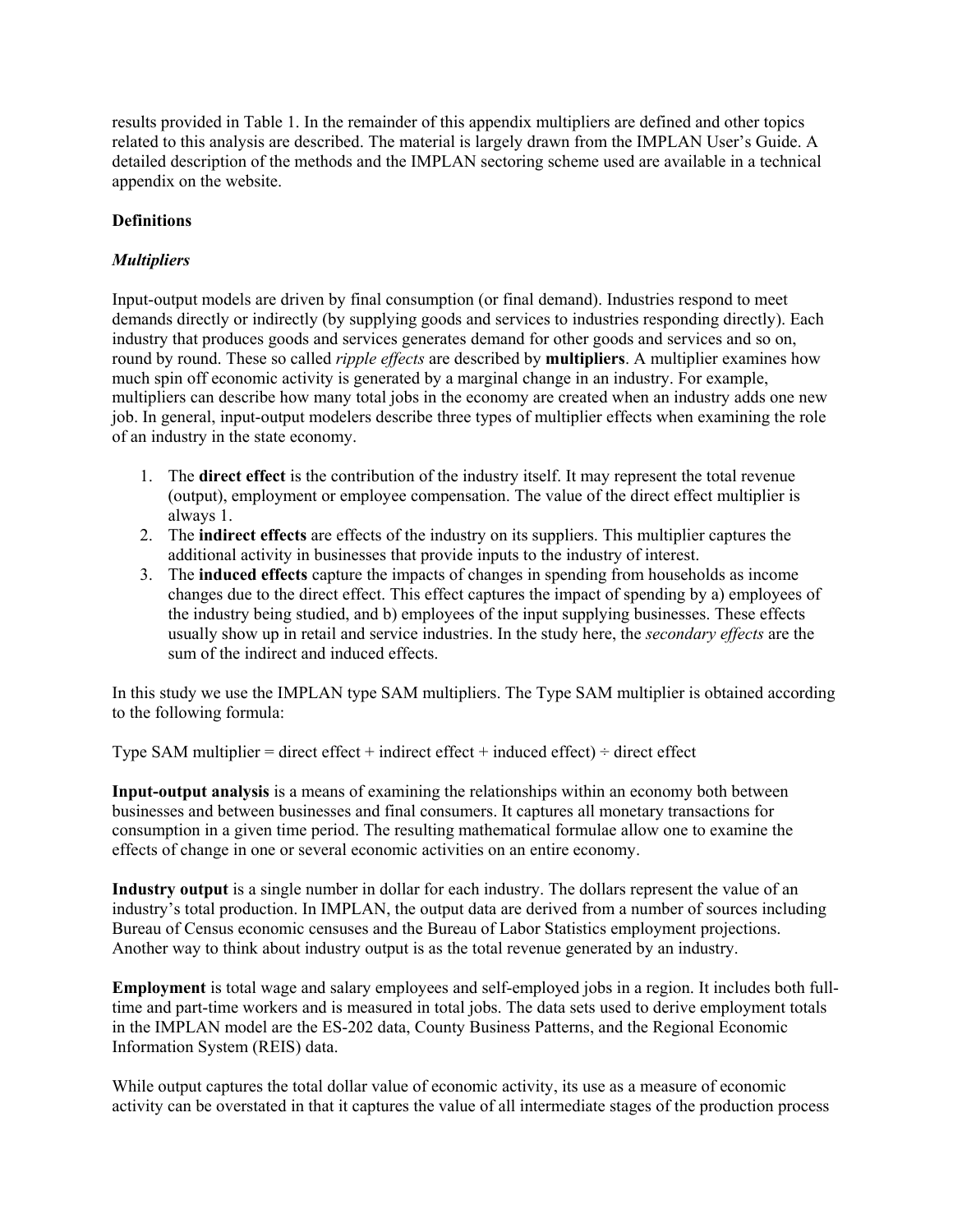as well. For example, the price one pays for a car at the local auto dealership in large part represents economic activity that occurred in the production process. If one were to consider the price one paid for a car as the contribution to the local economy, then one would likely be overstating its impact. This is called double counting. To avoid double counting, economists usually examine economic contributions in terms of **Value Added**. At the local level, value added is equivalent to the concept of Gross Domestic Product in that it examines the unique contribution of an industry to the overall economy. In input-output analysis, value added consists of four components.

- 1. **Employee compensation** is wage and salary payments as well as benefits including health and life insurance, retirement payment, and any other non-cash compensation. It includes all income to workers paid by employers.
- 2. **Proprietary income** consists of payments received by self-employed individuals as income. This is income recorded on Federal Tax Form 1040C. This includes income received by private business owners, doctors, lawyers and so forth. Any income a person receives for payment of *self-employed* work is counted here. Note: labor income is the sum of employee compensation and proprietary income.
- 3. **Other property type income** consists of payments for interest, rent, royalties, dividends and profits. This includes payments to individual in the form of rents received on property, royalties from contracts, and dividends paid by corporations. This also includes corporate profits earned by corporations.
- 4. **Indirect business taxes** consist primarily of excise and sales taxes paid by individual to businesses. These taxes occur during the normal operation of these businesses but do not include taxes on income or profit.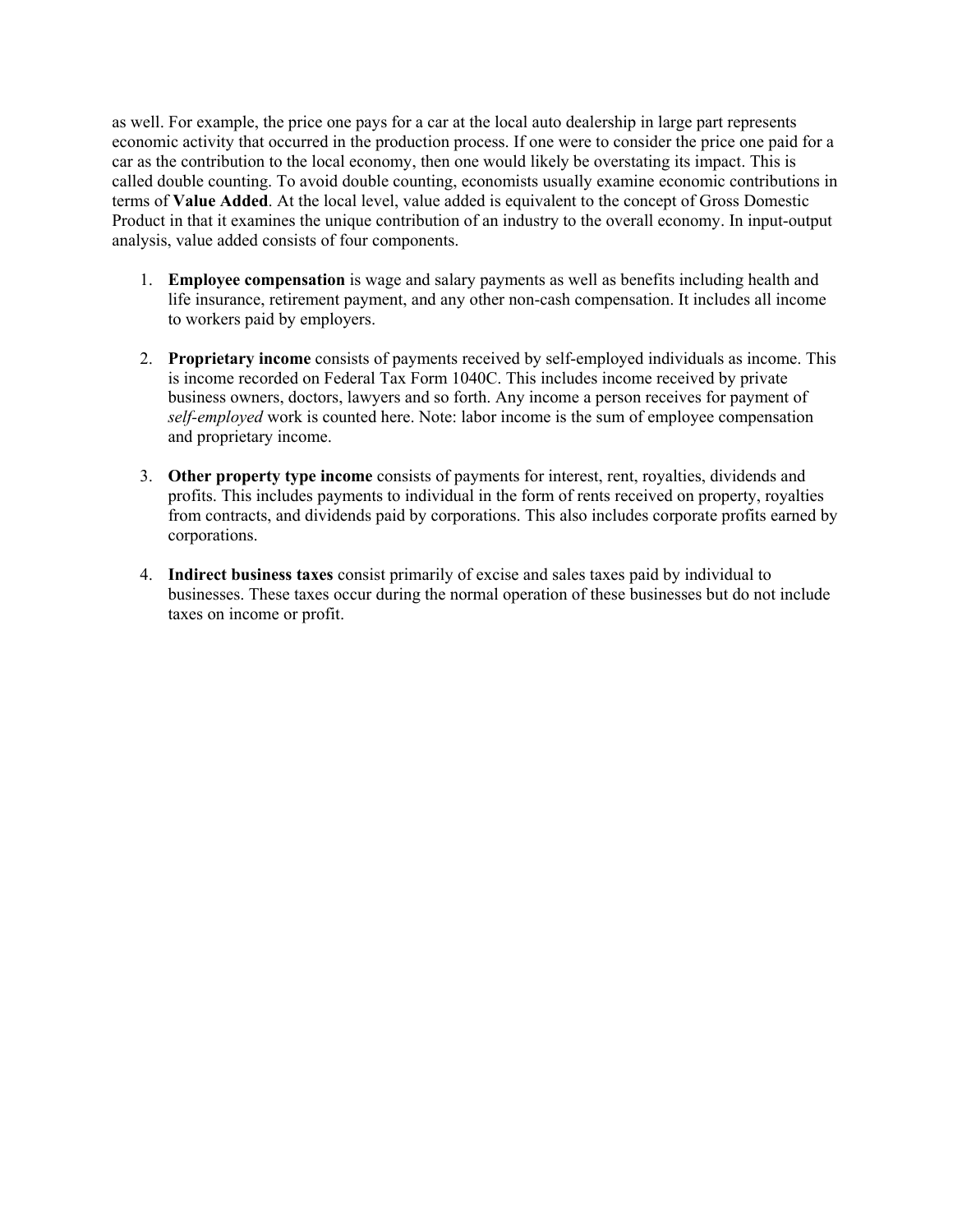|                           | <b>Total PA</b> |                         |                      |
|---------------------------|-----------------|-------------------------|----------------------|
|                           | Population      | <b>Total Population</b> | <b>PA Per Head</b>   |
| <b>Breeds</b>             | Numbers*        | Value **                | <b>Average Value</b> |
| American Quarter Horse    | 40,110          | \$174,560,439           | \$4,818              |
| Appaloosa                 | 7,985           | \$22,496,923            | \$3,278              |
| Tennessee Walking         | 5,321           | \$16,591,746            | \$3,205              |
| American Saddlebred       | 2,766           | \$8,238,165             | \$3,616              |
| Arabians and Half Arabs   | 11,154          | \$39,004,068            | \$3,982              |
| Morgan                    | 10,136          | \$38,141,628            | \$4,081              |
| Palomino                  | 2,797           | \$11,699,300            | \$4,647              |
| $\overline{P}$ into       | 2,740           | \$4,497,235             | \$2,055              |
| Paint                     | 5,553           | \$27,997,596            | \$5,367              |
| Miniature Horse           | 3,450           | \$4,709,146             | \$1,467              |
| Standardbred (non racing) | 6,317           | \$23,072,337            | \$4,296              |
| Thoroughbred (non racing) | 9,567           | \$57,553,485            | \$6,801              |
| Other Light Horse Breeds  | 7,248           | \$34,879,627            | \$5,145              |
| Trakehner                 | 397             | \$5,431,384             | \$14,710             |
| Hanoverian                | 824             | \$16,712,454            | \$20,277             |
| Other Warmblood Breeds    | 3,755           | \$56,456,043            | \$15,568             |
| Belgian                   | 6,202           | \$11,780,168            | \$2,187              |
| Clydesdale                | 132             | \$504,807               | \$5,250              |
| Percheron                 | 3,000           | \$6,619,230             | \$2,731              |
| Other Draft Horse Breeds  | 1,851           | \$9,171,875             | \$5,087              |
| Hackney                   | 1,635           | \$1,526,442             | \$1,094              |
| Shetland                  | 1,538           | \$922,676               | \$728                |
| Welsh                     | 3,582           | \$16,882,692            | \$4,911              |
| Other Pony Breeds         | 3,822           | \$8,904,927             | \$2,563              |
| Mule and Donkey           | 8,665           | \$11,307,692            | \$1,566              |
| Unidentified Breeds       | 37,636          | n/a                     | n/a                  |
| <b>Racehorse Breeds:</b>  |                 |                         |                      |
| Standardbreds Racing      | 14,815          | \$69,707,000            | \$4,703              |
| Thoroughbreds Racing      | 11,550          | \$153,481,000           | \$13,294             |

**Table A1: Population Numbers and Values by Breed:** 

\* Total equid numbers may not tally because of rounding and approximation.

\*\*Numbers were rounded to the nearest whole dollar.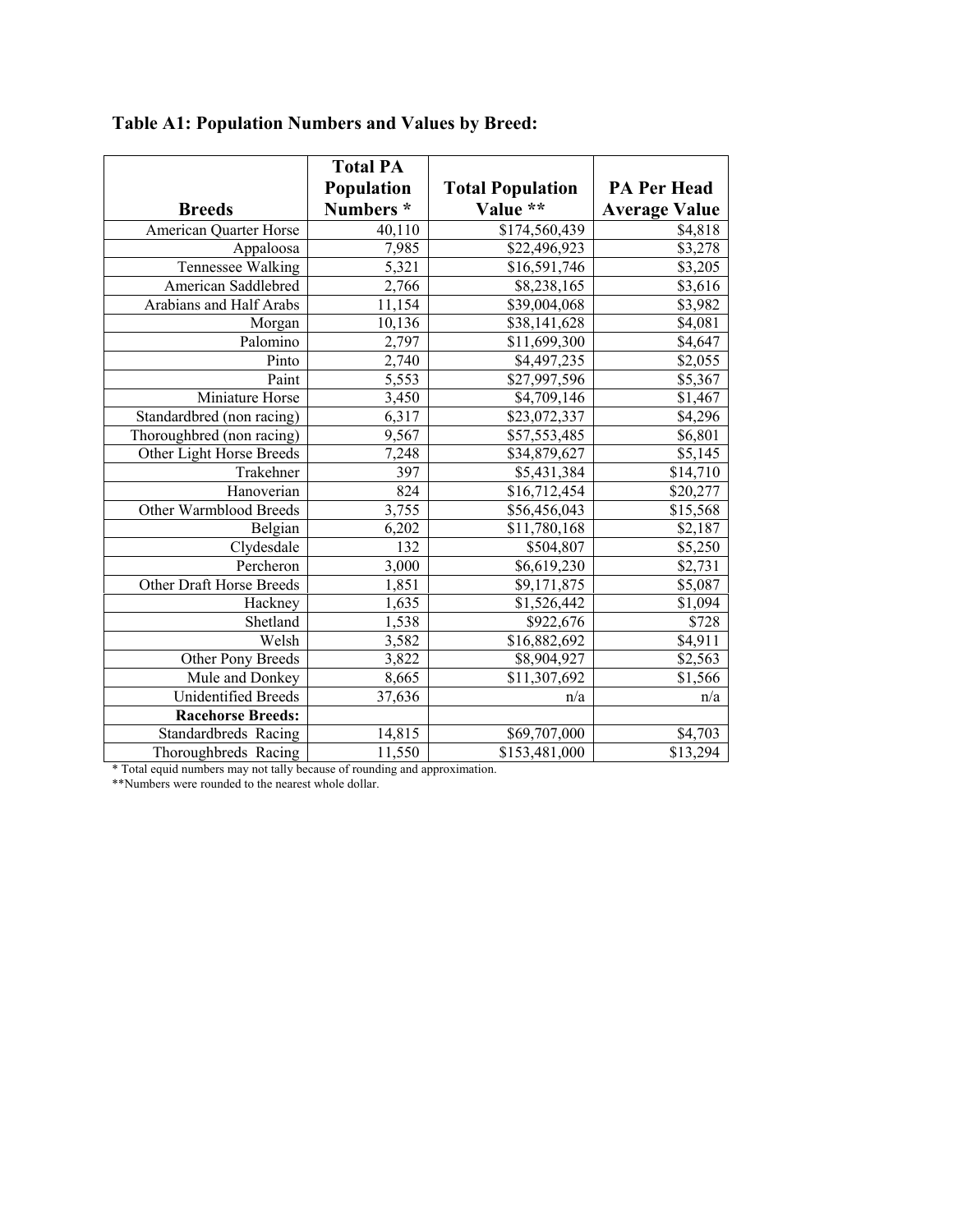| <b>Breeds</b>             | Competition/ | Work/   | Racing | Youth           | Tourism/          | Trail Riding/ | <b>Breeding</b> | Other             |
|---------------------------|--------------|---------|--------|-----------------|-------------------|---------------|-----------------|-------------------|
|                           | Showing      | Farming |        | <b>Activity</b> | <b>Guest Farm</b> | Recreation    |                 | <b>Activities</b> |
| Am Ouarter Horse          | 24.5%        | 3%      | 0.21%  | 10%             | 1%                | 32%           | 20%             | 9%                |
| Appaloosa                 | 19.%         | $1\%$   | 0.18%  | 9%              | $1\%$             | 38%           | 23%             | 9%                |
| Tenn. Walking             | 3%           | $1\%$   | $0\%$  | 2%              | 2%                | 67%           | 19%             | 7%                |
| Saddlebred                | 13%          | 24%     | $0\%$  | 5%              | 3%                | 16%           | 16%             | 25%               |
| Arabian                   | 21%          | 0.76%   | 0.19%  | 4%              | $1\%$             | 37%           | 26%             | 10%               |
| Half-Arabian              | 32.%         | $1\%$   | 0.41%  | 11%             | 1%                | 35%           | 13%             | 7%                |
| Morgan                    | 14%          | 9%      | 0%     | 4%              | $1\%$             | 21%           | 38%             | 13%               |
| Palomino                  | 20%          | $0\%$   | $0\%$  | 21%             | 0%                | 34%           | 16%             | $10\%$            |
| Pinto                     | 18%          | 4%      | $0\%$  | 12%             | 0%                | 34%           | 15%             | 18%               |
| Paint                     | 24%          | 2.5%    | 0.20%  | 8%              | 0%                | 27%           | 32%             | 7%                |
| Miniature Horse           | 19%          | $0\%$   | $0\%$  | 13%             | $1\%$             | 1%            | 48%             | 18%               |
| Standardbred              | 1.3%         | 27%     | 9%     | 3%              | 0.50%             | 11%           | 17%             | 32%               |
| Thoroughbred              | 31%          | $1\%$   | 11%    | 6%              | 0.50%             | 13%           | 22%             | 16%               |
| Other Light Breeds        | 14%          | 3%      | $1\%$  | 11%             | $1\%$             | 38%           | 15%             | 18%               |
| Trakehner                 | 41%          | $0\%$   | 0%     | 0%              | 0%                | 17%           | 41%             | $0\%$             |
| Hanoverian                | 51%          | $0\%$   | $0\%$  | 0%              | 0%                | 11%           | 24%             | 13%               |
| Other Warmbloods          | 46%          | $5\%$   | $0\%$  | 5%              | 0%                | 13%           | 20%             | $11\%$            |
| Belgian                   | 10%          | 48%     | 0%     | $1\%$           | 4%                | 4%            | 28%             | 5 %               |
| Clydesdale                | 13%          | $0\%$   | 0%     | 0%              | 25%               | 25%           | 38%             | $0\%$             |
| Percheron                 | 8%           | 52%     | $0\%$  | 2%              | 2%                | 11%           | 18%             | 8%                |
| <b>Other Draft Breeds</b> | 19%          | 23%     | $0\%$  | 6%              | $0\%$             | 16%           | 28%             | 7%                |
| Hackney                   | 25%          | 9%      | 0%     | 25%             | 0%                | 22%           | 16%             | 3%                |
| Shetland                  | 8%           | 4.60%   | 0%     | 31%             | $1\%$             | 12%           | 23%             | 21%               |
| Welsh                     | 31%          | $1\%$   | 0%     | 24%             | $1\%$             | 19%           | 11%             | 13%               |
| Other Pony Breeds         | 23%          | $1\%$   | $0\%$  | 23%             | 2%                | 23%           | 13%             | 15%               |
| Donkey/Mule               | 0.05%        | 47%     | 0%     | 5%              | 2%                | 19%           | 14%             | 13%               |
|                           |              |         |        |                 |                   |               |                 |                   |
| <b>TOTAL All Breeds</b>   | 20%          | 8%      | 1%     | 8%              | $1\%$             | 27%           | 22%             | 12%               |

**Table A2: Percent of Horses by Breed for Different Disciplines and Uses\* (General Survey Only)** 

\*Uses are not mutually exclusive.

\*Data from the Racehorse Industry was not included in this table.

\*Percentages were rounded up.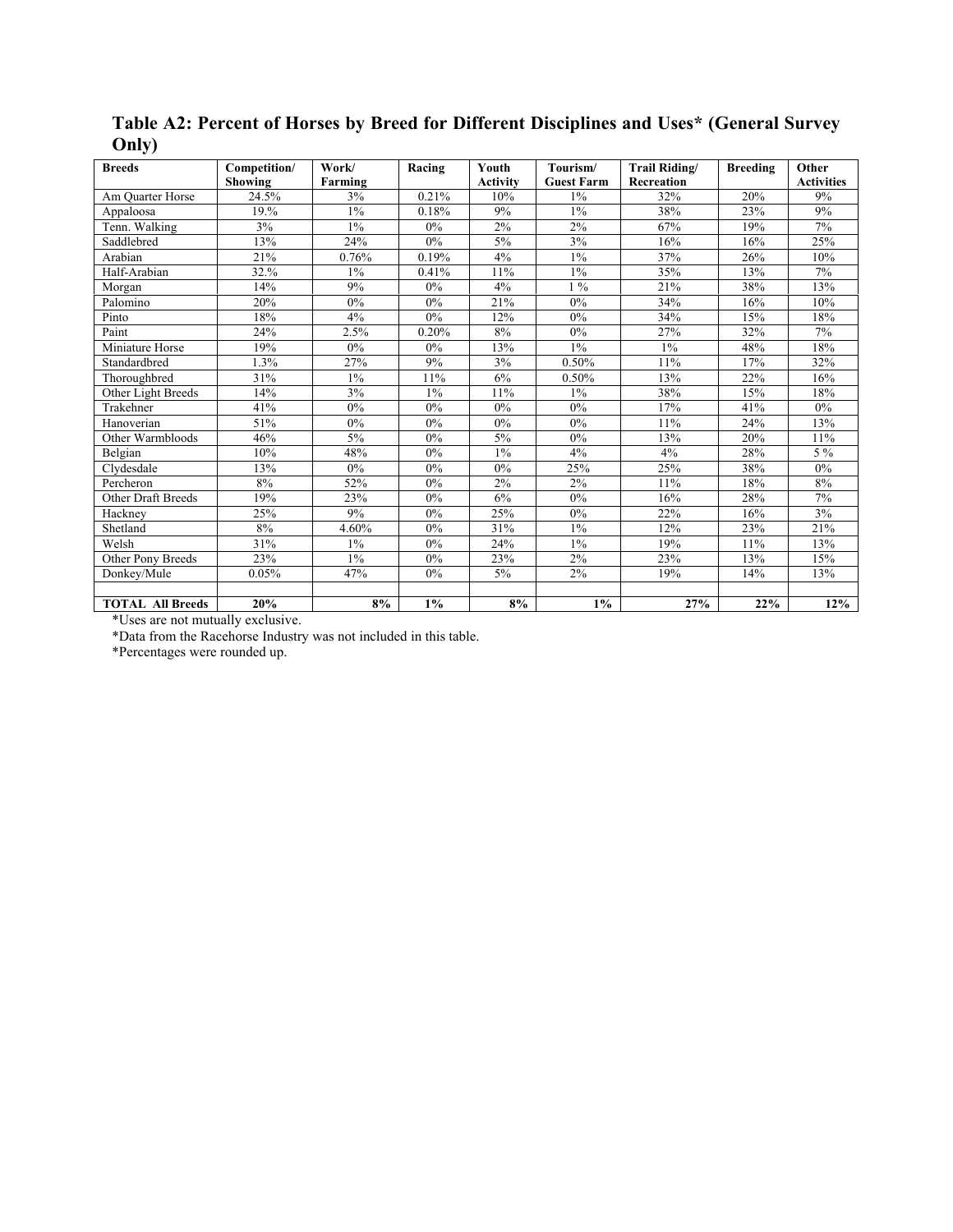| <b>NORTHWEST REGION</b> | <b>RACEHORSE</b><br><b>POPULATION</b> | <b>GENERAL</b><br><b>POPULATION</b> | TOTAL<br><b>POPULATION</b> | <b>COUNTY</b><br><b>RANK</b> |
|-------------------------|---------------------------------------|-------------------------------------|----------------------------|------------------------------|
| Clarion                 | $\theta$                              | 805                                 | 805                        | 58                           |
| Crawford                | 99                                    | 3,477                               | 3,576                      | 10                           |
| Erie                    | 47                                    | 2,398                               | 2,445                      | 21                           |
| Forest                  | 0                                     | 1,302                               | 1,302                      | 46                           |
| Lawrence                | 12                                    | 976                                 | 988                        | 53                           |
| Mercer                  | 310                                   | 2,244                               | 2,554                      |                              |
| Venango                 | 70                                    | 3,169                               | 3,239                      | 13                           |
| Warren                  | 0                                     | 1,507                               | 1,507                      | 41                           |
| Total                   | 538                                   | 15,878                              | 16,416                     |                              |

# **Table A3. Distribution of PA Total Equine Population by Counties and Regions\***

| <b>NORTH CENTRAL</b> | <b>RACEHORSE</b>  | <b>GENERAL</b>    | <b>TOTAL</b>      | <b>COUNTY</b> |
|----------------------|-------------------|-------------------|-------------------|---------------|
| <b>REGION</b>        | <b>POPULATION</b> | <b>POPULATION</b> | <b>POPULATION</b> | <b>RANK</b>   |
| $Cameron**$          | 0                 | 100               | 100               | 67            |
| Centre               | 363               | 1,798             | 2,161             | 28            |
| Clearfield           | 18                | 1,456             | 1,474             | 44            |
| Clinton              | 0                 | 1,901             | 1,901             | 33            |
| Elk                  | 0                 | 274               | 274               | 66            |
| Jefferson            | 129               | 1,730             | 1,859             | 34            |
| McKean               | 0                 | 993               | 993               | 52            |
| Potter               | $\theta$          | 394               | 394               | 65            |
| Total                | 510               | 8.646             | 9,156             |               |

|                           | <b>RACEHORSE</b>  | <b>GENERAL</b>    | <b>TOTAL</b>      | <b>COUNTY</b> |
|---------------------------|-------------------|-------------------|-------------------|---------------|
| <b>SUSQUEHANNA REGION</b> | <b>POPULATION</b> | <b>POPULATION</b> | <b>POPULATION</b> | <b>RANK</b>   |
| <b>Bradford</b>           | 0                 | 2,329             | 2,329             | 23            |
| Columbia                  | 111               | 2,209             | 2,320             | 24            |
| Lycoming                  | 29                | 1,678             | 1,707             | 35            |
| Montour                   | 18                | 445               | 463               | 63            |
| Northumberland            | 193               | 942               | 1,135             | 47            |
| Snyder                    | $\overline{0}$    | 599               | 599               | 59            |
| Sullivan                  | $\overline{0}$    | 411               | 411               | 64            |
| Tioga                     | 82                | 1,250             | 1,332             | 45            |
| Union                     | 59                | 1,422             | 1,481             | 43            |
| Total                     | 492               | 11.285            | 11,777            |               |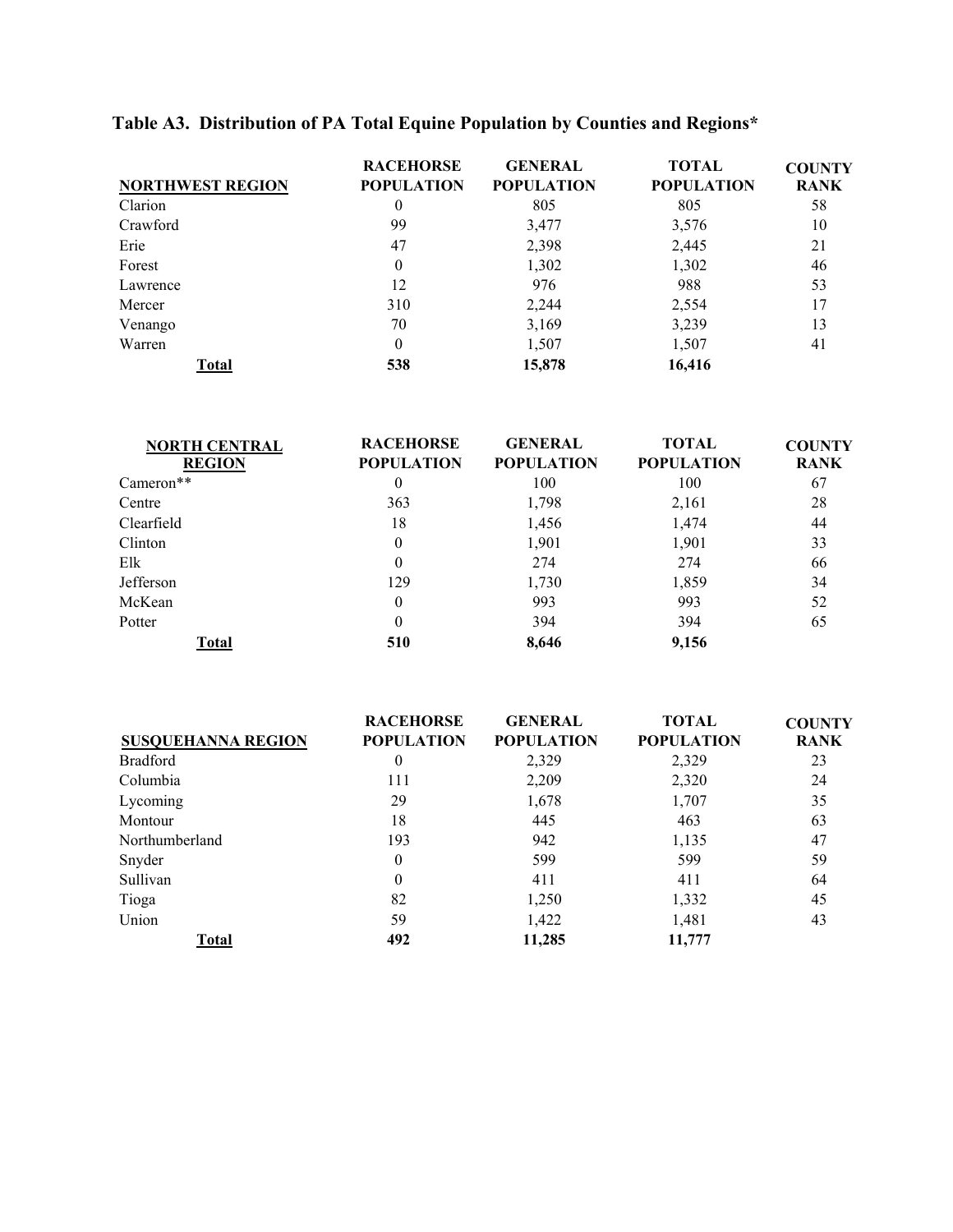| <b>NORTHEAST REGION</b> | <b>RACEHORSE</b><br><b>POPULATION</b> | <b>GENERAL</b><br><b>POPULATION</b> | <b>TOTAL</b><br><b>POPULATION</b> | <b>COUNTY</b><br><b>RANK</b> |
|-------------------------|---------------------------------------|-------------------------------------|-----------------------------------|------------------------------|
| Carbon                  | 88                                    | 377                                 | 465                               | 62                           |
| Lackawanna              | 23                                    | 1,918                               | 1,941                             | 32                           |
| Luzerne                 | 704                                   | 1,627                               | 2,331                             | 22                           |
| Monroe                  | 35                                    | 1,541                               | 1,576                             | 38                           |
| Pike                    | 164                                   | 308                                 | 472                               | 61                           |
| Susquehanna             | 0                                     | 2,535                               | 2,535                             | 19                           |
| Wayne                   | 76                                    | 1,901                               | 1,977                             | 31                           |
| Wyoming                 | 0                                     | 891                                 | 891                               | 55                           |
| Total                   | 1.090                                 | 11,098                              | 11,723                            |                              |

# **Table A3. (Cont'd) Distribution of PA Total Equine Population by Counties and Regions\***

|                         | <b>RACEHORSE</b>  | <b>GENERAL</b>    | <b>TOTAL</b>      | <b>COUNTY</b> |
|-------------------------|-------------------|-------------------|-------------------|---------------|
| <b>SOUTHEAST REGION</b> | <b>POPULATION</b> | <b>POPULATION</b> | <b>POPULATION</b> | <b>RANK</b>   |
| <b>Berks</b>            | 1,445             | 4,796             | 6,241             |               |
| <b>Bucks</b>            | 948               | 4,847             | 5,795             | 6             |
| Chester                 | 4,286             | 11,218            | 15,504            |               |
| Delaware                | $\overline{0}$    | 531               | 531               | 60            |
| Lehigh                  | 281               | 1,713             | 1,994             | 29            |
| Montgomery              | 351               | 3,049             | 3,400             | 11            |
| Northampton             | 64                | 959               | 1,023             | 51            |
| Philadelphia            | 88                | 839               | 927               | 54            |
| Schuylkill              | 392               | 685               | 1,077             | 50            |
| Total                   | 7,855             | 28,637            | 36,492            |               |

|                       | <b>RACEHORSE</b>  | <b>GENERAL</b>    | <b>TOTAL</b>      | <b>COUNTY</b> |
|-----------------------|-------------------|-------------------|-------------------|---------------|
| <b>CAPITAL REGION</b> | <b>POPULATION</b> | <b>POPULATION</b> | <b>POPULATION</b> | <b>RANK</b>   |
| Adams                 | 1,652             | 3,460             | 5,112             | 8             |
| Cumberland            | 199               | 2,603             | 2,802             | 14            |
| Dauphin               | 851               | 4,522             | 5,373             |               |
| Franklin              | 29                | 2,501             | 2,530             | 20            |
| Lancaster             | 3,012             | 17,384            | 20,396            |               |
| Lebanon               | 832               | 2,432             | 3,264             | 12            |
| York                  | 2,857             | 9,232             | 12,089            |               |
| Total                 | 9,432             | 42,134            | 51,566            |               |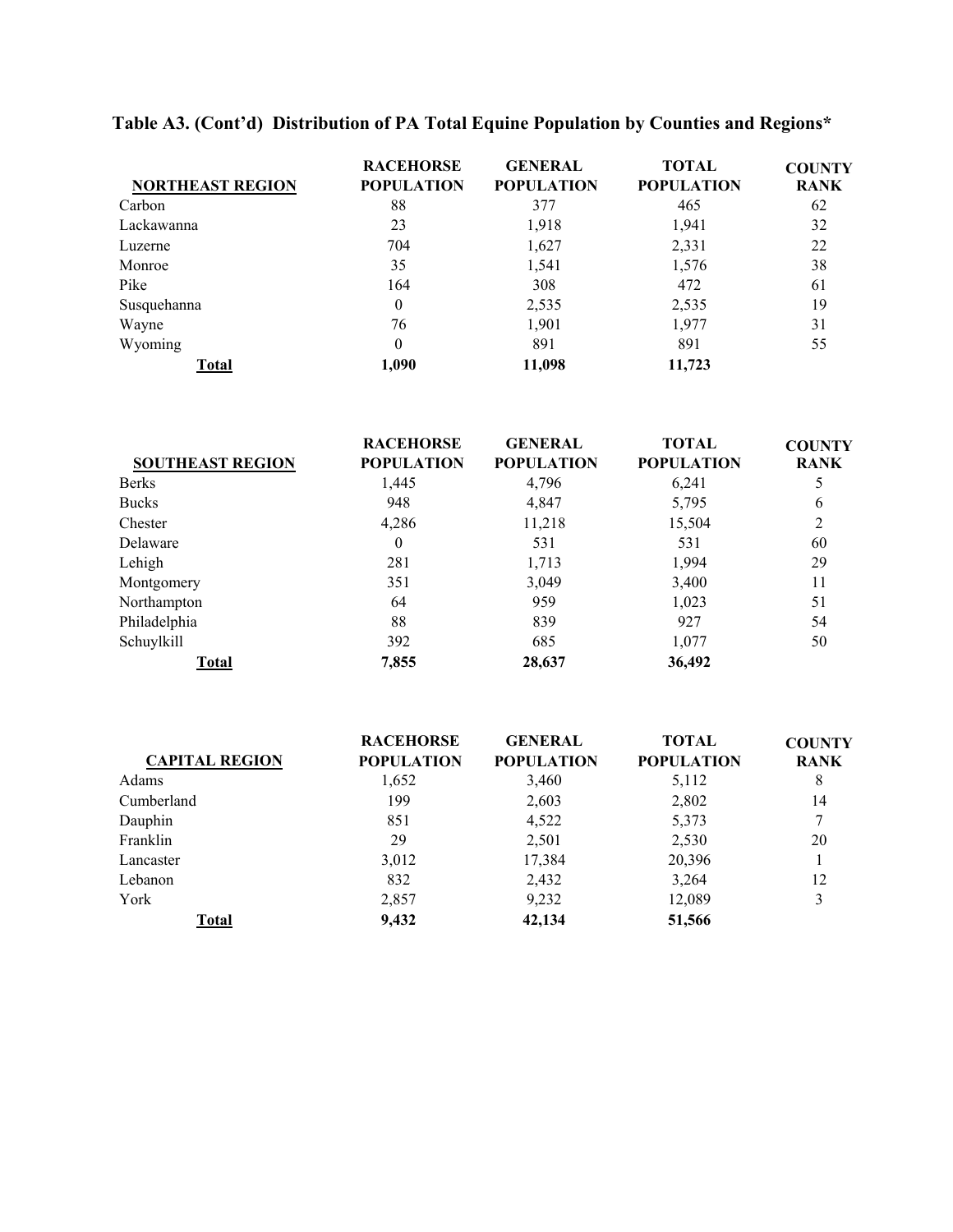| <b>SOUTH CENTRAL</b><br><b>REGION</b> | <b>RACEHORSE</b><br><b>POPULATION</b> | <b>GENERAL</b><br><b>POPULATION</b> | <b>TOTAL</b><br><b>POPULATION</b> | <b>COUNTY</b><br><b>RANK</b> |
|---------------------------------------|---------------------------------------|-------------------------------------|-----------------------------------|------------------------------|
| Bedford                               | 205                                   | 1,370                               | 1,575                             | 39                           |
| Blair                                 | 88                                    | 2,449                               | 2,537                             | 18                           |
| Cambria                               | 41                                    | 2,278                               | 2,319                             | 25                           |
| Fulton                                | 99                                    | 1,011                               | 1,110                             | 49                           |
| Huntingdon                            | $\theta$                              | 1,987                               | 1,987                             | 30                           |
| Juniata                               | 304                                   | 565                                 | 869                               | 56                           |
| Mifflin                               | 158                                   | 1,387                               | 1,545                             | 40                           |
| Perry                                 | 29                                    | 1,661                               | 1,690                             | 36                           |
| Somerset                              | 18                                    | 788                                 | 806                               | 57                           |
| Total                                 | 942                                   | 13,496                              | 12,863                            |                              |

# **Table A3. (Cont'd) Distribution of PA Total Equine Population by Counties and Regions\***

|                              | <b>RACEHORSE</b>  | <b>GENERAL</b>    | <b>TOTAL</b>      | <b>COUNTY</b> |
|------------------------------|-------------------|-------------------|-------------------|---------------|
| <b>SOUTHWEST REGION</b>      | <b>POPULATION</b> | <b>POPULATION</b> | <b>POPULATION</b> | <b>RANK</b>   |
| Allegheny                    | 1,550             | 3,460             | 5,112             | 8             |
| Armstrong                    | 111               | 1,370             | 1,481             | 42            |
| Beaver                       | 70                | 1,524             | 1,594             | 37            |
| Butler                       | 351               | 3,528             | 3,879             | 9             |
| Fayette                      | 425               | 702               | 1,127             | 48            |
| Greene                       | 29                | 2,175             | 2,204             | 26            |
| Indiana                      | 357               | 2,295             | 2,652             | 16            |
| Washington                   | 2,250             | 6,320             | 8,570             | 4             |
| Westmoreland                 | 363               | 2,395             | 2,658             | 15            |
| <b>Total</b>                 | 5,506             | 23,769            | 29,277            |               |
| Equid Unidentified by County |                   | 37,294            | 37,294            |               |

\* Total equid numbers may not tally because of rounding and approximation.

\*\* In the General Survey, Counties with less than 100 head.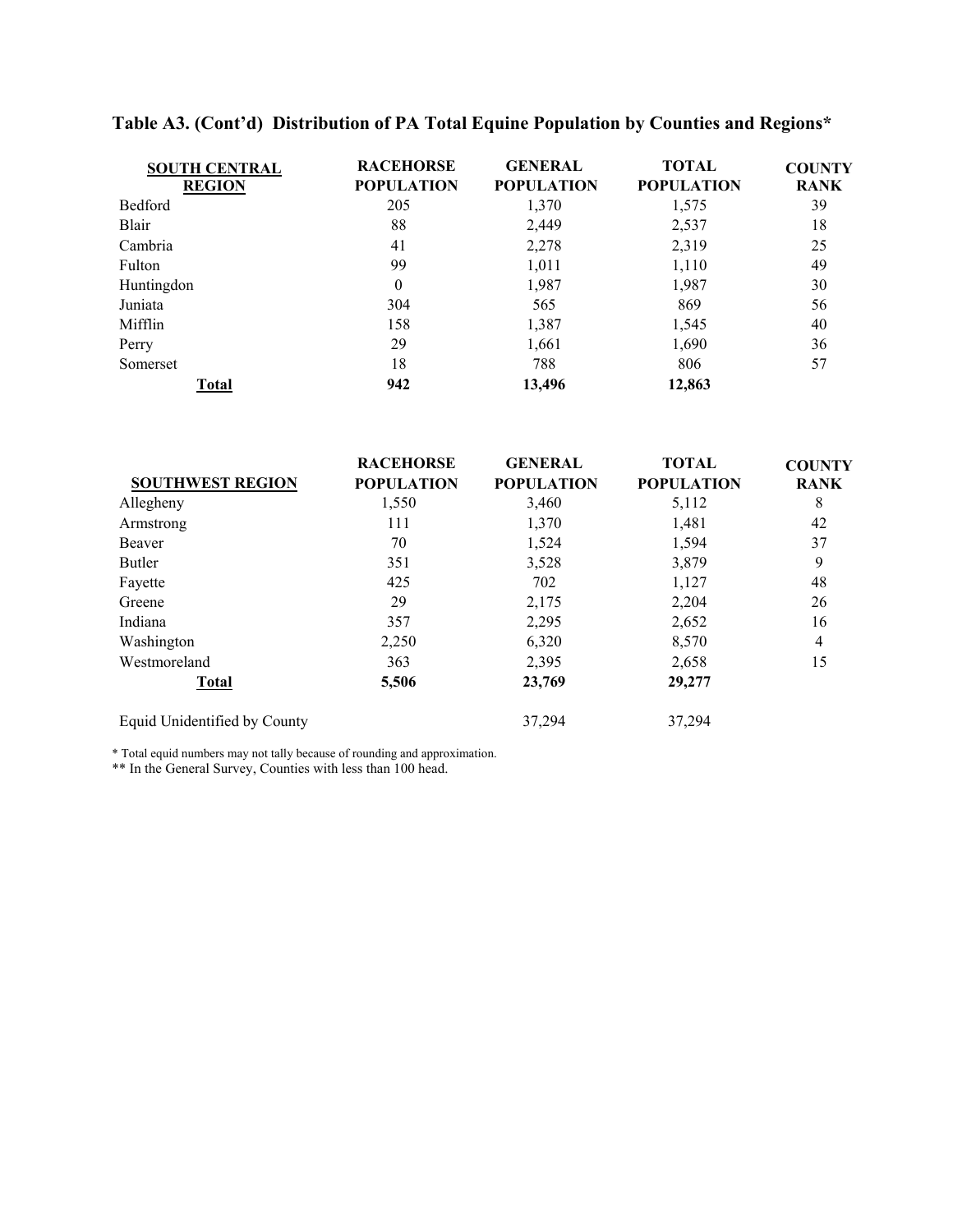#### **Table A4. Distribution by County & Region for General Equine Population by Equine Values and Related Acreage (Ranked by Equine)**

|                         | <b>TOTAL</b>  |                      |                     |                      |
|-------------------------|---------------|----------------------|---------------------|----------------------|
| <b>NORTHWEST REGION</b> | <b>EQUINE</b> | <b>COUNTY RANK</b>   | <b>EQUINE VALUE</b> | <b>RELATED ACRES</b> |
| Clarion                 | 805           | 53                   | \$3,669,924         | 8,098                |
| Crawford                | 3,477         | 9                    | \$15,850,949        | 20,210               |
| Erie                    | 2,398         | 18                   | \$10,931,689        | 15,168               |
| Forest                  | 1,302         | 44                   | \$5,934,345         | 64,796               |
| Lawrence                | 976           | 48                   | \$4,450,759         | 3,439                |
| Mercer                  | 2,244         | 23                   | \$10,228,937        | 20,073               |
| Venango                 | 3,169         | 11                   | \$14,445,446        | 9,043                |
| Warren                  | 1,507         | 38                   | \$6,871,347         | 6,536                |
| Total                   | 15,878        | <b>Region Rank-4</b> | \$72,383,396        | 147,363              |

| <b>NORTH CENTRAL</b><br><b>REGION</b> | TOTAL<br><b>EQUINE</b> | <b>COUNTY RANK</b>   | <b>EQUINE VALUE</b> | <b>RELATED ACRES</b> |
|---------------------------------------|------------------------|----------------------|---------------------|----------------------|
| Cameron <sup>*</sup>                  | 100                    | 67                   | \$455,898           | $\theta$             |
| Centre                                | 1,798                  | 30                   | \$8,198,767         | 10,386               |
| Clearfield                            | 1,456                  | 39                   | \$6,637,097         | 10,509               |
| Clinton                               | 1,901                  | 29                   | \$8,667,268         | 13,798               |
| Elk                                   | 274                    | 66                   | \$1,249,336         | 1,000                |
| Jefferson                             | 1,730                  | 31                   | \$7,886,433         | 19,512               |
| McKean                                | 993                    | 47                   | \$4,528,843         | 2,672                |
| Potter                                | 394                    | 63                   | \$1,795,920         | 2,891                |
| Total                                 | 8.646                  | <b>Region Rank-8</b> | \$39,419,562        | 60,768               |

| <b>SUSQUEHANNA</b> | <b>TOTAL</b>  |                      |                     |                      |
|--------------------|---------------|----------------------|---------------------|----------------------|
| <b>REGION</b>      | <b>EQUINE</b> | <b>COUNTY RANK</b>   | <b>EQUINE VALUE</b> | <b>RELATED ACRES</b> |
| <b>Bradford</b>    | 2,329         | 19                   | \$10,619,355        | 24,636               |
| Columbia           | 2,209         | 24                   | \$10,072,770        | 13,085               |
| Lycoming           | 1,678         | 33                   | \$7,652,182         | 19,279               |
| Montour            | 445           | 61                   | \$2,030,171         | 5,453                |
| Northumberland     | 942           | 50                   | \$4,294,592         | 7,207                |
| Snyder             | 599           | 58                   | \$2,732,922         | 10,811               |
| Sullivan           | 411           | 62                   | \$1,874,004         | 4,522                |
| Tioga              | 1,250         | 45                   | \$5,700,095         | 30,131               |
| Union              | 1,422         | 40                   | \$6,480,930         | 4,111                |
| Total              | 11,285        | <b>Region Rank-6</b> | \$51,457,021        | 119,235              |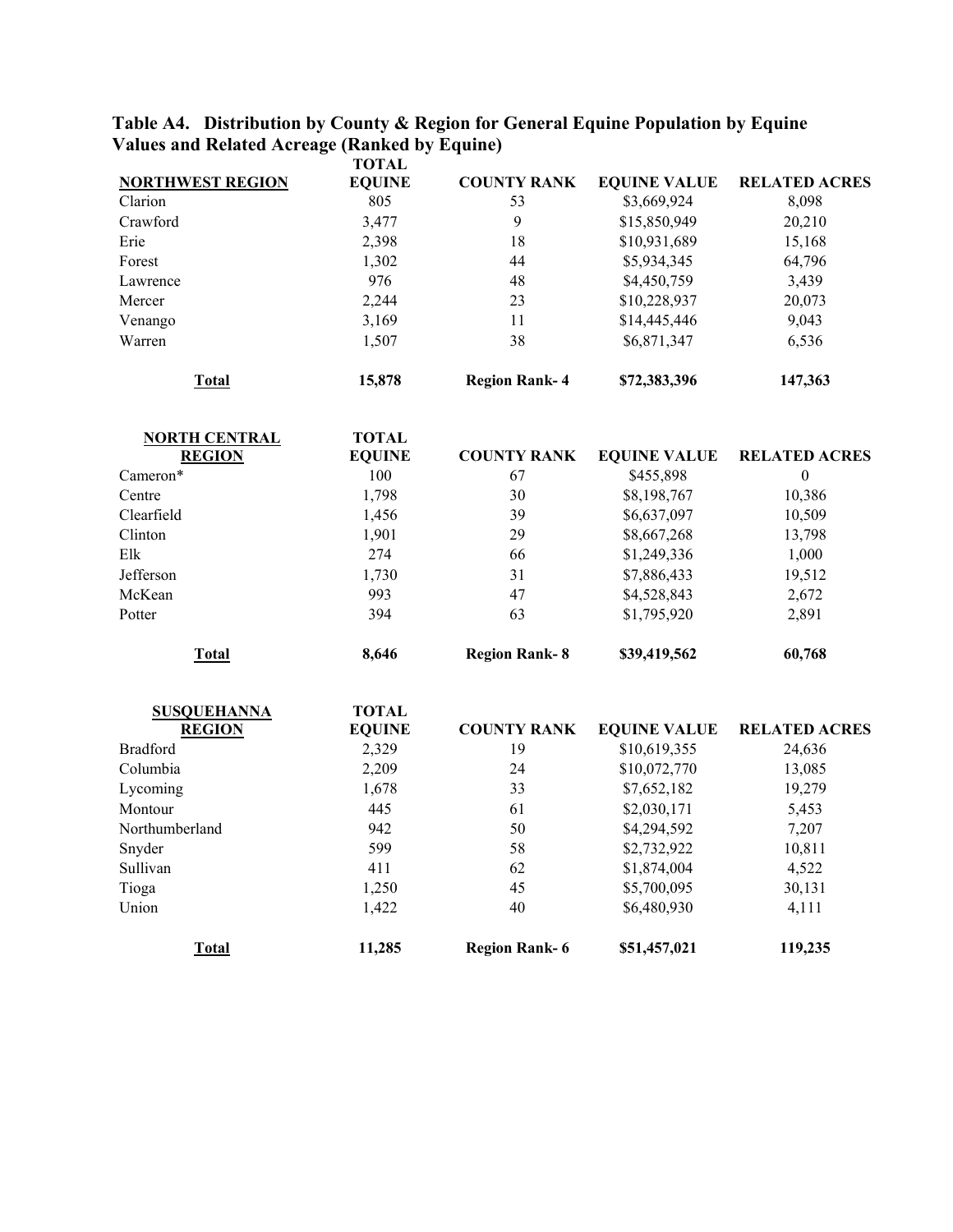## **Table A4. (Cont'd) Distribution by County & Region for General Equine Population by Equine Values and Related Acreage (Ranked by Equine)**

| <b>NORTHEAST REGION</b> | TOTAL<br><b>EQUINE</b> | <b>COUNTY RANK</b> | <b>EQUINE VALUE</b> | <b>RELATED ACRES</b> |
|-------------------------|------------------------|--------------------|---------------------|----------------------|
| Carbon                  | 377                    | 64                 | \$1,717,837         | 945                  |
| Lackawanna              | 1,918                  | 27                 | \$8,745,351         | 6,097                |
| Luzerne                 | 1,627                  | 35                 | \$7,417,932         | 14,880               |
| Monroe                  | 1,541                  | 36                 | \$7,027,514         | 21,416               |
| Pike                    | 308                    | 65                 | \$1,405,503         | 5,864                |
| Susquehanna             | 2,535                  | 14                 | \$11,556,357        | 27,144               |
| Wayne                   | 1,901                  | 28                 | \$8,667,268         | 6,138                |
| Wyoming                 | 891                    | 51                 | \$4,060,342         | 10,139               |

**Total 11,098 Region Rank- 7 \$50,598,104 92,623** 

|                         | <b>TOTAL</b>  |                      |                     |                      |
|-------------------------|---------------|----------------------|---------------------|----------------------|
| <b>SOUTHEAST REGION</b> | <b>EQUINE</b> | <b>COUNTY RANK</b>   | <b>EQUINE VALUE</b> | <b>RELATED ACRES</b> |
| <b>Berks</b>            | 4,796         | 6                    | \$21,863,378        | 22,019               |
| <b>Bucks</b>            | 4,847         |                      | \$22,097,628        | 28,267               |
| Chester                 | 11,218        | 2                    | \$51,144,687        | 48,080               |
| Delaware                | 531           | 60                   | \$2,420,588         | 4,878                |
| Lehigh                  | 1,713         | 32                   | \$7,808,349         | 8,742                |
| Montgomery              | 3,049         | 12                   | \$13,898,862        | 8,536                |
| Northampton             | 959           | 49                   | \$4,372,676         | 11,427               |
| Philadelphia            | 839           | 52                   | \$3,826,091         | 713                  |
| Schuylkill              | 685           | 56                   | \$3,123,340         | 5,316                |
| Total                   | 28,637        | <b>Region Rank-2</b> | \$130,555,599       | 137,978              |

|                       | TOTAL         |                      |                     |                      |
|-----------------------|---------------|----------------------|---------------------|----------------------|
| <b>CAPITAL REGION</b> | <b>EQUINE</b> | <b>COUNTY RANK</b>   | <b>EQUINE VALUE</b> | <b>RELATED ACRES</b> |
| Adams                 | 3,460         | 10                   | \$15,772,865        | 8,372                |
| Cumberland            | 2,603         | 13                   | \$11,868,691        | 16,072               |
| Dauphin               | 4,522         |                      | \$20,614,042        | 18,073               |
| Franklin              | 2,501         | 15                   | \$11,400,190        | 14,510               |
| Lancaster             | 17,384        |                      | \$79,254,744        | 79,101               |
| Lebanon               | 2,432         | 17                   | \$11,087,856        | 11,003               |
| York                  | 9,232         |                      | \$42,087,002        | 61,344               |
| Total                 | 42,134        | <b>Region Rank-1</b> | \$192,085,390       | 208,475              |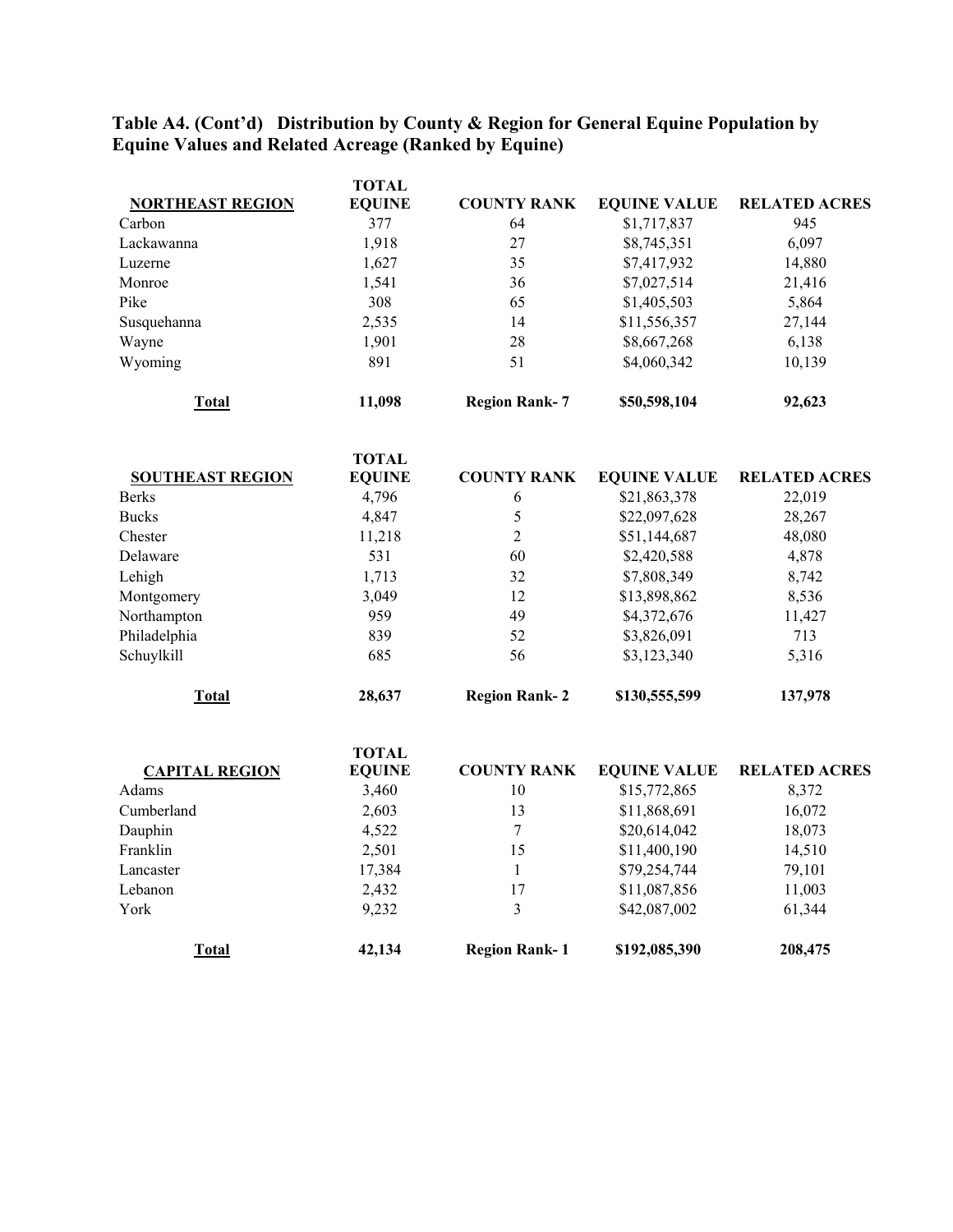# **Table A4. (Cont'd) Distribution by County & Region for General Equine Population by Equine Values and Related Acreage (Ranked by Equine)**

| <b>SOUTH CENTRAL</b><br><b>REGION</b> | <b>TOTAL</b><br><b>EQUINE</b> | <b>COUNTY RANK</b>   | <b>EQUINE VALUE</b> | <b>RELATED ACRES</b> |
|---------------------------------------|-------------------------------|----------------------|---------------------|----------------------|
| Bedford                               | 1,370                         | 42                   | \$6,246,679         | 20,649               |
| <b>Blair</b>                          | 2,449                         | 16                   | \$11,165,939        | 15,415               |
| Cambria                               | 2,278                         | 22                   | \$10,385,104        | 17,401               |
| Fulton                                | 1,011                         | 46                   | \$4,606,926         | 35,666               |
| Huntingdon                            | 1,987                         | 26                   | \$9,057,685         | 10,359               |
| Juniata                               | 565                           | 59                   | \$2,579,755         | 5,440                |
| Mifflin                               | 1,387                         | 41                   | \$6,324,763         | 11,112               |
| Perry                                 | 1,661                         | 34                   | \$7,574,099         | 8,098                |
| Somerset                              | 788                           | 54                   | \$3,591,841         | 3,412                |
| <b>Total</b>                          | 13,496                        | <b>Region Rank-5</b> | \$61,532,791        | 127,552              |
| <b>SOUTHWEST REGION</b>               | <b>TOTAL</b><br><b>EQUINE</b> | <b>COUNTY RANK</b>   | <b>EQUINE VALUE</b> | <b>RELATED ACRES</b> |
| Allegheny                             | 651                           | 57                   | \$2,967,173         | 9,002                |
| Armstrong                             | 1,370                         | 43                   | \$6,246,679         | 13,455               |
| Beaver                                | 1,524                         | 37                   | \$6,949,431         | 6,687                |
| <b>Butler</b>                         | 3,528                         | 8                    | \$16,085,199        | 24,677               |
| Fayette                               | 702                           | 55                   | \$3,201,423         | 3,398                |
| Greene                                | 2,175                         | 25                   | \$9,916,603         | 25,664               |
| Indiana                               | 2,295                         | 21                   | \$10,463,188        | 12,839               |
| Washington                            | 6,320                         | $\overline{4}$       | \$28,812,808        | 38,324               |
| Westmoreland                          | 2,295                         | 20                   | \$10,463,188        | 9,112                |
| <b>Total</b>                          | 20,860                        | <b>Region Rank-3</b> | \$95,105,692        | 143,158              |

\* In the General Survey, Counties with less than 100 head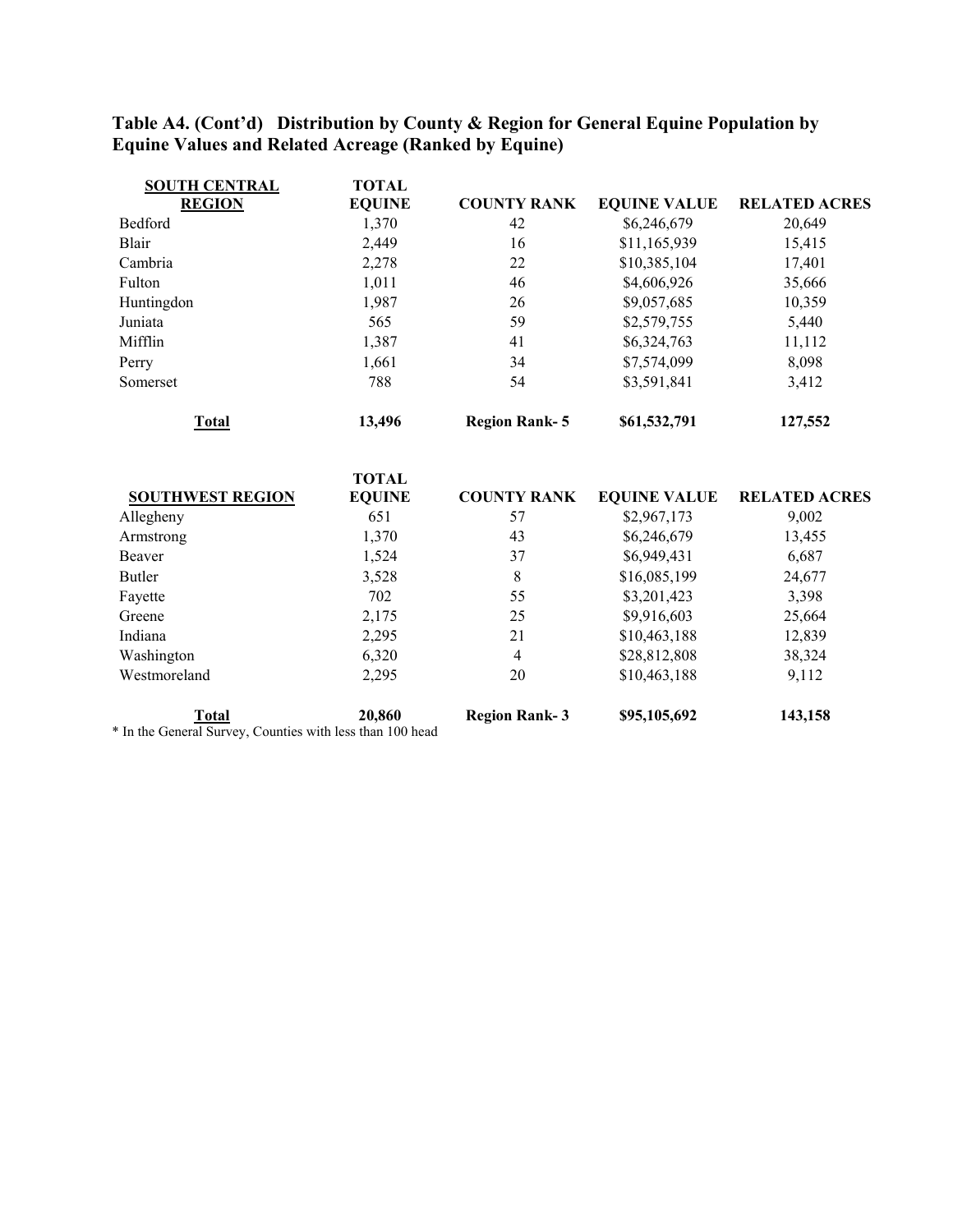## **Table A5: Distribution of Pennsylvania's Equine Related Acreage by County for Both the General and Racing Populations**

| County                       | General<br>Acres | Racing<br>Acres    | <b>Total Equine</b><br>Acres |
|------------------------------|------------------|--------------------|------------------------------|
| Adams                        | 8,372            | 4,914              | 13,286                       |
| Allegheny                    | 9,002            | 4,300              | 13,302                       |
| Armstrong                    | 13,455           | 1,468              | 14,923                       |
| Beaver                       | 6,687            | 667                | 7,354                        |
| Bedford                      | 20,649           | $\overline{503}$   | 21,152                       |
| <b>Berks</b>                 | 2,019            | 2,867              | 24,886                       |
| Blair                        | 15,415           | 819                | 16,234                       |
| <b>Bradford</b>              | 24,636           | $\mathbf{0}$       | 24,636                       |
| <b>Bucks</b>                 | 28,267           | 1,363              | 2,9630                       |
| <b>Butler</b>                | 24,677           | 1,457              | 26,134                       |
| Cambria                      | 17,401           | 59                 | 17,460                       |
| Cameron                      | $\boldsymbol{0}$ | $\mathbf{0}$       | 0                            |
| Carbon                       | $\overline{945}$ | 392                | 1,337                        |
| Centre                       | 10,386           | 1,351              | 11,737                       |
| Chester                      | 48,080           | 19,299             | 67,379                       |
| Clarion                      | 8,098            | $\boldsymbol{0}$   | 8,098                        |
| Clearfield                   | 10,509           | 88                 | 10,597                       |
| $\overline{\text{C}}$ linton | 1,3798           | $\boldsymbol{0}$   | 13,798                       |
| Columbia                     | 13,085           | 649                | 13,734                       |
| Crawford                     | 2,0210           | 1,661              | 21,871                       |
| Cumberland                   | 16,072           | 2,954              | 19,026                       |
| Dauphin                      | 18,073           | 2,065              | 20,138                       |
| Delaware                     | 4,878            | $\boldsymbol{0}$   | 4878                         |
| Elk                          | 1,000            | $\mathbf{0}$       | 1,000                        |
| Erie                         | 15,168           | 176                | 15,344                       |
| Fayette                      | 3,398            | $\overline{1,685}$ | 5,083                        |
| Forest                       | 64,796           | $\boldsymbol{0}$   | 64,796                       |
| Franklin                     | 14,510           | $\overline{29}$    | 14,539                       |
| Fulton                       | 35,666           | $\overline{532}$   | 36,198                       |
| Greene                       | 25,664           | 936                | 26,600                       |
| Huntingdon                   | 10,359           | $\boldsymbol{0}$   | 10,359                       |
| Indiana                      | 12,839           | 2,469              | 15,308                       |
| Jefferson                    | 19,512           | 3,422              | 22,934                       |
| Juniata                      | 5,440            | 2,761              | 8,201                        |
| Lackawanna                   | 6,097            | 275                | 6,372                        |
| Lancaster                    | 79,101           | 7,862              | 86,963                       |
| Lawrence                     | 3,439            | 351                | 3,790                        |
| Lebanon                      | 11,003           | 1,626              | 12,629                       |
| Lehigh                       | 8,742            | 567                | 9,309                        |
| Luzerne                      | 14,880           | 556                | 15,436                       |
| Lycoming                     | 19,279           | 585                | 19,864                       |
| Mckean                       | 2,672            | $\boldsymbol{0}$   | 2,672                        |
| Mercer                       | 20,073           | 2,375              | 22,448                       |
| Mifflin                      | 11,112           | 468                | 11,580                       |
| Monroe                       | 21,416           | 187                | 21,603                       |
| Montgomery                   | 8,536            | $\overline{1,714}$ | 10,250                       |
| Montour                      | 5,453            | 433                | 5,886                        |
| Northampton                  | 11,427           | 2,223              | 13,650                       |